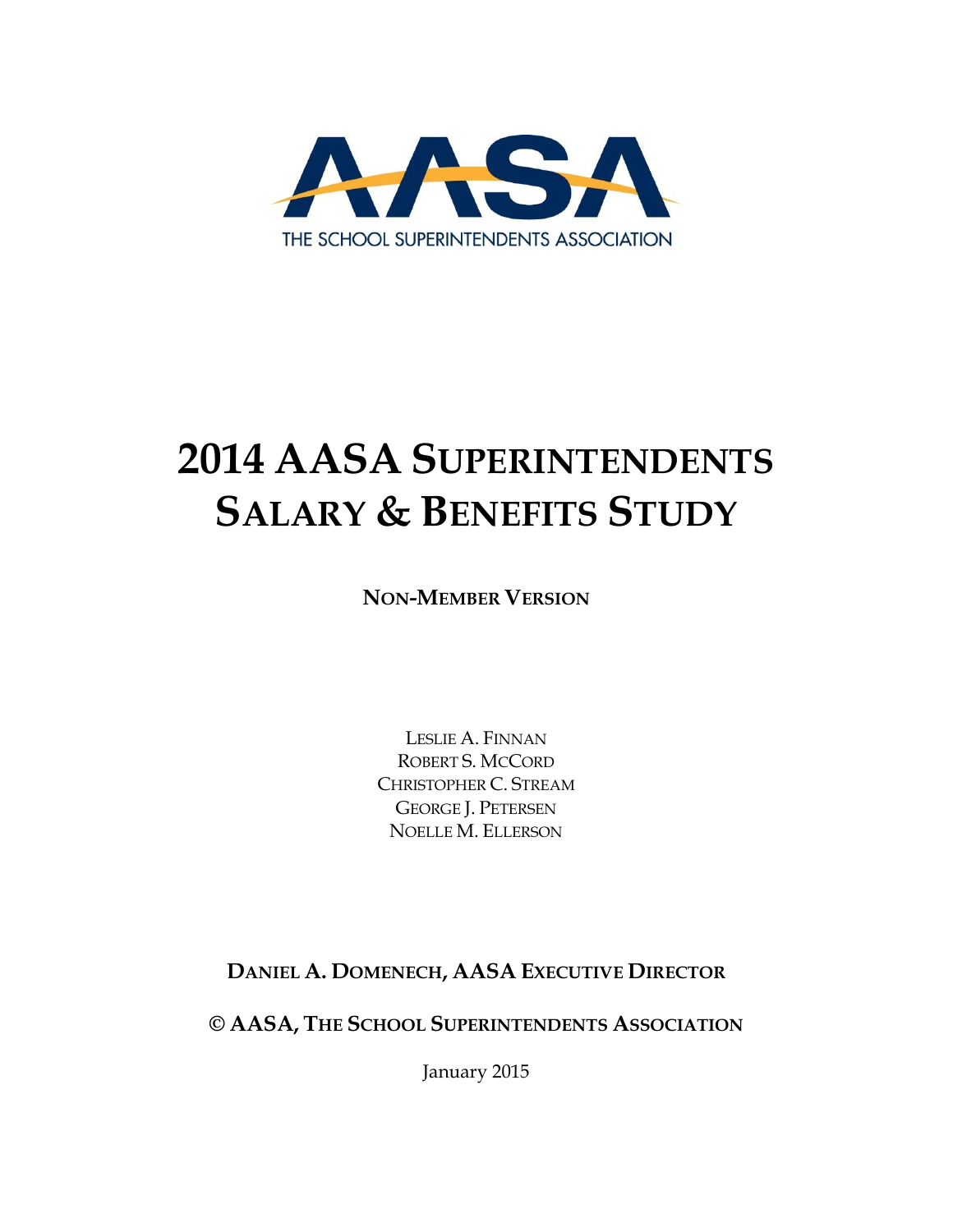### **2014 AASA SUPERINTENDENTS SALARY & BENEFITS STUDY**

#### **INTRODUCTION**

The 2014 AASA Superintendents Salary and Benefits Study is intended to provide superintendents with actionable information needed to manage their compensation. This edition marks the third year the association has undertaken a comprehensive study on public school superintendent compensation. Prior to that, most school superintendents had to rely on the annual salary study sponsored by Education Research Service (ERS) to benchmark their compensation and benefits. With the closure of ERS, a void was created for such data. AASA responded to this need by creating a comprehensive study of the salary and benefits of school superintendents that far exceeded previous studies undertaken on this topic. AASA is particularly well-suited for this task because it represents the vast majority of school superintendents in the country and has been most active in collecting and disseminating to its members critical data needed to inform decision making. AASA is committed to refining this work over time, thus maximizing the benefit to superintendents. The preceding editions of this study are available on the AASA website

[\(http://www.aasa.org/content.aspx?id=33054\)](http://www.aasa.org/content.aspx?id=33054) and provide valuable retrospective data. This work complements *The American School Superintendent: 2010 Decennial Study* (Kowalski et al. 2010), also sponsored by AASA, and available from Roman & Littlefield [\(https://rowman.com/ISBN/9781607099963\)](https://rowman.com/ISBN/9781607099963).

The research team authoring this report of findings was led by Leslie A. Finnan, AASA policy analyst; Robert S. McCord, AASA research professor in residence; and Noelle Ellerson, AASA associate executive director, policy and advocacy. The research team was assisted in review and analysis by Christopher C. Stream, associate professor of the School of Environmental and Public Affairs, University of Nevada, Las Vegas and by George J. Petersen, founding dean, Eugene T. Moore School of Education, Clemson University.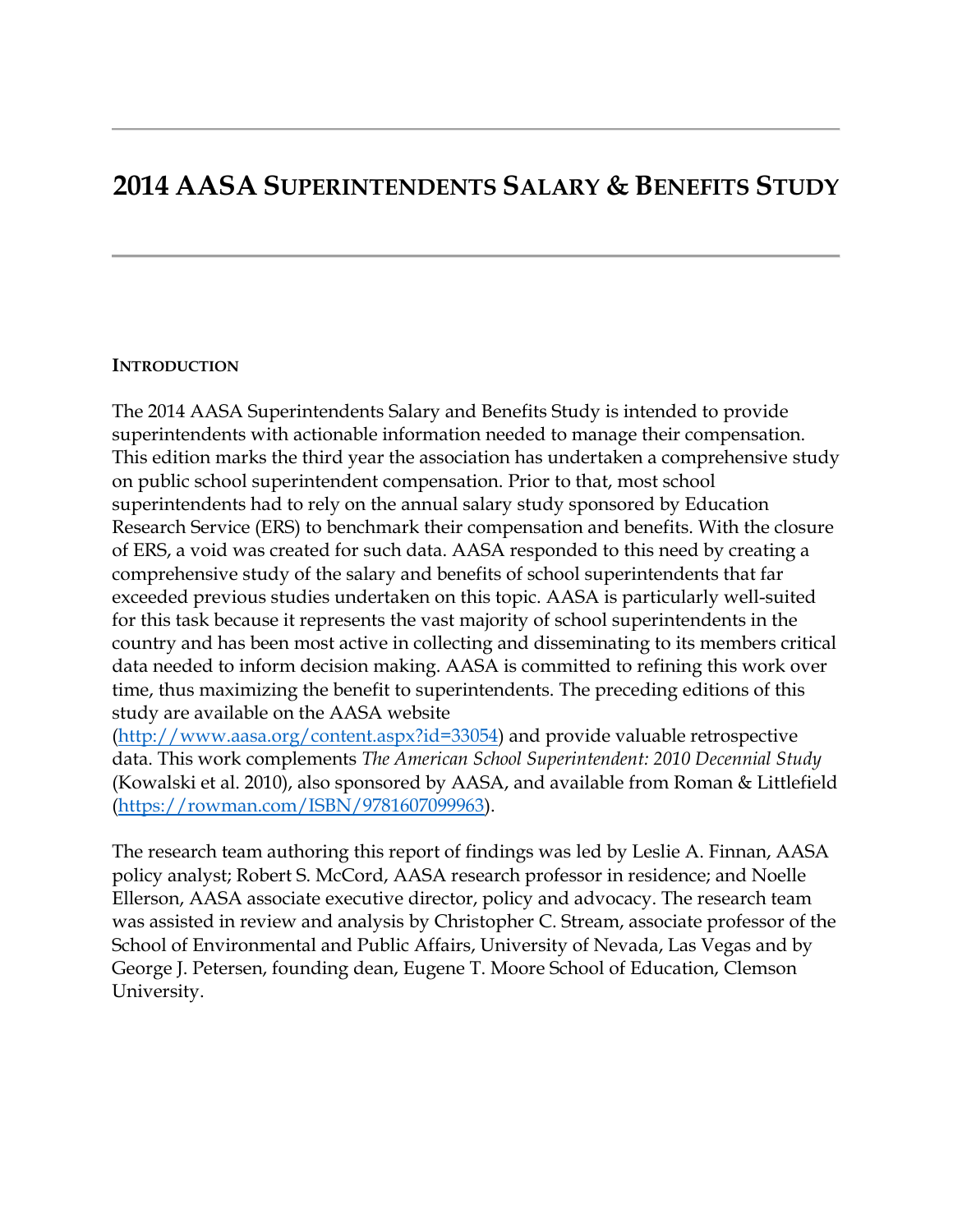#### **METHODOLOGY**

An extensive survey instrument was developed in 2012 and with the assistance of Professors Theodore J. Kowalski (University of Dayton), I. Phillip Young (University of South Carolina), Terry Orr (Bank Street College), and Christopher C. Stream (University of Nevada, Las Vegas). This survey instrument was further refined for use in 2014 as a result of input received from superintendents participating in the 2012 and 2013 studies (see Section #11). Using a commercially prepared mailing list of American public school superintendents, more than 9,000 email invitations to participate were distributed during the month of September 2014. At the same time, state association executive directors were contacted to encourage their members to respond to the Internet survey. Superintendents had the capacity to forward the link to their staff members for input in completing the survey in their area of expertise. The response to the 2012 study numbered 1,280 or about 14 percent, while the number of superintendents responding to the 2013 study nearly doubled to 2,369 or more than 25 percent. The 2014 survey resulted in 1,711 responses, or about 19 percent of those surveyed.

#### REPORT OF FINDINGS

This report of findings is divided into 9 sections and solely relies on measures of central tendency for this initial analysis of the data collected. These data were generally disaggregated by gender, district enrollment and racial/ethnic group. A significant body of data was collected with the central core of the data reported in this document.

As with any ambitious effort of this sort, there are limitations on the proper use of the data that must be identified. Upon reflection and careful analysis, there are two limitations that should be taken into account when using these data. First, sufficient data was collected to guide superintendents in the development of their compensation packages save one important factor – in some cases the disaggregation by racial/ethnic group did not provide a sufficient number of responses to support decision making based on this category. Care should be exercised in drawing conclusions or inferences on this particular data element. Second, survey fatigue is apparent among superintendents and impacted the return rate. Superintendents are inundated with research requests resulting in selective participation in those studies seen as most important to the role of the superintendent or of benefit to their district. While retreating somewhat in the 2014 study, the dramatic growth in the 2013 response rate over that received in 2012 is an indication of the importance superintendents place on collecting these data, while the participation rate of just over a quarter of all superintendents is less than is desired and reasonably raises questions of whether the data fairly represents the entire population.

Having clearly identified the limitations inherent in any endeavor of this sort, the report that follows is rich with information that can prove useful to superintendents.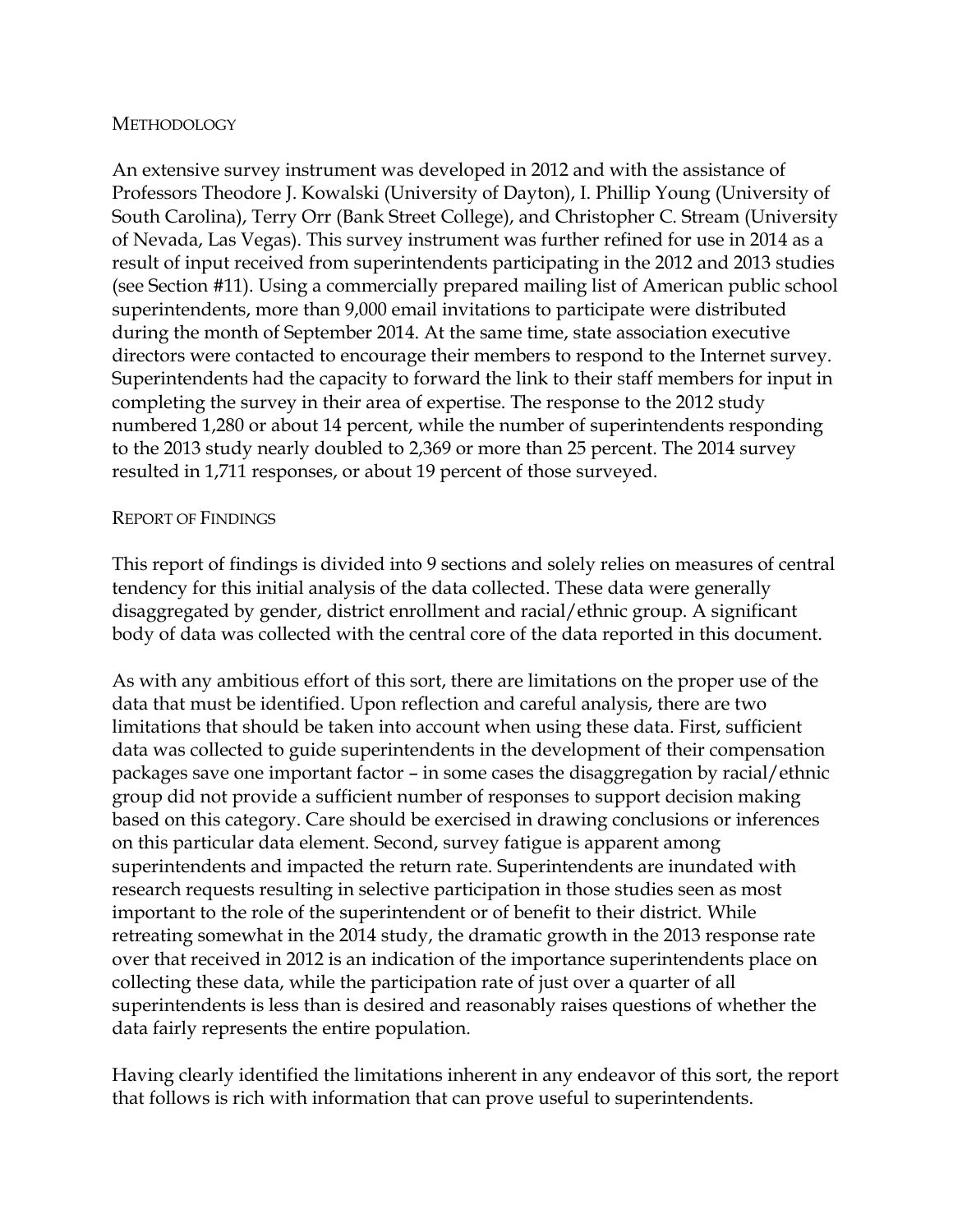#### SOME NOTEWORTHY FINDINGS

For the purpose of bringing attention to some of the most noteworthy findings, a few of those have been repeated below.

- A total of 1,711 usable responses were received for the 2014 study or slightly over 19 percent of those contacted. This return represents a reduction by approximately 6 percent compared with 2013 returns but a significant increase over 2012 return rates. This response rate seems to suggest a strong interest on the part of superintendents for the collection and analysis of salary and benefits data.
- All states were represented. No state appears to be overrepresented.
- Similar to the previous studies, respondents arrayed by gender favor males over females in a slightly more than three to one ratio which is consistent to the respondents in *The American School Superintendent: 2010 Decennial Study*. It is also noted that female participation fell by approximately 2 percent over previous levels while male participation grew by the same amount.
- Whites (non-Hispanic) dominate the respondent ranks regardless of the gender.
- When gender and district enrollment of respondents are taken into account, the majority of superintendents participating in the survey were from intermediate size districts (300-2,499 students) regardless of their gender.
- When asked to describe the setting of their district, more than 70 percent of the respondents, regardless of gender, indicated that their district was best described as rural while about a fifth describe their district as suburban. This represents an increase in rural respondents and decrease in suburban and urban response levels.
- In a new item to the annual survey, respondents were asked their age. As a confirmation of that found in *The American School Superintendent: 2010 Decennial Study,* females were found to be older than their male counterparts in both mean and median data.
- When asked about their longevity in their present position, nearly half indicated one to five years with longer longevity favoring males.
- When compared with the 2013 results, a small trend toward longer longevity was indicated. Additional data points would have to be established to confirm that trend.
- Central to the study of salary and benefits is understanding the respondents' perception of the economic conditions of their districts. Regardless of gender and consistent with previous findings, half of the superintendents described their district as stable while nearly four in 10 described their districts as in declining economic condition. It is noted that, while not dramatic, the trend over the three years of the study suggests an improving economic condition.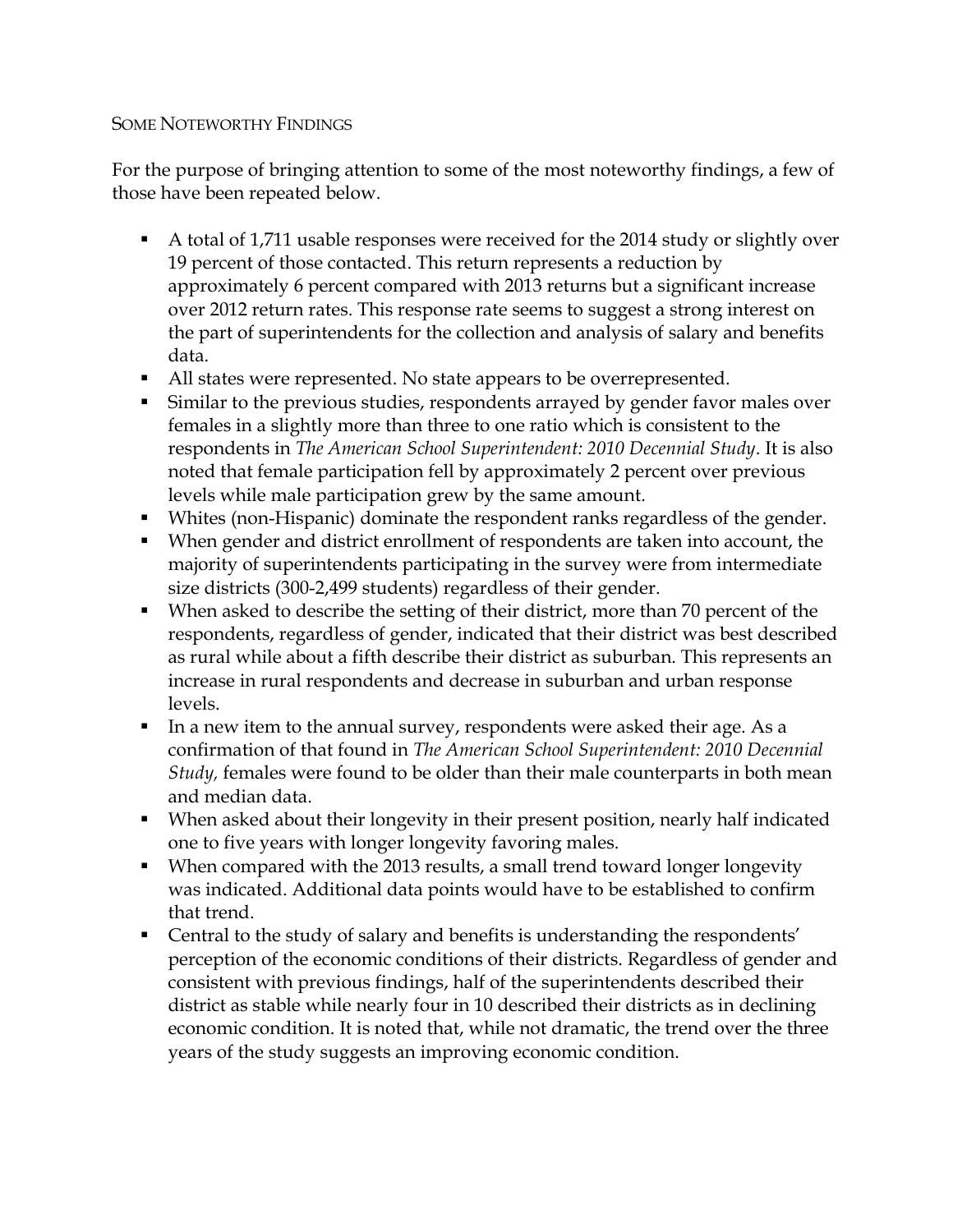- When considering gender and the perceived economic condition of their district, female superintendents tend to lead districts with greater economic challenges than do their male counterparts.
- As in the previous year's results, white (not Hispanic) superintendents represented a majority of those responding to the survey which is consistent with the findings of *The American School Superintendent: 2010 Decennial Study* as well as findings from the 2012 study. Note: As indicated in the introduction, care should be exercised in drawing conclusions or inferences from the very small numbers of respondents in some of the racial/cultural groups other than the fact that white (non-Hispanic) superintendents are the largest group represented in the study and minorities appear to be underrepresented in the superintendent ranks especially when compared to the racial/cultural profile of American public school enrollment.
- Again as was true in the racial/cultural group reporting by enrollment, when asked how they characterize their district, African American superintendent respondents trended toward employment in larger districts in greater percentage than white respondents. Provided the small numbers of other racial/cultural group respondents make it very difficult to draw any conclusions from the data.
- As with longevity in their present position, white respondents tended to have increased longevity in the role of superintendent.
- When investigating the racial/cultural group and the respondents' description of the economic conditions of their districts, a greater percentage of minority superintendents find themselves in districts of declining economic conditions compared to white superintendents.
- Salaries ranged from \$36,000 to \$315,000, with an average salary of \$122,000 and a median salary of \$113,000.
- As expected, throughout the entire term of the study, the median salary of superintendents increases with district enrollment. This growth almost triples when the median salary for the smallest district is compared to the largest enrollment district.
- In most, but not all cases, across district enrollments, median salaries paid to females is somewhat higher than that paid to male superintendents until examining the largest districts, where the salaries equalize. In drawing conclusions from these data, one must take into consideration the relatively small number of respondents in the smallest and largest districts.
- As with the superintendent base salaries, assistant/associate superintendents' median base salaries increase with district enrollment, while the smallest of districts have few individuals serving in this capacity, thereby making comparison difficult.
- As with the superintendent base salaries, high school principal median base salaries increase with district enrollment.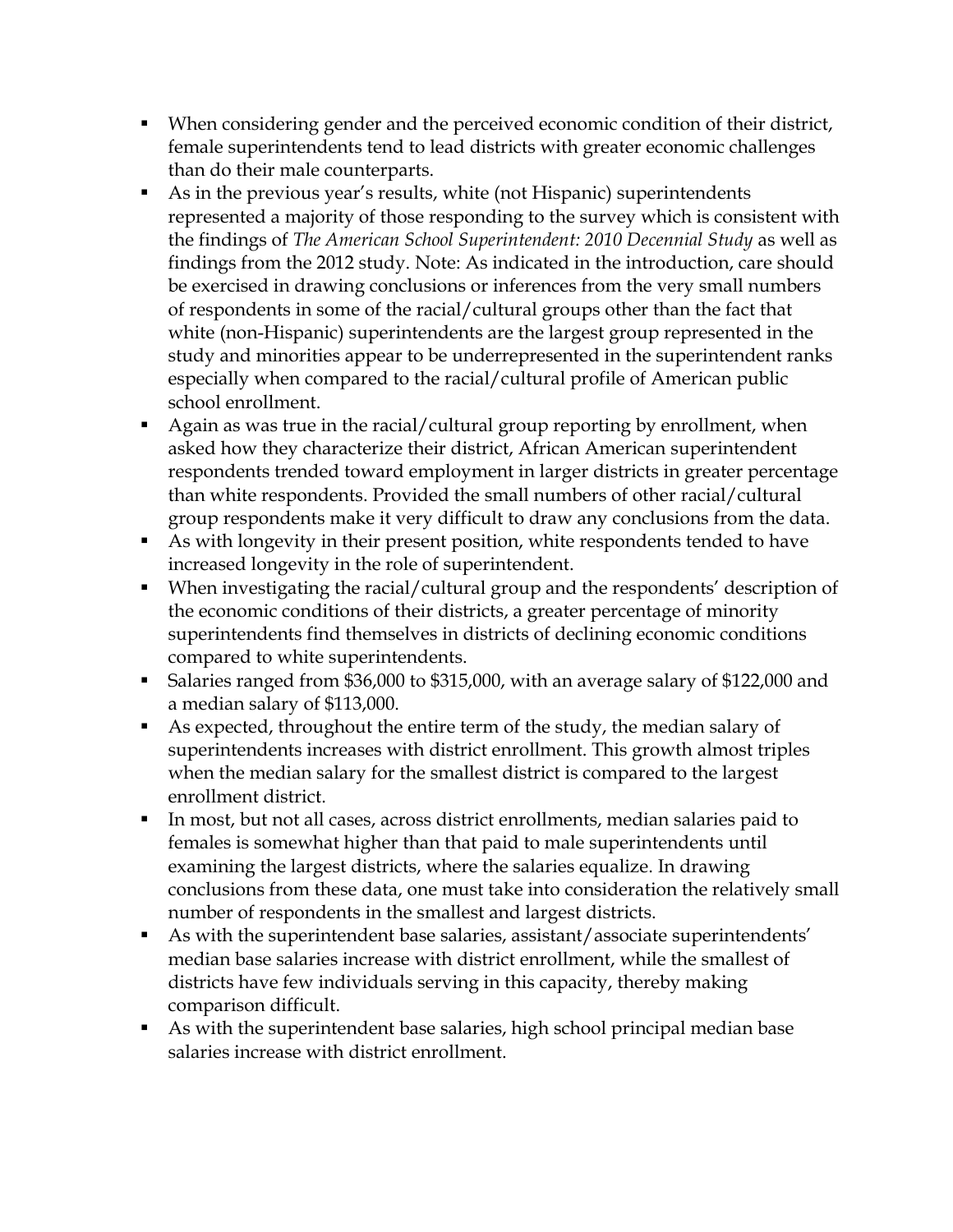- As with the superintendent base salaries, middle school principal median base salaries increase with district enrollment, while the smallest of districts have few individual serving in this capacity thereby making comparison difficult.
- As with the superintendent base salaries, elementary school principal median base salaries increase with district enrollment, while the smallest of districts have few individual serving in this capacity thereby making comparison difficult.
- As with the superintendent base salaries, teacher median base salaries increase with district enrollment.
- Annual performance evaluations occur in over 93 percent of all reporting school districts. This occurs more than other performance evaluation intervals by a ratio of 9:1.
- Only half of the respondent superintendents indicate that they have included in the evaluation process, measures and indicators to be used in the formal evaluation in their employment agreement. In fact, the percentage decreased slightly from 2013-14 to 2014-15.
- Linking objectives and directions from previous evaluations with the present evaluation occurs in slightly more than half of the evaluations of superintendents.
- Only one in six superintendent evaluations employs 360 degree feedback. No discernable change occurred in this item from the previous year.
- Somewhat less than four in 10 superintendents indicated that student outcomes/performance data are included in their evaluations. This percentage decreased somewhat from 2013-14 to 2014-15.
- The public release of the formal evaluation of the superintendent has increased slightly from 34.6 percent in 2012-13 to 35.1 percent in 2013-14.
- Slightly more than 30 percent of the superintendents responding to the survey indicated they receive a district contribution to an annuity or private retirement account.
- Respondents in districts making higher contributions to annuities or private retirement accounts had higher salaries than those with no or small district contributions. In this case, a lower salary is not being offset by increased annuity benefits.
- Nearly nine out of 10 of the respondents indicated that the district contribution to the retirement plan/system was based on salary.
- The medical/hospital coverage of superintendents has reduced slightly from 77.6 percent in 2013-14 to 75.6 percent in 2014-15.
- Dental coverage decreased by 4 percent in the last year which matched the same decrease over the previous year.
- As with dental coverage, vision/optical coverage decreased by 2 percent over the last year.
- Reversing the trend of decreases in some sectors of insurance coverage, the provision of disability coverage grew slightly over the last year, nearing half of the responding superintendents receiving disability coverage.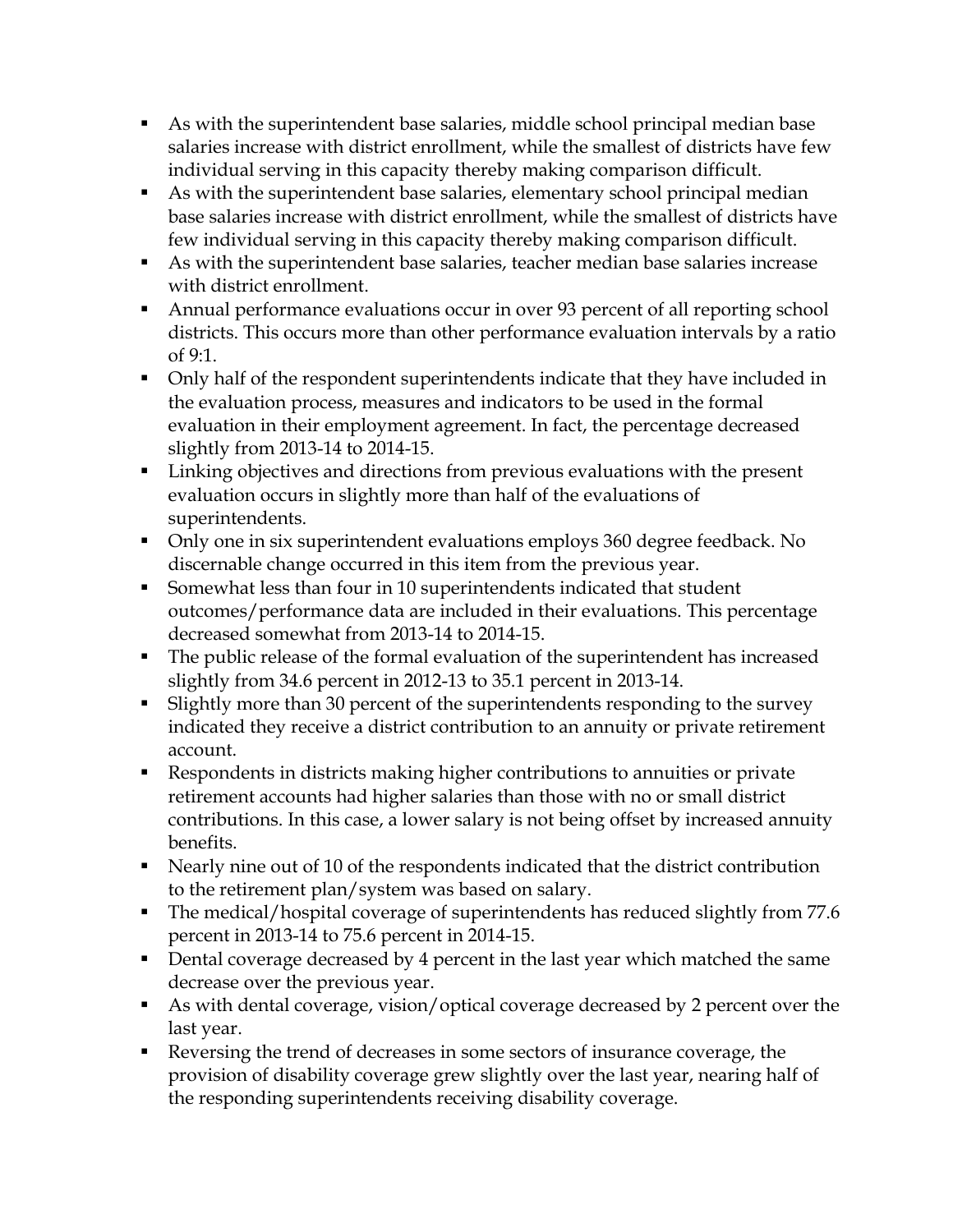- Six out of 10 families of superintendents, who responded to the survey are covered by medical/hospital insurance paid by the district. This represents a 5 percent increase over the previous year.
- District-paid dental coverage for the superintendent's family is reported much less than coverage over medical/hospitalization.
- Less than one in three families of superintendents who responded receive district-paid vision/optical coverage in 2013-14 while present percentages higher.
- Although only about one in five superintendent families are covered by a district-paid disability policy in 2014-15, this marks an increase over previous years.
- The issue of post-retirement insurance coverage is an important matter for district leaders. In the 2012-13 study, 17.6 percent of the respondents reported having post-retirement health coverage in their employment agreement. Last year 28.1 percent reported having that benefit. Reversing this trend, only 23.0 percent enjoyed this benefit in 2014-15.
- Less than one in 10 superintendents who responded indicated that they have been rehired as a superintendent after retiring from that state's or another state's retirement system.
- When compared to the responses from a year earlier, change in participation in benefits was not markedly different. Worth noting is a slight increase in the use of deferred compensation and payment of professional liability insurance over the past two years.
- Nearly half of the responding superintendents reported receiving a district-paid insurance policy above that received by other district employees. This parallels past responses to this item.
- When examining sick leave allowance accrual, vacation and personal leave, there is no distinguishing difference when comparing by gender.
- Regardless of gender, less than 50 percent of superintendents who responded reported leveraging their sick leave into payments and one in three into retirement credits upon their departure from the district. This represents little or no change from the previous year.
- Not unlike sick leave, leveraging vacation leave into a payment is occurring only in about half of reporting districts, while credit toward retirement accounts is limited.
- Credit or payment for personal leave upon departure is very limited and has changed very little since the last survey.
- Regardless of gender, three year contracts represent the largest percentage of contracts offered to superintendents.
- Incentive provisions in contracts when compared by gender show only about one in six superintendents with such a provision in their contract. The year over year comparison show small increases in this provision in the contracts of female superintendents.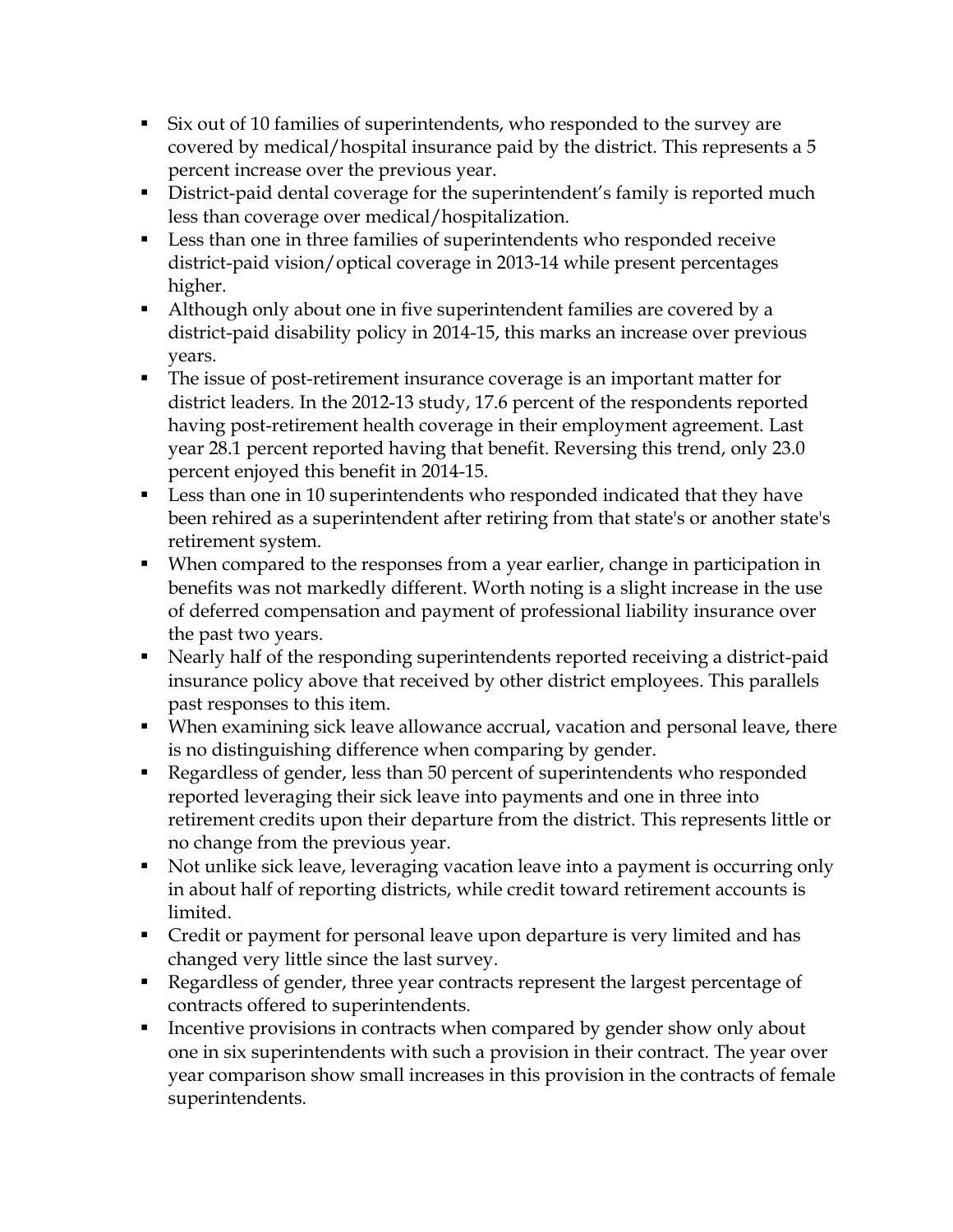- As in the previous year, a little more than 20 percent of males and 25 percent of females have a severance clause in their employment agreement. This represents a slight increase year over year is recognized.
- Compared to limited inclusion of a severance clause, longevity clauses are even less common, with somewhat less than one in 10 including such a provision regardless of gender.
- While relatively few salary caps are reported as impacting superintendents, it is notable that nearly twice as many female superintendents than male superintendents report a cap imposed by state law.
- Less than one in three superintendents have a rollover provision.
- Discounting some of the small number of respondents by racial/cultural group, there is little variance in the term of employment agreement.
- Consistent with similar disaggregation of the data, the presence of incentive/performance clauses appear in slightly more than one in 10 contracts.
- Where sufficient number of respondents exists, about a quarter of superintendent respondents in each racial/cultural group had a severance provision which represents little change from the previous year survey.
- As with the severance provision, less than 10 percent of the superintendent respondents have a longevity clause regardless of race/ethnicity.
- Regardless of race/ethnicity, salary caps occur about 10 percent of the time.
- Where sufficient numbers of respondent superintendents exist and viewed by racial/ethnic group, the presence of an evergreen provision occurred in less than one in three contracts.
- Slightly less than half of the respondent superintendents indicated that the district used a legal counsel to negotiate the superintendent's employment agreement.
- In contrast to the use of legal counsel by the district, only about a quarter of respondent superintendents use the services of legal counsel to negotiate their own employment agreement. There is no change in this figure from previous years.
- Overwhelmingly districts support professional memberships for the superintendent.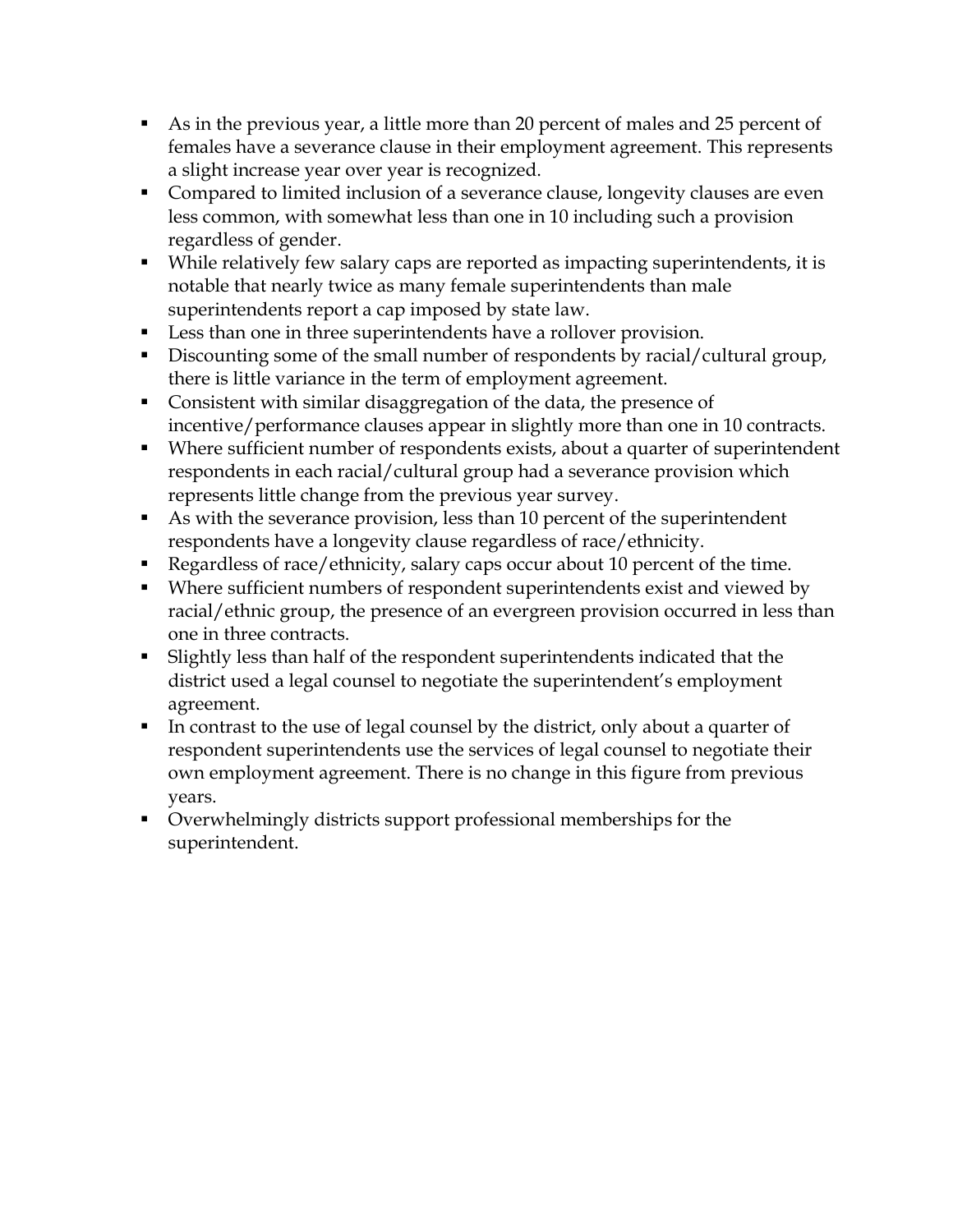#### END NOTES:

Many additional data elements were collected beyond those reported in this document. AASA members interested in investigating in greater depth a particular element of this study beyond those reported herein or are interested in offering suggestions for improvement of this research undertaking are invited to directly contact Dr. Robert S. McCord (rmccord@gmail.com).

Those citing the data presented herein and/or findings are asked to include acclamation of AASA. Requests to use the data from this study or those that preceded it should contact Robert McCord for details and requirements. Finally, AASA reserves all rights to the ownership and use of these data.

Special thanks is extended to co-authors Leslie Finnan and Noelle Ellerson for their expertise and tireless efforts to manage the nearly 300,000 cell spreadsheet containing the data collected in this study.

RSMc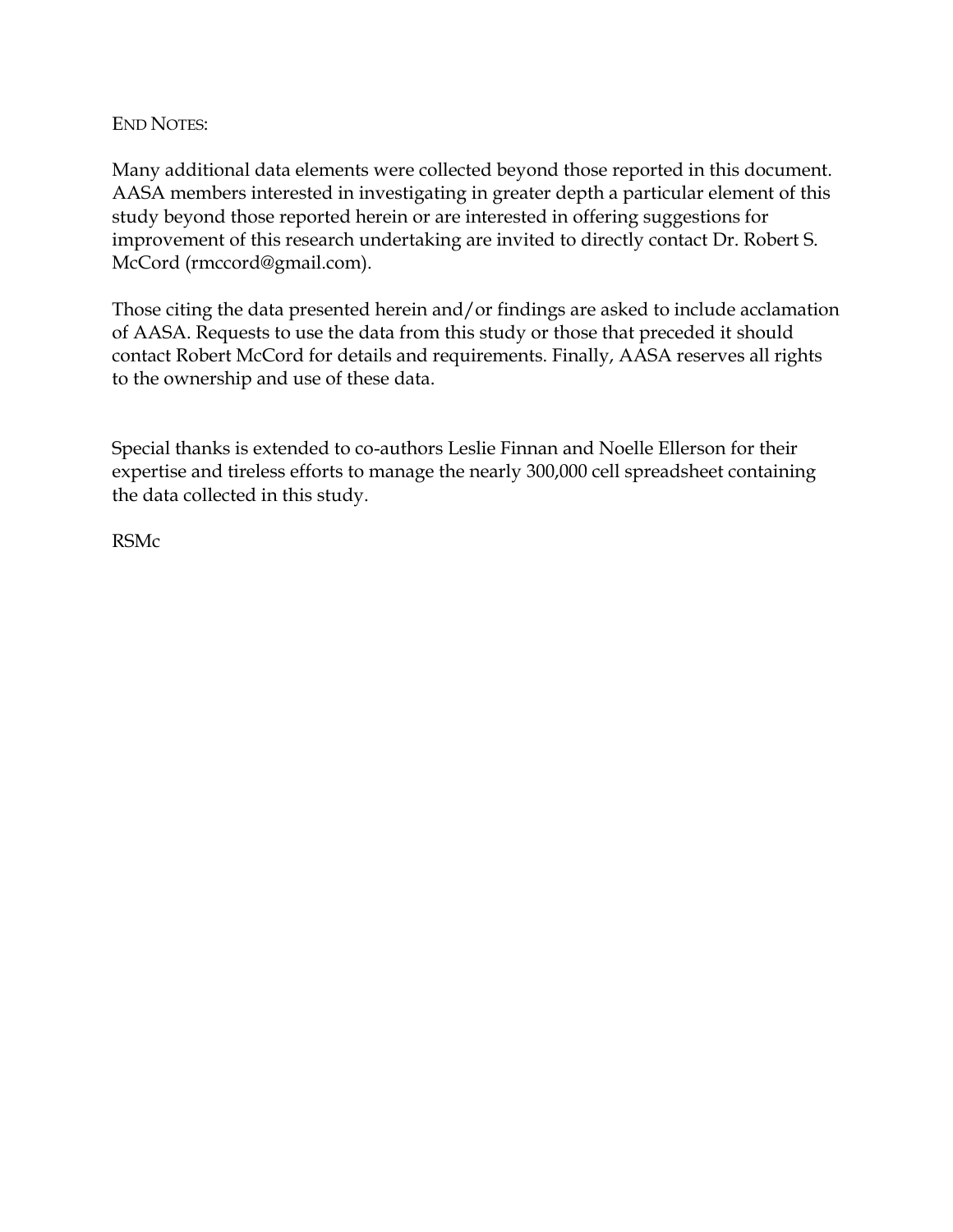### **LIST OF TABLES**

#### **Section #1: General Demographics**

- Table 1.1 Respondents count by state (Q4)
- Table 1.2 Gender (Q43) and racial/cultural group (Q44)
- Table 1.3 Gender (Q43) and district enrollment (Q5)
- Table 1.4 Gender (Q43) and district description (Q6)
- Table 1.5 Gender  $(Q43)$  and age  $(Q42)$
- Table 1.6 Gender (Q43) and longevity in present position  $(Q8)$
- Table 1.7 Gender (Q43) and longevity as superintendent (Q9)
- Table 1.8 Gender (Q43) and economic condition of district (Q13)
- Table 1.9 Racial/cultural group (Q44) and district enrollment (Q5)
- Table 1.10 Racial/cultural group (Q44) and description of school district (Q6)
- Table 1.11 Racial/cultural group (Q44) and age (Q42)
- Table 1.12 Racial/cultural group (Q44) and years in present position (Q8)
- Table 1.13 Racial/cultural group  $(Q44)$  and years as superintendent  $(Q9)$
- Table 1.14 Racial/cultural group (Q44) and economic condition of district (Q13)

#### **Section #2: Salary**

- Table 2.1 Superintendent base salary 2014-15(Q10) and district enrollment 2014-15 (Q5) by gender (Q43) Table 2.2A Assistant/associate superintendent base salary 2014-15 (Q11A) and district enrollment 2014-15 (Q5) Table 2.2B High school principal base salary 2014-15 (Q11B) and district enrollment 2014-15 (Q5) Table 2.2C Middle school principal base salary 2014-15 (Q11C) and district enrollment 2014-15 (Q5) Table 2.2D Elementary school principal base salary 2014-15 (Q11D) and district enrollment 2014-15 (Q5) Table 2.2E Beginning teacher base salary 2014-15 (Q11E) and district enrollment 2014- 15 (Q5) Table 2.3 Ratio of 2014-15 median superintendent salaries (Q10) with that of beginning teacher median base salary (Q11E) by district enrollment 2014-
	- 15 (Q5)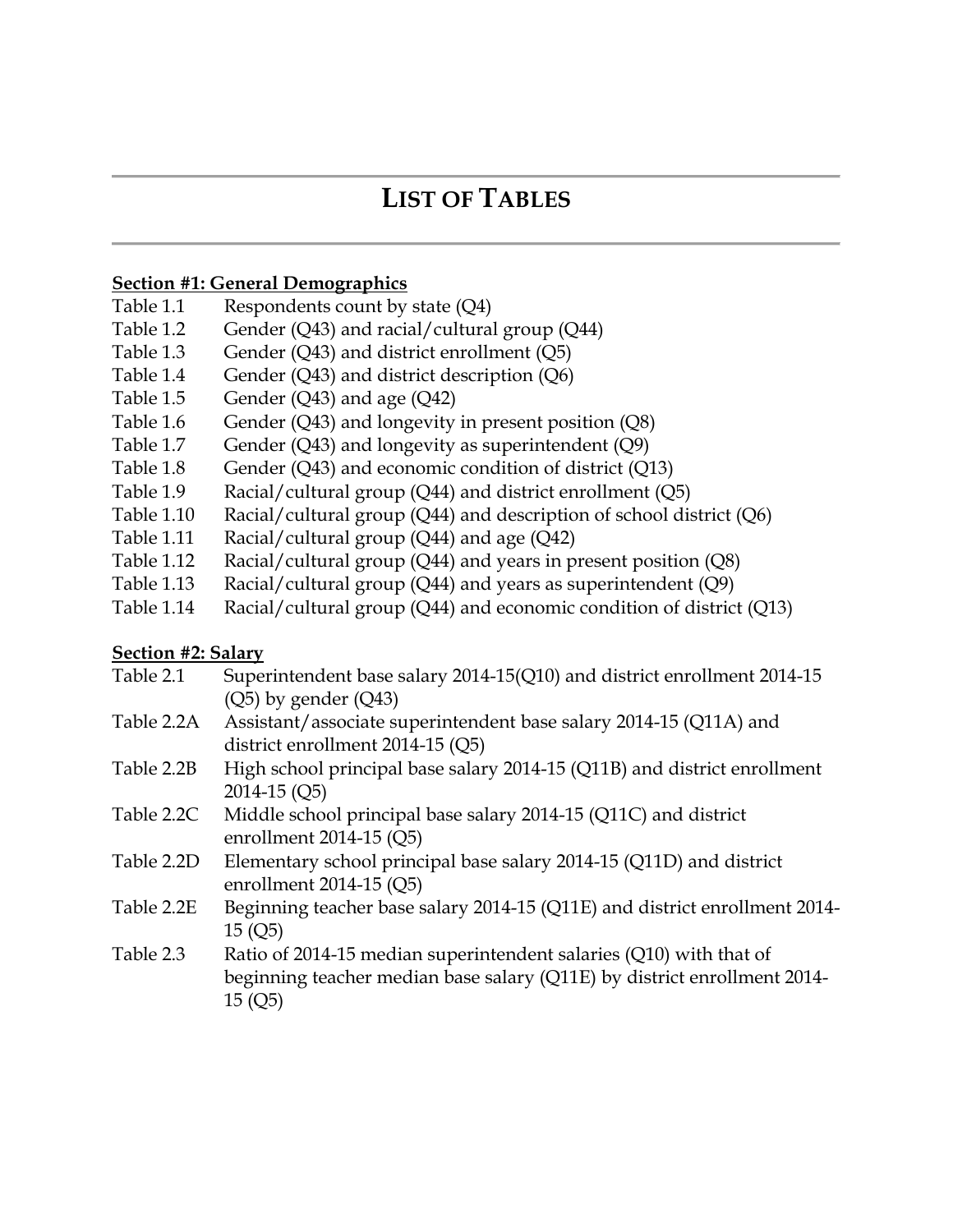#### **Section #3: Evaluation**

| Table 3.1 | How often does your employment contract require performance<br>evaluation? (Q28)                                                 |
|-----------|----------------------------------------------------------------------------------------------------------------------------------|
| Table 3.2 | Does your employment contract specify the process, measures, and                                                                 |
|           | indicators to be used for your formal performance evaluation? (Q26A)                                                             |
| Table 3.3 | Is your formal performance evaluation linked to objectives or directions<br>specified in the previous year's performance? (Q26B) |
| Table 3.4 | Is your formal performance evaluation linked to a 360 degree feedback?<br>(Q26C)                                                 |
| Table 3.5 | Is your formal performance evaluation linked to student<br>outcomes/performance? (Q26D)                                          |
| Table 3.6 | Is the outcome of your formal performance evaluation made public?<br>(Q26E)                                                      |

#### **Section #4: Retirement Benefits**

- Table 4.1 Does the school district make a contribution to an annuity or private retirement account that you have? (Q32)
- Table 4.2 Superintendent base salary 2014-15(Q10) and does the school district make a contribution to an annuity or private retirement account that you have? (Q32)
- Table 4.3 Is your retirement plan/system contribution based on your salary? (Q30)

#### **Section #5: Insurance Benefits**

| Table 5.1 | What health insurance coverage do you receive in your contract?                |
|-----------|--------------------------------------------------------------------------------|
|           | Coverage paid for superintendent: medical/hospital (Q34A)                      |
| Table 5.2 | What health insurance coverage do you receive in your contract? Coverage paid  |
|           | for superintendent: dental (Q34B)                                              |
| Table 5.3 | What health insurance coverage do you receive in your contract? Coverage paid  |
|           | for superintendent: vision/optical (Q34C)                                      |
| Table 5.4 | What health insurance coverage do you receive in your contract? Coverage paid  |
|           | for superintendent: disability insurance (Q34D)                                |
| Table 5.5 | What health insurance coverage do you receive in your contract? Coverage paid  |
|           | for superintendent's family: medical/hospital (Q35A)                           |
| Table 5.6 | What health insurance coverage do you receive in your contract? Coverage paid  |
|           | for superintendent's family: dental (Q35B)                                     |
| Table 5.7 | What health insurance coverage do you receive in your contract? Coverage paid  |
|           | for superintendent's family: vision/optical (Q35C)                             |
| Table 5.8 | What health insurance coverage do you receive in your contract? Coverage paid  |
|           | for superintendent's family: disability insurance (Q35D)                       |
| Table 5.9 | What health insurance coverage do you receive in your contract? Do you receive |
|           | any post-retirement health insurance coverage? (Q36)                           |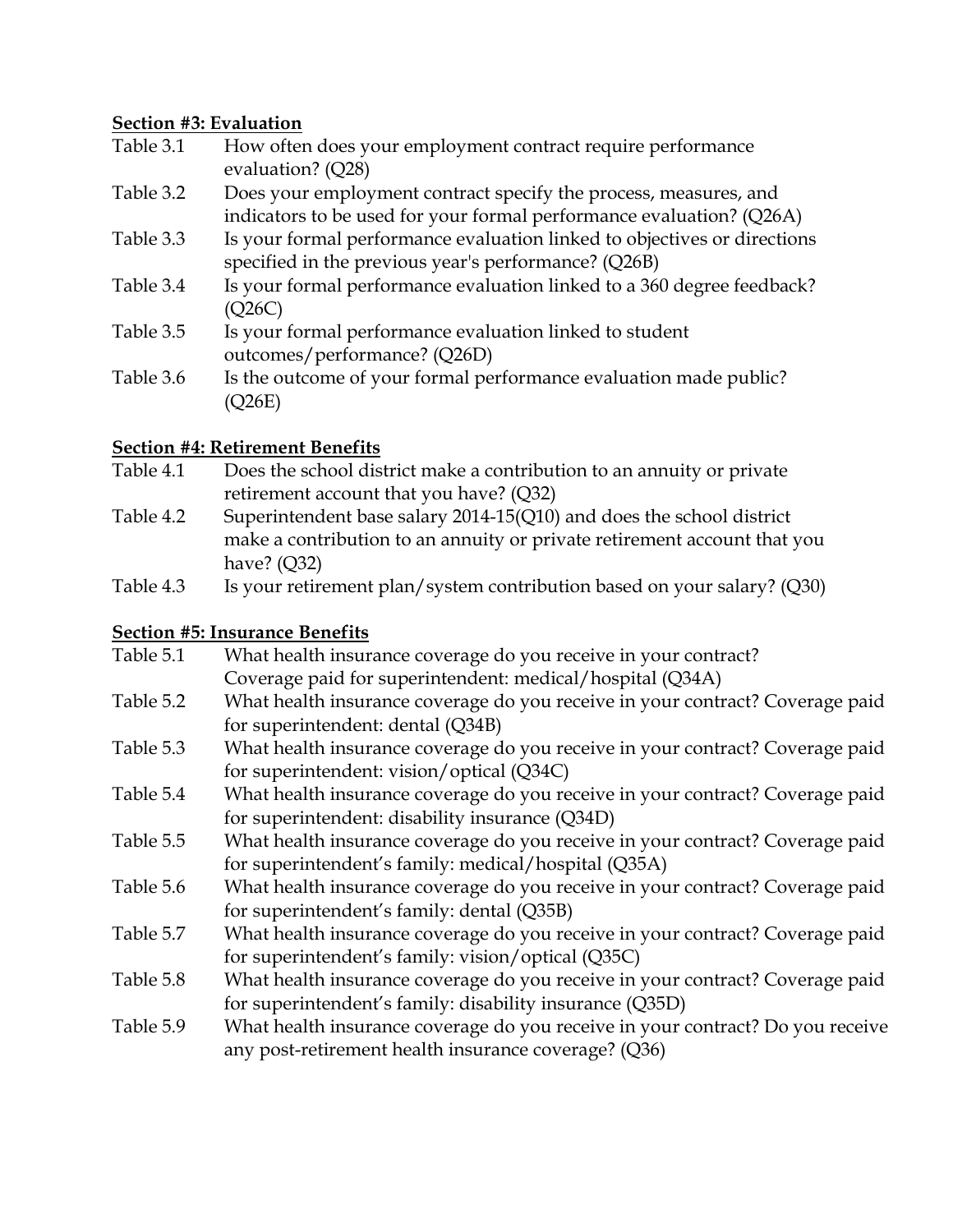#### **Section #6: Hire/Rehire**

- Table 6.1 Have you been rehired for your present position as superintendent after retiring in the state system? (Q40)
- Table 6.2 Are you drawing retirement from one state and working as a superintendent in another state? (Q41)

#### **Section #7: Miscellaneous Benefits**

- Table 7.1 Which of the following contract benefits are provided in your employment contract? Mark all that apply. (Q29) Table 7.2 Does the school district contribute to the premiums on a term insurance policy
- apart from the insurance benefits provided for all employees? (Q33)
- Table 7.3 Gender (Q43) and sick leave provision (Q16A/B)
- Table 7.4 Gender (Q43) and vacation leave provision (Q17A/B)
- Table 7.5 Gender (Q43) and personal leave provision (Q18A/B)
- Table 7.6 Gender (Q43) and upon departure from the district, how is sick leave accrual handled? (Q19A-C)
- Table 7.7 Gender (Q43) and upon departure from the district, how is vacation leave accrual handled? (Q20A-C)
- Table 7.8 Gender (Q43) and upon departure from the district, how is personal leave accrual handled? (Q21A-C)
- Table 7.9 Gender (Q43) and what is the term of your 2014-2015 employment contract? (Q14)
- Table 7.10 Gender (Q43) and does your present employment contract have an

incentive/performance clause (i.e., a defined provision providing for a reward for accomplishing a predetermined task or objective)? (Q22)

- Table 7.11 Gender (Q43) and does your contract have a severance (buy out) clause? (Q23)
- Table 7.12 Gender (Q43) and does your contract have a longevity clause (i.e., a lump sum payment you will receive for the number of years you remain in the position)? (Q24)
- Table 7.13 Gender (Q43) and is your contract base salary subject to a "cap" imposed by any of the following? (Q25)
- Table 7.14 Gender (Q43) and evergreen (rollover) provision (Q15)
- Table 7.15 Racial/cultural group (Q44) and what is the term of your 2014-15 employment contract? (Q14)
- Table 7.16 Racial/cultural group (Q44) and does your present employment contract have an incentive/performance clause (i.e., a defined provision providing for a reward for accomplishing a predetermined task or objective)? (Q22)
- Table 7.17 Racial/cultural group (Q44) and does your contract have a severance (buy out) clause? (Q23)
- Table 7.18 Racial/cultural group (Q44) and does your contract have a longevity clause (i.e., a lump sum payment you will receive for the number of years you remain in the position)? (Q24)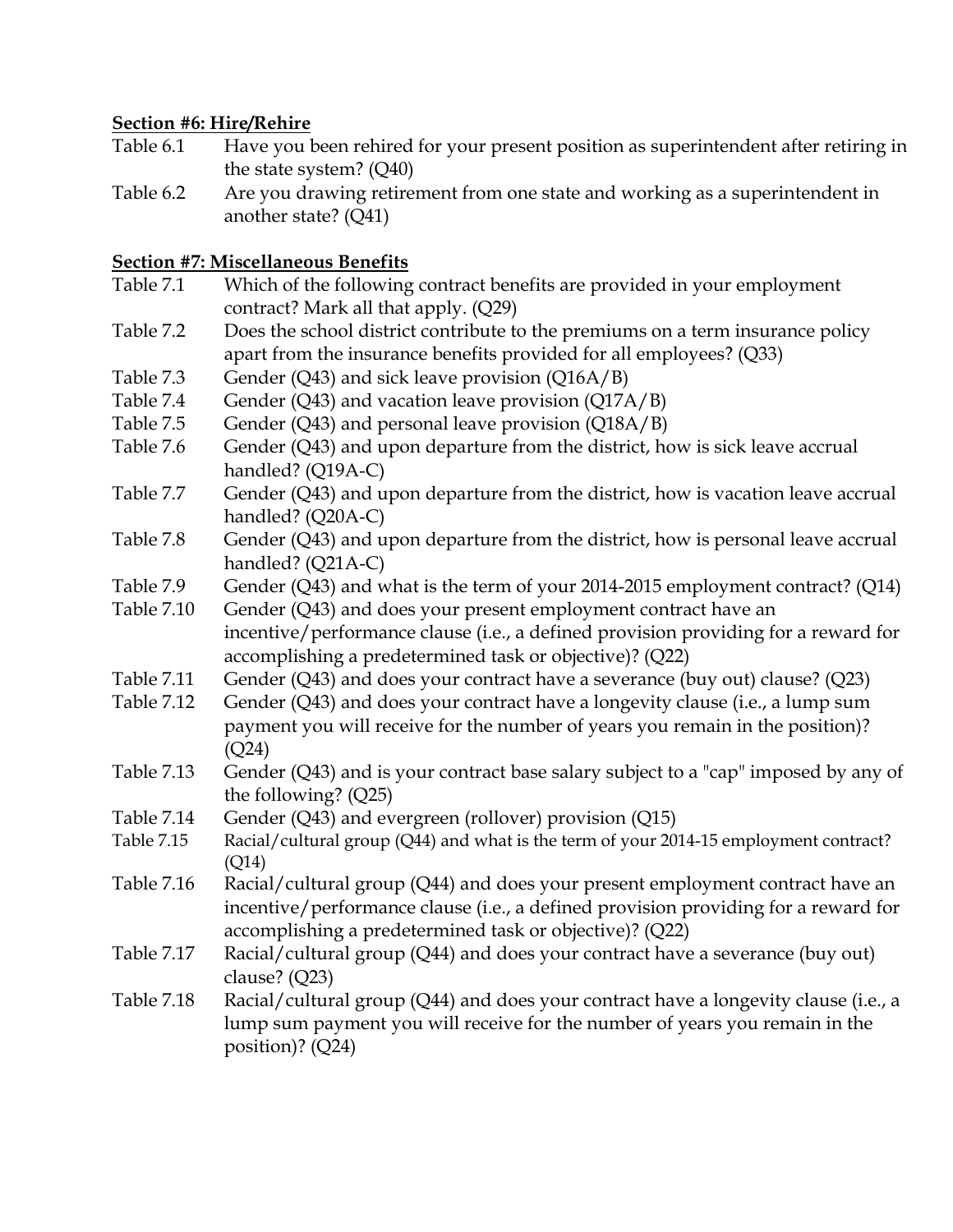- Table 7.19 Racial/cultural group (Q44) and is your contract base salary subject to a "cap" imposed by any of the following? (Q25) Table 7.20 (Q43) and evergreen (rollover) provision (Q15)
- Table 7.20 Gender (Q43) and evergreen (rollover) provision (Q15)

#### **Section #8: Use of Legal Counsel**

- Table 8.1 Did the school district use legal counsel to assist it the development and/or negotiations of your contract? (Q39)
- Table 8.2 Did you employ legal counsel to assist in the development and/or negotiations of your contract? (Q38)

#### **Section #9: Memberships**

Table 9.1 Which of your professional association membership dues are paid by the school district? (Q37)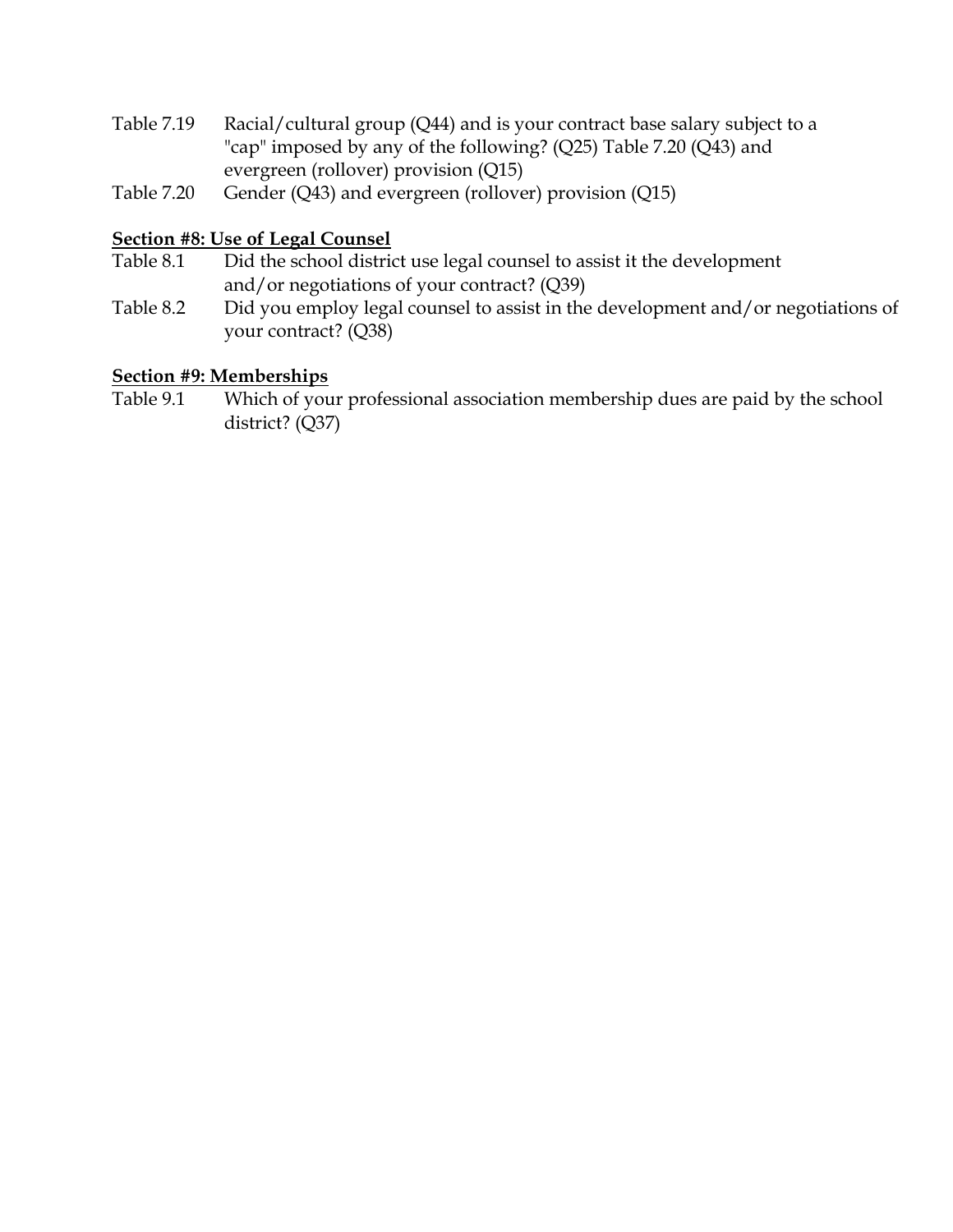### **SECTION #1: GENERAL DEMOGRAPHICS OF RESPONDENTS**

| <b>State</b>             | Number of      | $\frac{0}{0}$ | <b>State</b> | Number of      | $\%$    |
|--------------------------|----------------|---------------|--------------|----------------|---------|
|                          | Responses      |               |              | Responses      |         |
| AK                       | 21             | 1.2%          | NC           | 11             | 0.6%    |
| AL                       | $\overline{4}$ | 0.2%          | ND           | 47             | 2.7%    |
| AR                       | 11             | 0.6%          | NE           | 16             | 0.9%    |
| AZ                       | 16             | 0.9%          | NH           | 12             | 0.7%    |
| CA                       | 23             | 1.3%          | NJ           | 25             | 1.5%    |
| CO                       | 21             | 1.2%          | $\rm{NM}$    | 27             | 1.6%    |
| CT                       | $\overline{7}$ | 0.4%          | <b>NV</b>    | $\overline{4}$ | 0.2%    |
| $\rm DE$                 | $\mathbf{1}$   | 0.1%          | <b>NY</b>    | 64             | 3.7%    |
| FL                       | $\overline{2}$ | 0.1%          | OH           | 154            | 9.0%    |
| GA                       | 16             | 0.9%          | OK           | 128            | 7.5%    |
| H <sub>I</sub>           | $\mathbf{1}$   | 0.1%          | <b>OR</b>    | 52             | 3.0%    |
| IA                       | 24             | 1.4%          | PA           | 103            | $6.0\%$ |
| $\rm ID$                 | $\mathbf{1}$   | 0.1%          | R1           | $\frac{3}{5}$  | 0.2%    |
| $\rm IL$                 | 54             | 3.2%          | SC           |                | 0.3%    |
| $\ensuremath{\text{IN}}$ | 136            | 7.9%          | ${\rm SD}$   | 79             | 4.6%    |
| KS                       | 20             | 1.2%          | <b>TN</b>    | 8              | 0.5%    |
| KY                       | 50             | 2.9%          | <b>TX</b>    | 59             | 3.4%    |
| LA                       | $\overline{2}$ | 0.1%          | UT           | $\mathbf{1}$   | 0.1%    |
| MA                       | 9              | 0.5%          | <b>VA</b>    | 48             | 2.8%    |
| MD                       | 6              | 0.4%          | <b>VT</b>    | $10\,$         | 0.6%    |
| ME                       | $\overline{7}$ | 0.4%          | <b>WA</b>    | 28             | 1.6%    |
| MI                       | 101            | 5.9%          | WI           | 19             | $1.1\%$ |
| MN                       | 49             | 2.9%          | <b>WV</b>    | 14             | 0.8%    |
| <b>MO</b>                | 117            | 6.8%          | <b>WY</b>    | 24             | 1.4%    |
| <b>MS</b>                | $\mathfrak{Z}$ | 0.2%          | No answer    | 6              | $0.4\%$ |
| MT                       | 62             | 3.6%          | Total        | 1711           | 100.0%  |
|                          |                |               |              |                |         |

Table 1.1 Respondents Count by State (Q4)

- A total of 1,711 usable responses were received for the 2014 study or slightly more than 19 percent of those contacted. This return represents a reduction by approximately 6 percent over 2013 returns but a significant increase over 2012 return rates. This response rate seems to suggest a strong interest on the part of superintendents for the collection and analysis of salary and benefits data.
- All states were represented. No state appears to be overrepresented.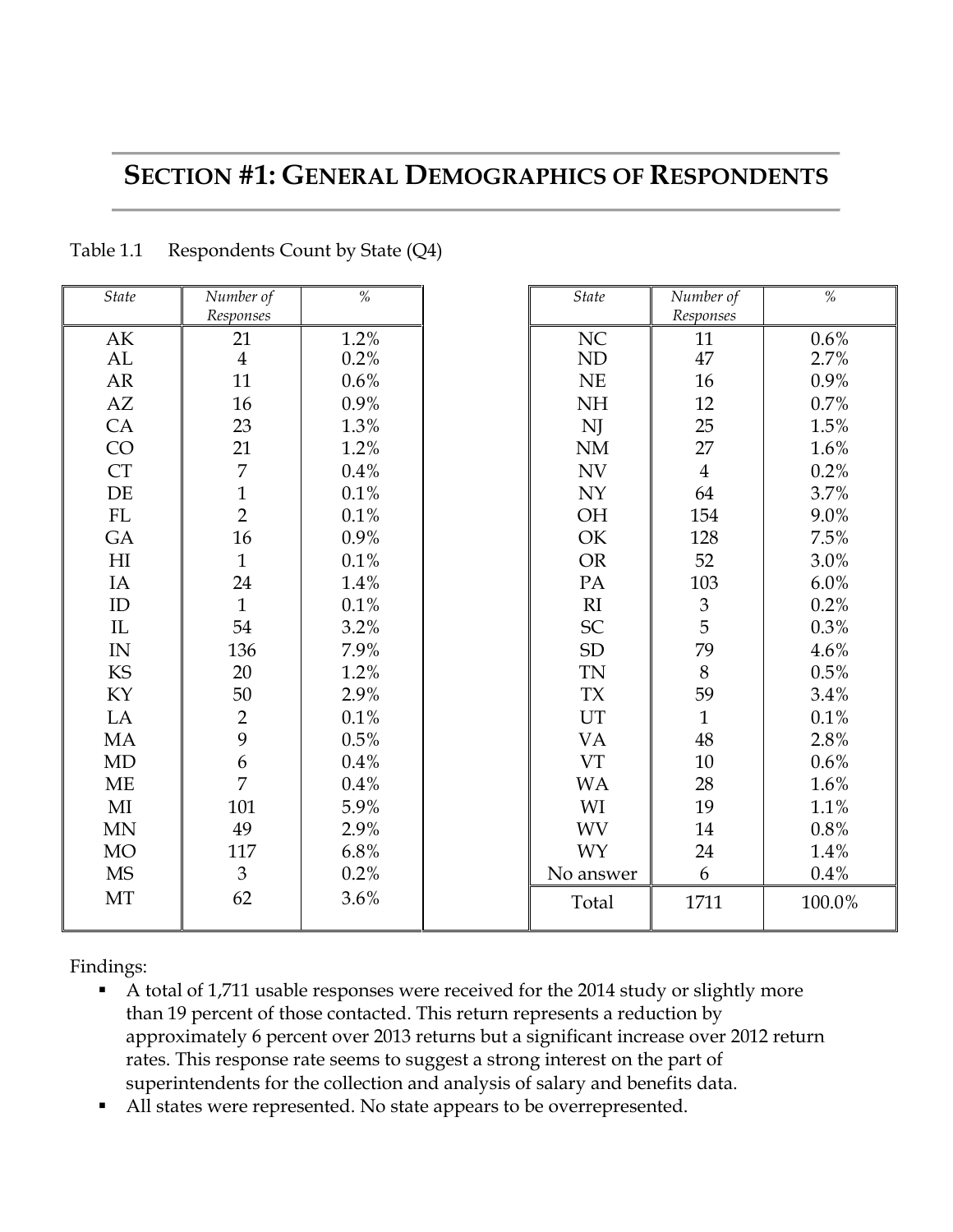|         |           | Racial/Cultural Group |                 |           |            |            |         |          |             |
|---------|-----------|-----------------------|-----------------|-----------|------------|------------|---------|----------|-------------|
|         | American  |                       | <b>Black or</b> | Hispanic  | Native     | White      | Other   | Omitted  |             |
|         | Indian or | Asian                 | African         | <b>or</b> | Hawaiian   | (not       |         | Racial/  | Total       |
| Gender  | Alaska    |                       | American        | Latino    | or Pacific | Hispanic)  |         | Cultural |             |
|         | Native    |                       |                 |           | Islander   |            |         | Group    |             |
| Male    | 21(1.2)   | 0(0.0)                | 11(0.6)         | 9(0.5)    | 1(0.1)     | 1284(75.0) | 11(0.6) | 10(0.6)  | 1347(78.7)  |
| Female  | 5(0.3)    | 1(0.1)                | 17(1.0)         | 4(0.2)    | 0(0.0)     | 316(18.5)  | 5(0.3)  | 3(0.2)   | 351(20.5)   |
| Omitted |           |                       |                 |           |            |            |         |          |             |
| Gender  | 0(0.0)    | 0(0.0)                | 1(0.1)          | 0(0.0)    | 0(0.0)     | 6(0.4)     | 0(0.0)  | 6(0.4)   | 13(0.8)     |
| Total   | 26(1.5)   | 1(0.1)                | 29(0.8)         | 13(0.7)   | 1(0.1)     | 1606(93.9) | 16(0.9) | 19(1.1)  | 1711(100.0) |

Table 1.2 Gender (Q43) and Racial/Cultural Group (Q44)

- Similar to the previous studies, respondents arrayed by gender favor males over females in a slightly more than three to one ratio which is consistent to the respondents in *The American School Superintendent: 2010 Decennial Study*. It is also noted that female participation fell by approximately 2 percent over previous levels while male participation grew by the same amount.
- Whites (non-Hispanic) dominate the respondent ranks regardless of the gender.
- As noted in the introduction, weak minority participation in several groups makes it difficult to generalize for those groups from the findings.

|                | 2013-2014 District Enrollment |              |            |             |         |             |             |
|----------------|-------------------------------|--------------|------------|-------------|---------|-------------|-------------|
| Gender         | Less than                     | 300 to 2,499 | $2,500$ to | $10,000$ to | 25,000  | Omitted     | Total       |
|                | 300                           |              | 9,999      | 24,999      | or More | District    |             |
|                |                               |              |            |             |         | <b>Size</b> |             |
| Male           | 185(10.8)                     | 756(44.2)    | 297(17.4)  | 70(4.1)     | 26(1.5) | 13(0.8)     | 1347(78.7)  |
| Female         | 51(3.0)                       | 181(10.6)    | 82(4.8)    | 20(1.2)     | 8(0.5)  | 9(0.5)      | 351(20.5)   |
| Omitted Gender | 1(0.1)                        | 8(0.5)       | 4(0.2)     | 0(0.0)      | 0(0.0)  | 0(0.0)      | 13(0.8)     |
| Total          | 237(13.9)                     | 945(55.2)    | 383(22.4)  | 90(5.3)     | 34(2.0) | 22(1.3)     | 1711(100.0) |

Table 1.3 Gender (Q43) and District Enrollment (Q5)

Finding:

 When gender and district enrollment of respondents are taken into account, the majority of superintendents participating in the survey were from intermediate size districts (300-2,499), regardless of gender.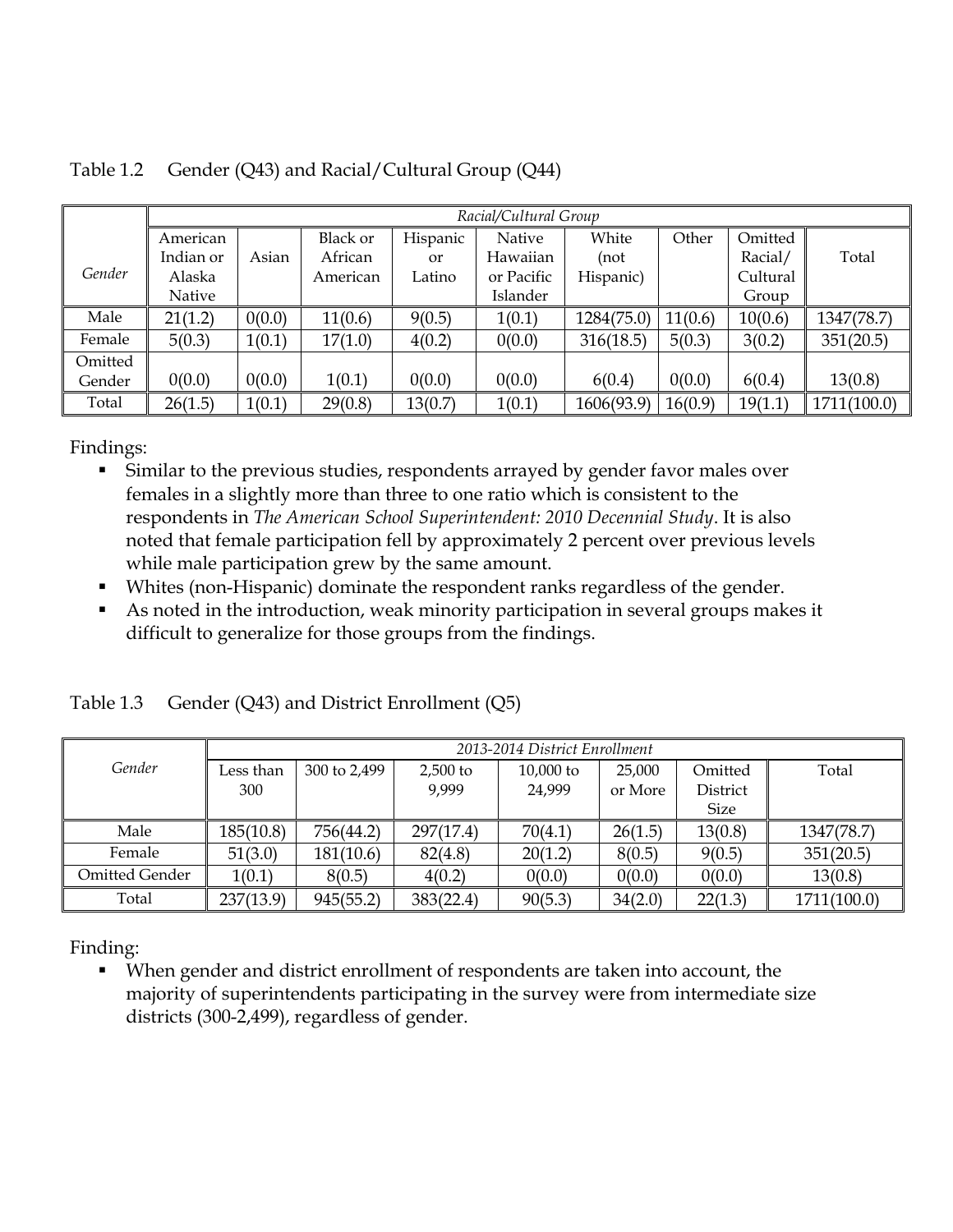|                | District Description |           |             |                      |              |  |  |  |
|----------------|----------------------|-----------|-------------|----------------------|--------------|--|--|--|
| Gender         | Urban                | Suburban  | Rural       | Omitted              | Total        |  |  |  |
|                |                      |           |             | District Description |              |  |  |  |
| Male           | 76 (4.4)             | 258(15.1) | 1004 (58.7) | 9(0.5)               | 1347 (78.7)  |  |  |  |
| Female         | 30(1.8)              | 81 (4.7)  | 240(14.0)   | 0(0.0)               | 351(20.5)    |  |  |  |
| Omitted Gender | 1(0.1)               | 3(0.2)    | 9(0.5)      | 0(0.0)               | 13(0.8)      |  |  |  |
| Total          | 107(6.3)             | 342(20.2) | 1253 (73.2) | 9(0.5)               | 1711 (100.0) |  |  |  |

Table 1.4 Gender (Q43) and District Description (Q6)

 When asked to describe the setting of their district, more than 70 percent of the respondents, regardless of gender, indicated that their district was best described as rural while about a fifth describe their district as suburban. This represents an increase in rural respondents and decrease in suburban and urban response levels.

Table 1.5 Gender (Q43) and Age (Q42)

| Gender          | Descriptive Data on Age |         |      |        |  |  |  |
|-----------------|-------------------------|---------|------|--------|--|--|--|
|                 | Minimum                 | Maximum | Mean | Median |  |  |  |
| Male            | 28                      | 76      | 51.7 | 51     |  |  |  |
| Female          |                         |         | 53.1 | 53     |  |  |  |
| Omitted Gender* |                         |         | 51.7 | 50     |  |  |  |
| Total           | າ໑                      |         | 52.0 | 52     |  |  |  |

Note: 13 respondents omitted gender.

Finding:

In a new item to the annual survey, respondents were asked their age. As a confirmation of that found in *The American School Superintendent: 2010 Decennial Study,*  females were found to be older than their male counterparts in both mean and median data.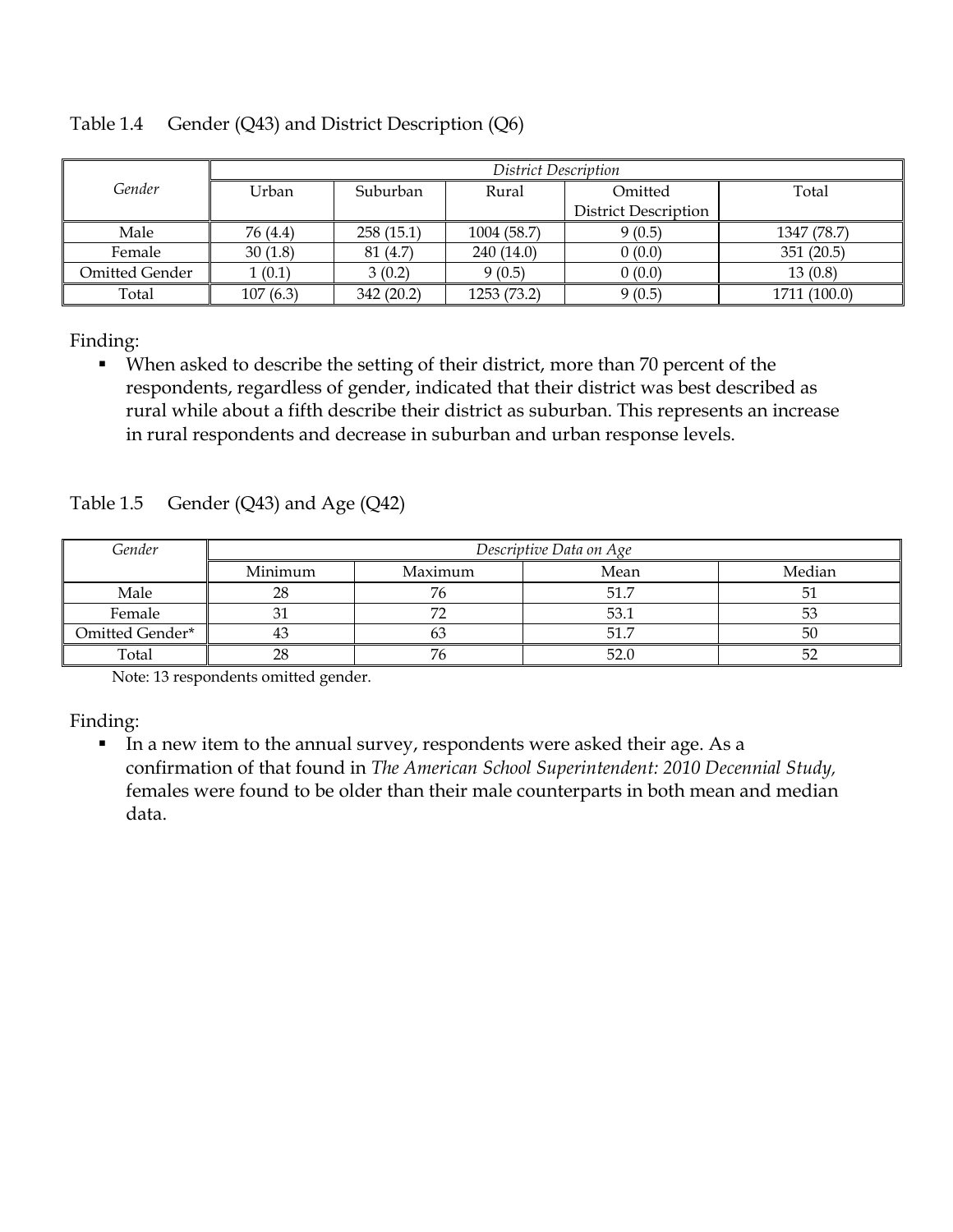|         | Longevity in Present Position |            |            |             |            |           |              |  |
|---------|-------------------------------|------------|------------|-------------|------------|-----------|--------------|--|
| Gender  | 1 Year or                     | 1-5 Years  | 6-10 Years | 11-15 Years | 16 Years   | Omitted   | Total        |  |
|         | Less                          |            |            |             | or More    | Longevity |              |  |
| Male    | 164 (12.2)                    | 691 (51.4) | 305(22.7)  | 111(8.3)    | 58 $(4.3)$ | 16(1.2)   | 1345 (78.6)  |  |
| Female  | 59 $(16.8)$                   | 199 (56.7) | 67(19.1)   | 14(4.0)     | 10(2.9)    | 2(0.1)    | 351(20.5)    |  |
| Omitted | 0(0.0)                        | 9(60.0)    | 3(20.0)    | 1(6.7)      | 0(0.0)     | 2(13.3)   | 15(0.9)      |  |
| Gender  |                               |            |            |             |            |           |              |  |
| Total   | 223(13.0)                     | 899 (52.5) | 375(21.9)  | 126 (7.4)   | 68 (4.0)   | 20(1.2)   | 1711 (100.0) |  |

Table 1.6 Gender (Q43) and Longevity in Present Position (Q8)

- When asked about their longevity in their present position, nearly half indicated one to five years with longer longevity favoring males.
- When compared with the 2013 results, a small trend toward longer longevity was indicated. Additional data points would have to be established to confirm that trend.

|  | Table 1.7 Gender (Q43) and Longevity as Superintendent (Q9) |
|--|-------------------------------------------------------------|
|--|-------------------------------------------------------------|

|         | Longevity in Present Position |            |            |             |            |           |              |  |
|---------|-------------------------------|------------|------------|-------------|------------|-----------|--------------|--|
| Gender  | 1 Year or                     | 1-5 Years  | 6-10 Years | 11-15 Years | 16 Years   | Omitted   | Total        |  |
|         | Less                          |            |            |             | or More    | Longevity |              |  |
| Male    | 109(6.4)                      | 504(29.5)  | 319(18.6)  | 214(12.5)   | 185 (10.8) | 15(0.9)   | 1346 (78.7)  |  |
| Female  | 47(2.7)                       | 158(9.2)   | 90(5.3)    | 33(1.9)     | 19(1.1)    | 4(0.2)    | 351(20.5)    |  |
| Omitted | 0(0.0)                        | 7(0.4)     | 3(0.2)     | 0(0.0)      | 3(0.2)     | 1(0.1)    | 14(0.8)      |  |
| Gender  |                               |            |            |             |            |           |              |  |
| Total   | 156(9.1)                      | 669 (39.1) | 412(24.1)  | 247 (14.4)  | 207(12.1)  | 20(1.2)   | 1711 (100.0) |  |

- When asked about their longevity as a superintendent, males trended toward longer longevity in the superintendent position than females.
- As in the previous item, when compared with the 2013 results, a small trend toward longer longevity was indicated. Likewise, additional data points would have to be established to confirm that trend.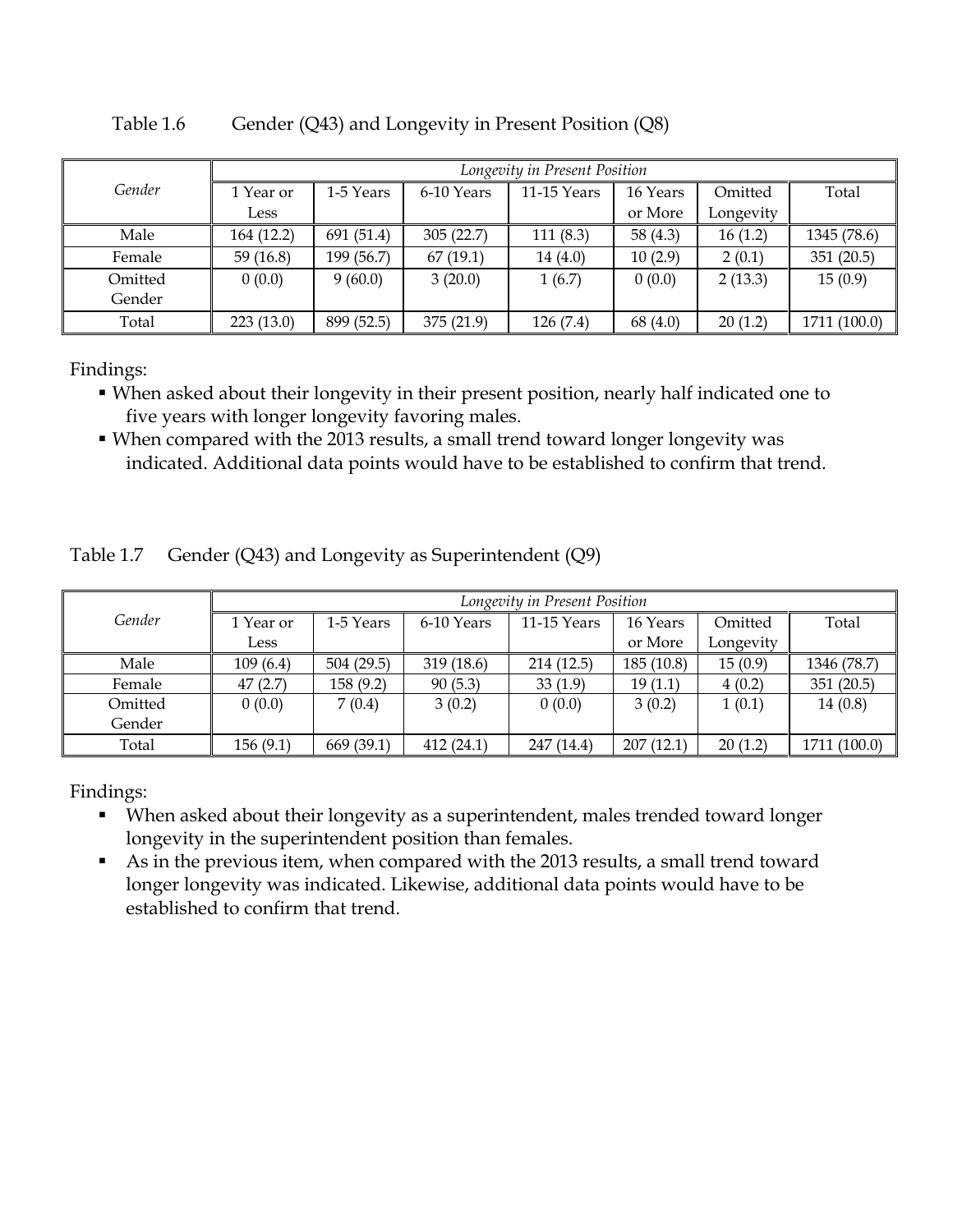|         |           | Economic Condition of District |                    |           |              |  |  |
|---------|-----------|--------------------------------|--------------------|-----------|--------------|--|--|
| Gender  | Strong    | Stable                         | Declining Economic | Omitted   | Total        |  |  |
|         | Economic  | Economic                       | Condition          | Economic  |              |  |  |
|         | Condition | Condition                      |                    | Condition |              |  |  |
| Male    | 150(11.1) | 735 (54.6)                     | 456 (33.8)         | 6(0.4)    | 1347 (78.7)  |  |  |
| Female  | 19(5.4)   | 163(46.4)                      | 169(48.2)          | 0(0.0)    | 351(20.5)    |  |  |
| Omitted | 1(7.6)    | 5(38.5)                        | 6(46.2)            | 1(7.6)    | 13(0.8)      |  |  |
| Gender  |           |                                |                    |           |              |  |  |
| Total   | 170 (9.9) | 903(52.8)                      | 631 (36.9)         | 7(0.4)    | 1711 (100.0) |  |  |

|  | Table 1.8 Gender (Q43) and Economic Condition of District (Q13) |
|--|-----------------------------------------------------------------|
|  |                                                                 |

- Central to the study of salary and benefits is understanding the respondents' perception of the economic conditions of their districts. Regardless of gender and consistent with previous findings, half of the superintendents described their districts as stable while nearly four in 10 described their districts as in declining economic condition. It is noted that, while not dramatic, the trend over the three years of the study suggests an improving economic condition.
- When considering gender and the perceived economic condition of their district, female superintendents tend to lead districts with greater economic challenges than do their male counterparts.

|  | Table 1.9 Racial/Cultural Group (Q44) and District Enrollment (Q5) |  |
|--|--------------------------------------------------------------------|--|
|  |                                                                    |  |

| Racial/     |           | 2014-15 District Enrollment |                |             |           |            |         |  |  |
|-------------|-----------|-----------------------------|----------------|-------------|-----------|------------|---------|--|--|
| Cultural    | Less than | 300 to 2,499                | 2,500 to 9,999 | $10,000$ to | 25,000 or | Omitted    | Total   |  |  |
| Group       | 300       |                             |                | 24,999      | More      | Enrollment |         |  |  |
| American    | 8(0.5)    | 13(0.8)                     | 5(0.3)         | 0(0.0)      | 0(0.0)    | 0(0.0)     | 26(1.5) |  |  |
| Indian or   |           |                             |                |             |           |            |         |  |  |
| Alaska      |           |                             |                |             |           |            |         |  |  |
| Native      |           |                             |                |             |           |            |         |  |  |
| Asian       | 0(0.0)    | 0(0.0)                      | 0(0.0)         | 0(0.0)      | 1(0.1)    | 0(0.0)     | 1(0.1)  |  |  |
|             |           |                             |                |             |           |            |         |  |  |
| Black or    | 1(0.1)    | 9(0.5)                      | 11(0.6)        | 6(0.4)      | 2(0.1)    | 0(0.0)     | 29(1.7) |  |  |
| African     |           |                             |                |             |           |            |         |  |  |
| American    |           |                             |                |             |           |            |         |  |  |
| Hispanic or | 2(0.1)    | 4(0.2)                      | 2(0.1)         | 3(0.2)      | 2(0.1)    | 0(0.0)     | 13(0.8) |  |  |
| Latino      |           |                             |                |             |           |            |         |  |  |
| Native      | 0(0.0)    | 1(0.1)                      | 0(0.0)         | 0(0.0)      | 0(0.0)    | 0(0.0)     | 1(0.1)  |  |  |
| Hawaiian or |           |                             |                |             |           |            |         |  |  |
| Pacific     |           |                             |                |             |           |            |         |  |  |
| Islander    |           |                             |                |             |           |            |         |  |  |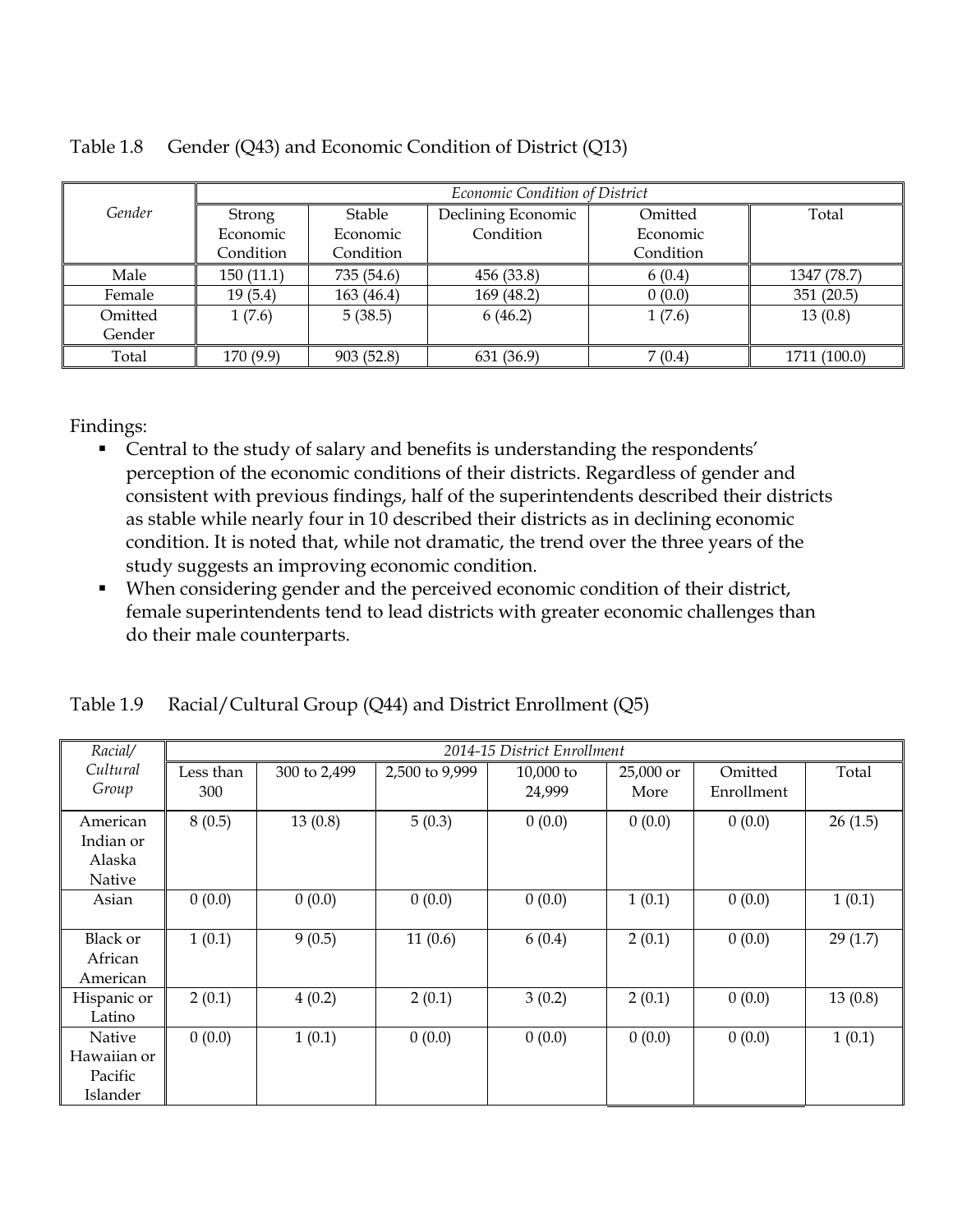| White     | 221 (12.9) | 898 (52.5) | 357 (20.9) | 80 (4.7) | 29(1.7) | 21(1.2) | 1606 (93.3)  |
|-----------|------------|------------|------------|----------|---------|---------|--------------|
| (not      |            |            |            |          |         |         |              |
| Hispanic) |            |            |            |          |         |         |              |
| Other     | 3(0.2)     | 9(0.5)     | 4(0.2)     | 0(0.0)   | 0(0.0)  | 0(0.0)  | 16(0.9)      |
|           |            |            |            |          |         |         |              |
| Omitted   | 2(0.1)     | 11(0.6)    | 4(0.2)     | 1(0.1)   | 0(0.0)  | 1(0.1)  | 19(1.1)      |
| Racial/   |            |            |            |          |         |         |              |
| Cultural  |            |            |            |          |         |         |              |
| Group     |            |            |            |          |         |         |              |
| Total     | 237 (13.9) | 945 (55.2) | 383 (22.4) | 90(5.3)  | 34(2.0) | 22(1.3) | 1711 (100.0) |

 As in the previous year's results, white (non-Hispanic) superintendents represented a majority of those responding to the survey which is consistent with the findings of *The American School Superintendent: 2010 Decennial Study* as well as findings from the 2012 study. Note: As indicated in the introduction, care should be exercised in drawing conclusions or inferences from the very small numbers of respondents in some of the racial/cultural groups other than the fact that white (non Hispanic) superintendents are the largest group represented in the study and minorities appear to be underrepresented in the superintendent ranks especially when compared to the racial/cultural profile of American public school enrollment.

| Table 1.10 Racial/Cultural Group (Q44) and Description of School District (Q6) |  |  |
|--------------------------------------------------------------------------------|--|--|
|                                                                                |  |  |

|                                           |             | Description of School District |           |                            |              |  |  |  |  |
|-------------------------------------------|-------------|--------------------------------|-----------|----------------------------|--------------|--|--|--|--|
| Racial/<br>Cultural Group                 | Rural       | Suburban                       | Urban     | <b>Omitted Description</b> | Total        |  |  |  |  |
| American                                  | 22 (84.6)   | 4(15.4)                        | 0(0.0)    | 0(0.0)                     | 26(1.5)      |  |  |  |  |
| Indian or Alaska<br>Native                |             |                                |           |                            |              |  |  |  |  |
| Asian                                     | 1(100.0)    | 0(0.0)                         | 0(0.0)    | 0(0.0)                     | 1(0.1)       |  |  |  |  |
| <b>Black or African</b><br>American       | 7(24.1)     | 9(31.0)                        | 13 (44.8) | 0(0.0)                     | 29(1.7)      |  |  |  |  |
| Hispanic or<br>Latino                     | 7(53.9)     | 3(23.0)                        | 3(23.0)   | 0(0.0)                     | 13(0.8)      |  |  |  |  |
| Native<br>Hawaiian or<br>Pacific Islander | 1(100.0)    | 0(0.0)                         | 0(0.0)    | 0(0.0)                     | 1(0.1)       |  |  |  |  |
| White (not<br>Hispanic)                   | 1187 (73.9) | 324 (20.2)                     | 86 (5.4)  | 9(0.5)                     | 1606 (93.9)  |  |  |  |  |
| Other                                     | 15 (93.8)   | 0(0.0)                         | 1(6.2)    | 0(0.0)                     | 16(0.9)      |  |  |  |  |
| Omitted Racial/<br>Cultural Group         | 13 (68.4)   | 2(10.5)                        | 4(21.0)   | 0(0.0)                     | 19(1.1)      |  |  |  |  |
| Total                                     | 1253 (73.2) | 342 (20.0)                     | 107(6.3)  | 9(0.5)                     | 1711 (100.0) |  |  |  |  |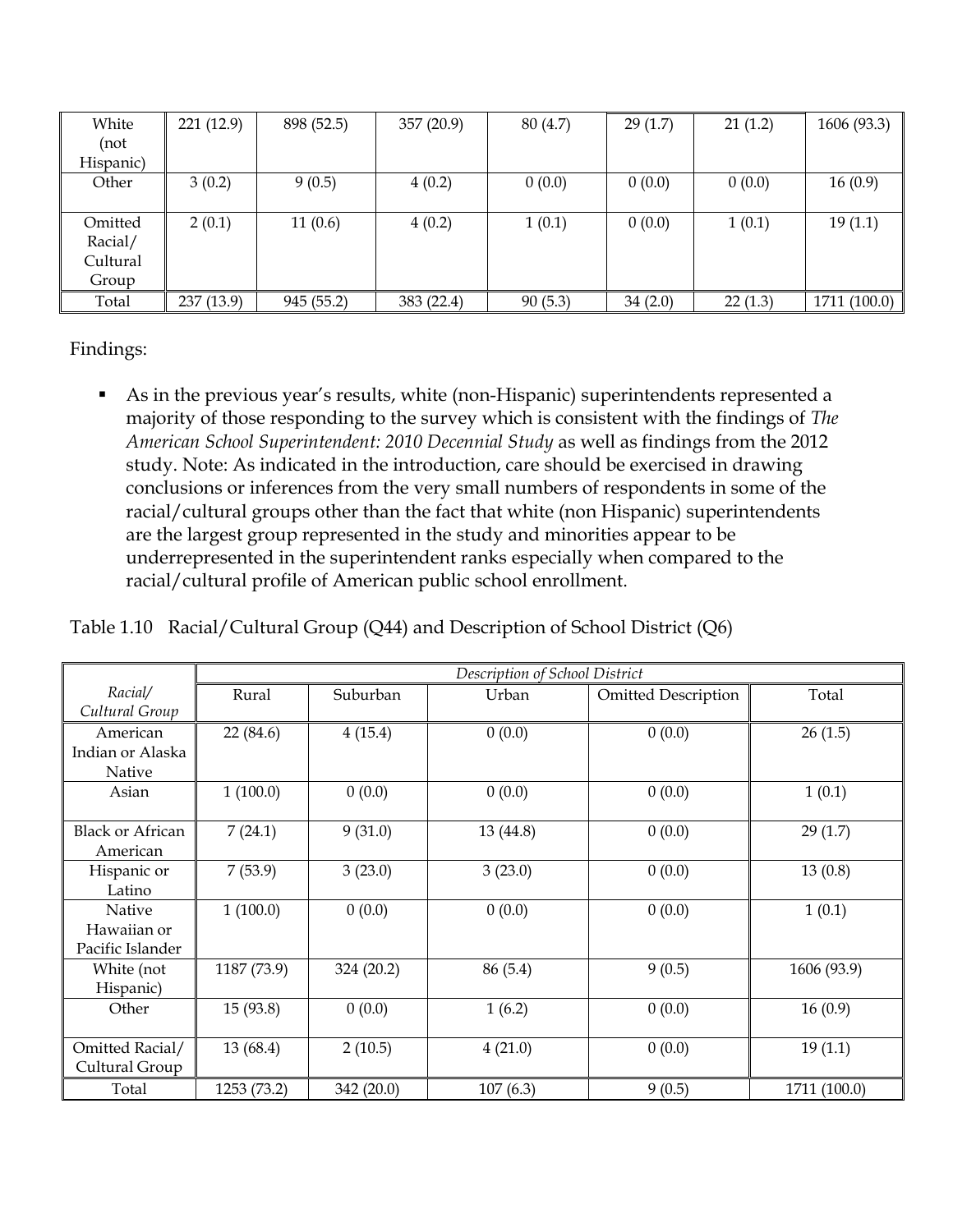Again as was true in the racial/cultural group reporting by enrollment, when asked how they characterize their districts, African American superintendent respondents trended toward employment in larger districts in greater percentage than white respondents. Provided the small numbers of other racial/cultural group respondents makes it very difficult to draw any conclusions from the data.

| Racial/<br>Cultural Group              | Descriptive Data on Age |         |      |        |  |  |  |  |
|----------------------------------------|-------------------------|---------|------|--------|--|--|--|--|
|                                        | Minimum                 | Maximum | Mean | Median |  |  |  |  |
| American Indian<br>or Alaska Native    | 28                      | 67      | 50.0 | 51     |  |  |  |  |
| Asian                                  | 57                      | 57      | 57.0 | 57     |  |  |  |  |
| <b>Black or African</b><br>American    | 39                      | 65      | 50.4 | 49     |  |  |  |  |
| Hispanic or<br>Latino                  | 40                      | 58      | 48.2 | 47     |  |  |  |  |
| Native Hawaiian<br>or Pacific Islander |                         |         |      |        |  |  |  |  |
| White (not<br>Hispanic)                | 28                      | 76      | 52.0 | 52     |  |  |  |  |
| Other                                  | 39                      | 61      | 50.7 | 48.5   |  |  |  |  |
| Omitted Racial/<br>Cultural Group      | 41                      | 66      | 54.7 | 55.5   |  |  |  |  |
| Total                                  | 28                      | 76      | 52.0 | 52     |  |  |  |  |

#### Table 1.11 Racial/Cultural Group (Q44) and Age (Q42)

Finding:

In this new item to the survey, not a great variation was found between the mean or median age of those responding when disaggregated by racial/cultural group.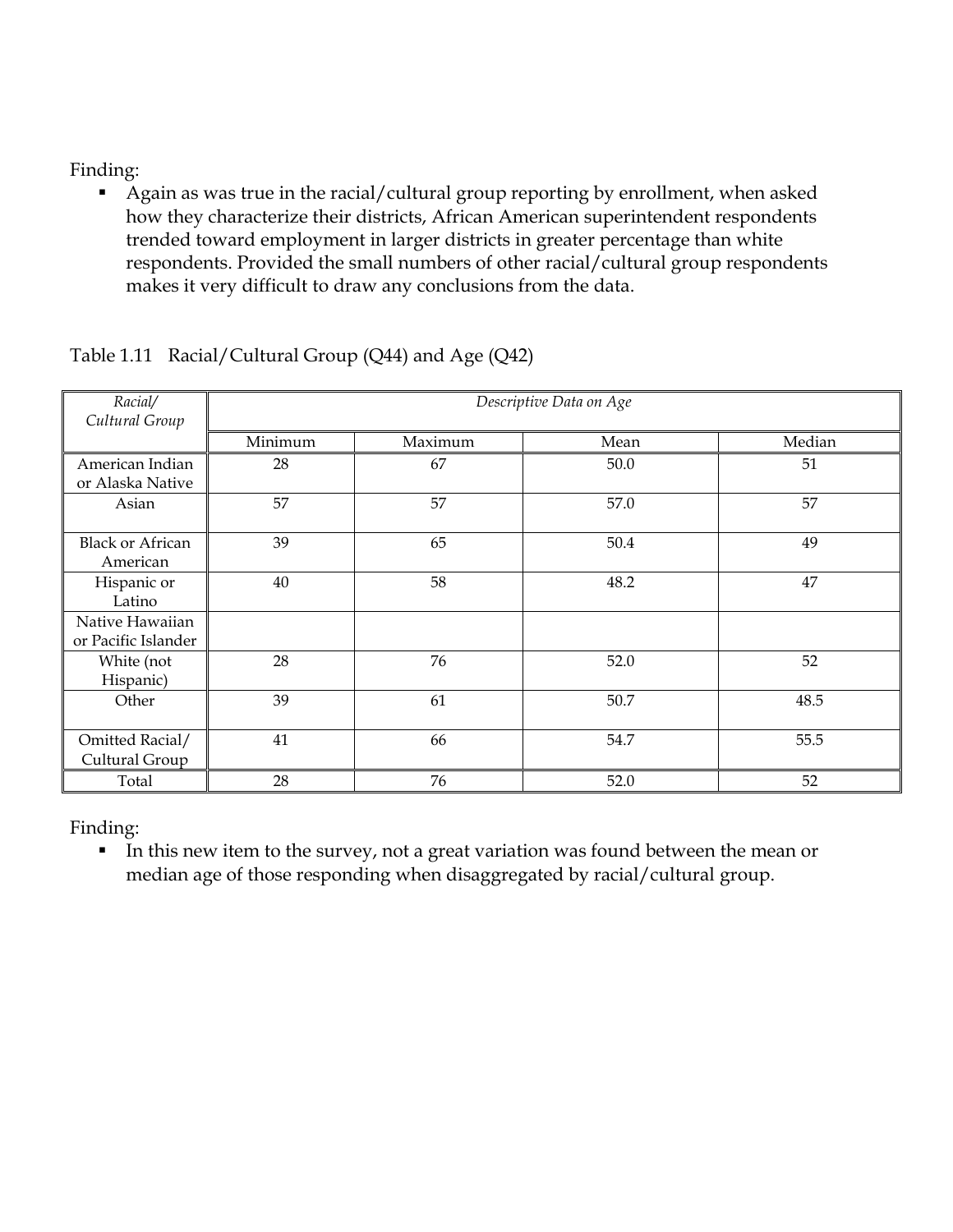| Racial/                 |            |            |            | <b>Years in Present Position</b> |             |         |              |
|-------------------------|------------|------------|------------|----------------------------------|-------------|---------|--------------|
| Cultural Group          | 1 year or  | 1-5 Years  | 6-10 Years | 11-15 Years                      | 16 Years or | Omitted | Total        |
|                         | Less       |            |            |                                  | More        | Years   |              |
| American                | 5(19.2)    | 10(38.5)   | 8(30.8)    | 2(7.7)                           | 0(0.0)      | 1(3.9)  | 26(1.5)      |
| Indian or Alaska        |            |            |            |                                  |             |         |              |
| Native                  |            |            |            |                                  |             |         |              |
| Asian                   | 0(0.0)     | 1(100.0)   | 0(0.0)     | 0(0.0)                           | 0(0.0)      | 0(0.0)  | 1(0.1)       |
|                         |            |            |            |                                  |             |         |              |
| <b>Black or African</b> | 2(6.7)     | 17(58.6)   | 9(31.0)    | 0(0.0)                           | 1(3.5)      | 0(0.0)  | 29(1.7)      |
| American                |            |            |            |                                  |             |         |              |
| Hispanic or             | 2(15.4)    | 7(53.9)    | 3(23.1)    | 1(7.7)                           | 0(0.0)      | 0(0.0)  | 13(0.8)      |
| Latino                  |            |            |            |                                  |             |         |              |
| <b>Native</b>           | 0(0.0)     | 0(0.0)     | 0(0.0)     | 0(0.0)                           | 1(100.0)    | 0(0.0)  | 1(0.1)       |
| Hawaiian or             |            |            |            |                                  |             |         |              |
| Pacific Islander        |            |            |            |                                  |             |         |              |
| White                   | 212 (13.2) | 843 (52.5) | 346 (21.5) | 122(8.0)                         | 66 (4.1)    | 17(1.1) | 1606 (93.9)  |
| (not Hispanic)          |            |            |            |                                  |             |         |              |
| Other                   | 1(6.3)     | 10(62.5)   | 3(18.8)    | 0(0.0)                           | 2(12.5)     | 0(0.0)  | 16(0.9)      |
|                         |            |            |            |                                  |             |         |              |
| Omitted                 | 1(5.2)     | 11(57.9)   | 6(32.6)    | 1(5.3)                           | 0(0.0)      | 0(0.0)  | 19(1.1)      |
| Racial/                 |            |            |            |                                  |             |         |              |
| Cultural Group          |            |            |            |                                  |             |         |              |
| Total                   | 223 (13.0) | 899 (52.5) | 375 (21.9) | 126 (7.4)                        | 70(4.1)     | 18(1.1) | 1711 (100.0) |

Table 1.12 Racial/Cultural Group (Q44) and Years in Present Position (Q8)

• The largest percentage of superintendents in their current position was white (non Hispanic) superintendents. Provided the small numbers of other racial/cultural group respondents, it makes it very difficult to draw any conclusions from the data.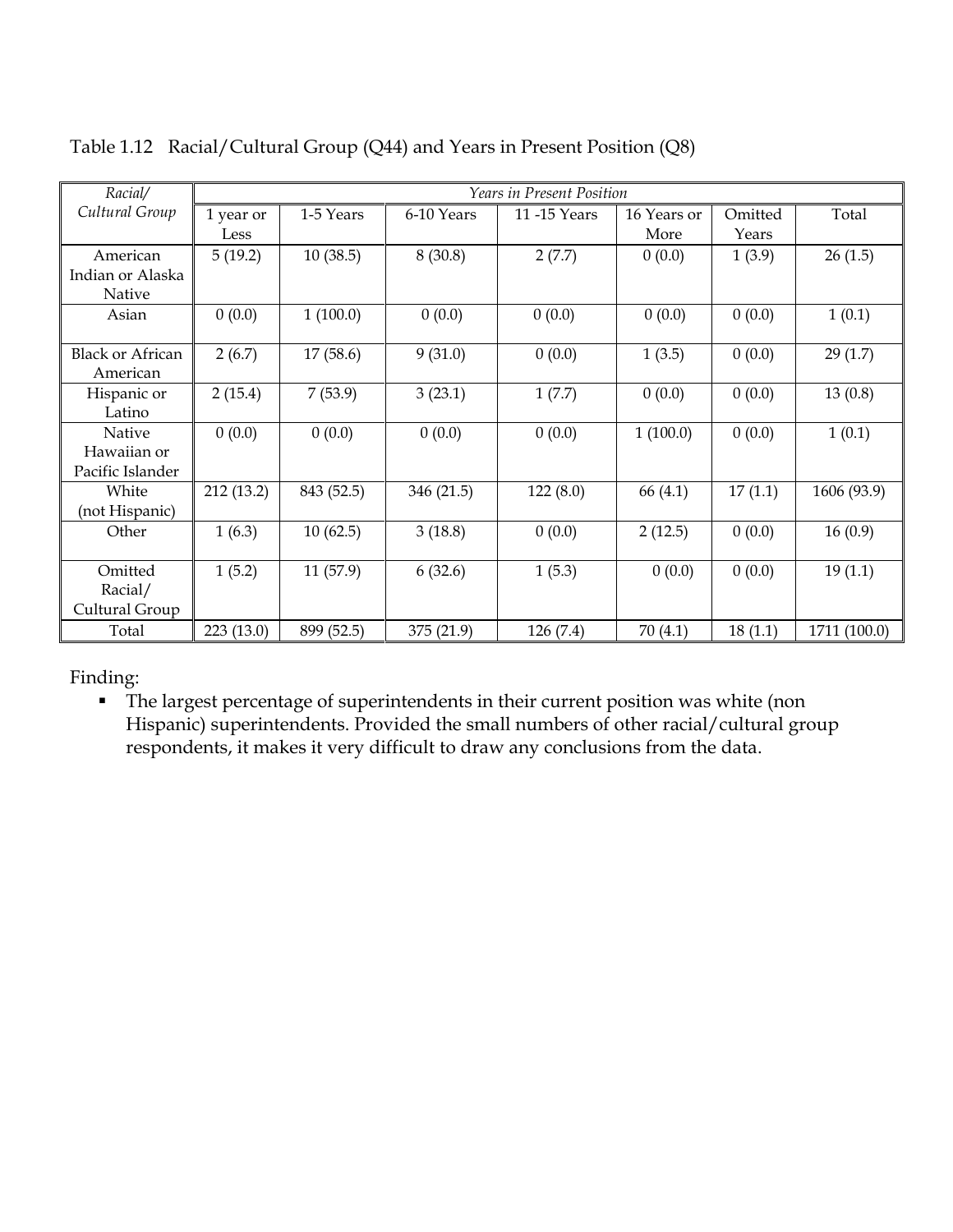| Racial/                 |           |            |            | Years As a Superintendent |             |         |              |
|-------------------------|-----------|------------|------------|---------------------------|-------------|---------|--------------|
| Cultural Group          | 1 year or | 1-5 Years  | 6-10 Years | 11 -15 Years              | 16 Years or | Omitted | Total        |
|                         | Less      |            |            |                           | More        | Years   |              |
| American                | 3(11.5)   | 10(38.5)   | 8(30.8)    | 4(15.3)                   | 1(3.8)      | 0(0.0)  | 26(1.5)      |
| Indian or Alaska        |           |            |            |                           |             |         |              |
| Native                  |           |            |            |                           |             |         |              |
| Asian                   | 0(0.0)    | 1(100.0)   | 0(0.0)     | 0(0.0)                    | 0(0.0)      | 0(0.0)  | 1(0.1)       |
| <b>Black or African</b> | 2(6.9)    | 13 (44.8)  | 9(31.0)    | 5(17.2)                   | 0(0.0)      | 0(0.0)  | 29(1.7)      |
| American                |           |            |            |                           |             |         |              |
| Hispanic or             | 1(7.7)    | 5(38.5)    | 6(46.2)    | 1(7.7)                    | 0(0.0)      | 0(0.0)  | 13(0.8)      |
| Latino                  |           |            |            |                           |             |         |              |
| Native                  | 0(0.0)    | 1(100.0)   | 0(0.0)     | 0(0.0)                    | 0(0.0)      | 0(0.0)  | 1(0.1)       |
| Hawaiian or             |           |            |            |                           |             |         |              |
| Pacific Islander        |           |            |            |                           |             |         |              |
| White                   | 148 (9.2) | 626 (40.0) | 377 (23.5) | 234 (14.6)                | 202(12.6)   | 19(1.2) | 1606 (93.9)  |
| (not Hispanic)          |           |            |            |                           |             |         |              |
| Other                   | 1(6.3)    | 7(43.8)    | 6(37.5)    | 1(6.3)                    | 1(6.3)      | 0(0.0)  | 16(0.9)      |
| Omitted                 | 1(5.3)    | 6(31.6)    | 6(31.6)    | 2(10.5)                   | 4(21.1)     | 0(0.0)  | 19(1.1)      |
| Racial/                 |           |            |            |                           |             |         |              |
| Cultural Group          |           |            |            |                           |             |         |              |
| Total                   | 156(9.1)  | 669 (39.1) | 412 (24.1) | 247 (14.4)                | 208 (12.2)  | 19(1.1) | 1711 (100.0) |

Table 1.13 Racial/Cultural Group (Q44) and Years as Superintendent (Q9)

 As with longevity in their present position, white respondents tended to have increased longevity in the role of superintendent.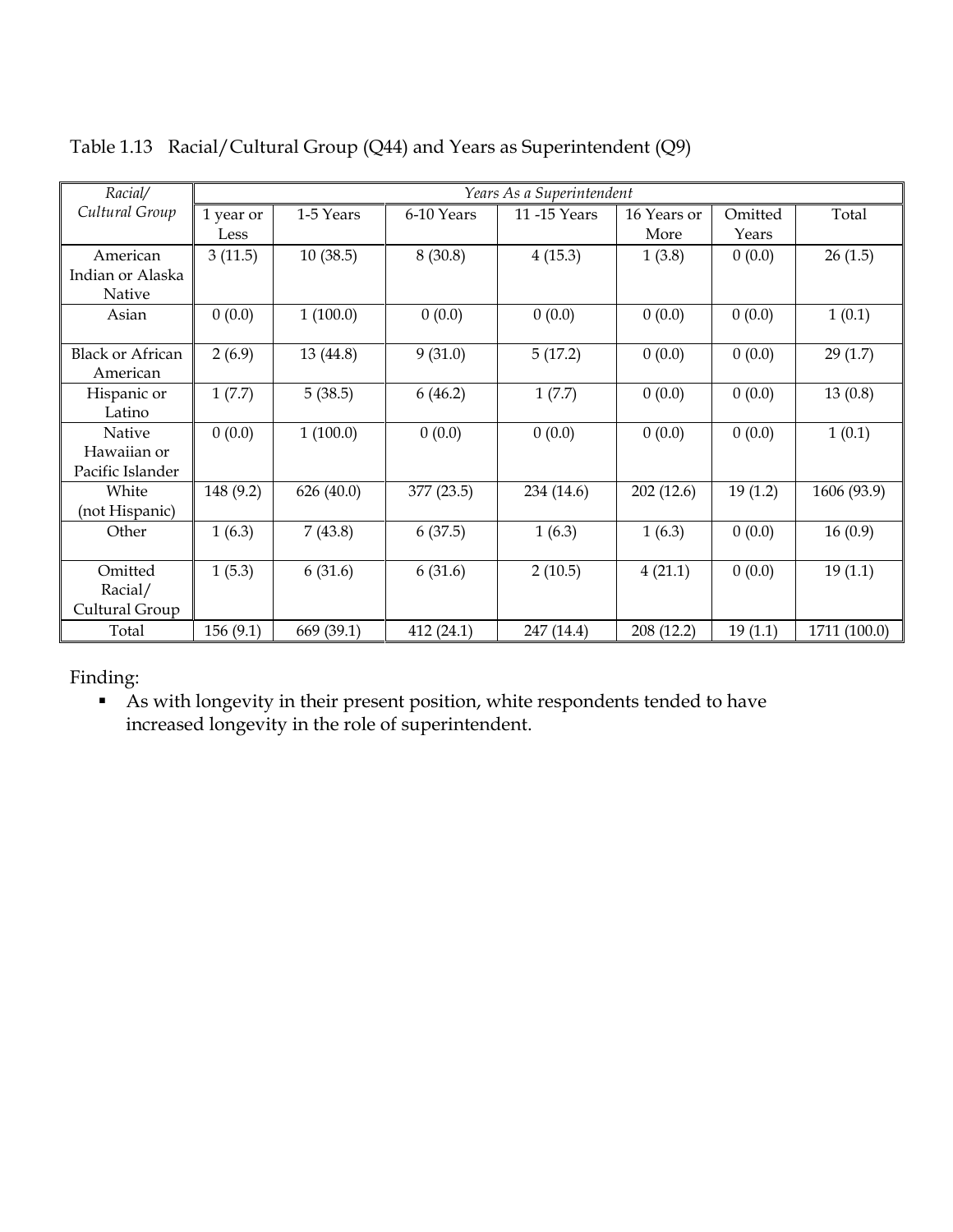|                                           |           |            | Economic Condition of District |                           |              |
|-------------------------------------------|-----------|------------|--------------------------------|---------------------------|--------------|
| Racial/                                   | Strong    | Stable     | Declining Economic             | Omitted                   | Total        |
| Cultural Group                            | Economic  | Economic   | Condition                      | <b>Economic Condition</b> |              |
|                                           | Condition | Condition  |                                |                           |              |
| American                                  | 4(15.4)   | 17(65.4)   | 5(19.2)                        | 0(0.0)                    | 26(1.5)      |
| Indian or Alaska                          |           |            |                                |                           |              |
| Native                                    |           |            |                                |                           |              |
| Asian                                     | 0(0.0)    | 0(0.0)     | 1(100.0)                       | 0(0.0)                    | 1(0.1)       |
| <b>Black or African</b><br>American       | 3(10.4)   | 14 (48.3)  | 12(41.4)                       | 0(0.0)                    | 29(1.7)      |
| Hispanic or<br>Latino                     | 2(15.4)   | 3(23.1)    | 8(61.5)                        | 0(0.0)                    | 13(0.8)      |
| Native<br>Hawaiian or<br>Pacific Islander | 0(0.0)    | 0(0.0)     | 1(100.0)                       | 0(0.0)                    | 1(0.1)       |
| White (not<br>Hispanic)                   | 160(10.0) | 857 (53.4) | 584 (36.4)                     | 5(0.3)                    | 1606 (93.9)  |
| Other                                     | 0(0.0)    | 4(25.0)    | 12(75.0)                       | 0(0.0)                    | 16(0.9)      |
| Omitted<br>Racial/<br>Cultural Group      | 1(5.3)    | 8(42.1)    | 8(42.1)                        | 2(10.5)                   | 19(1.1)      |
| Total                                     | 170 (9.9) | 903 (52.8) | 631 (36.9)                     | 7(0.4)                    | 1711 (100.0) |

Table 1.14 Racial/Cultural Group (Q44) and Economic Condition of District (Q13)

 When investigating the racial/cultural group and the respondents' description of the economic condition of their district, a greater percentage of superintendents of color find themselves in districts of declining economic condition when compared to white superintendents.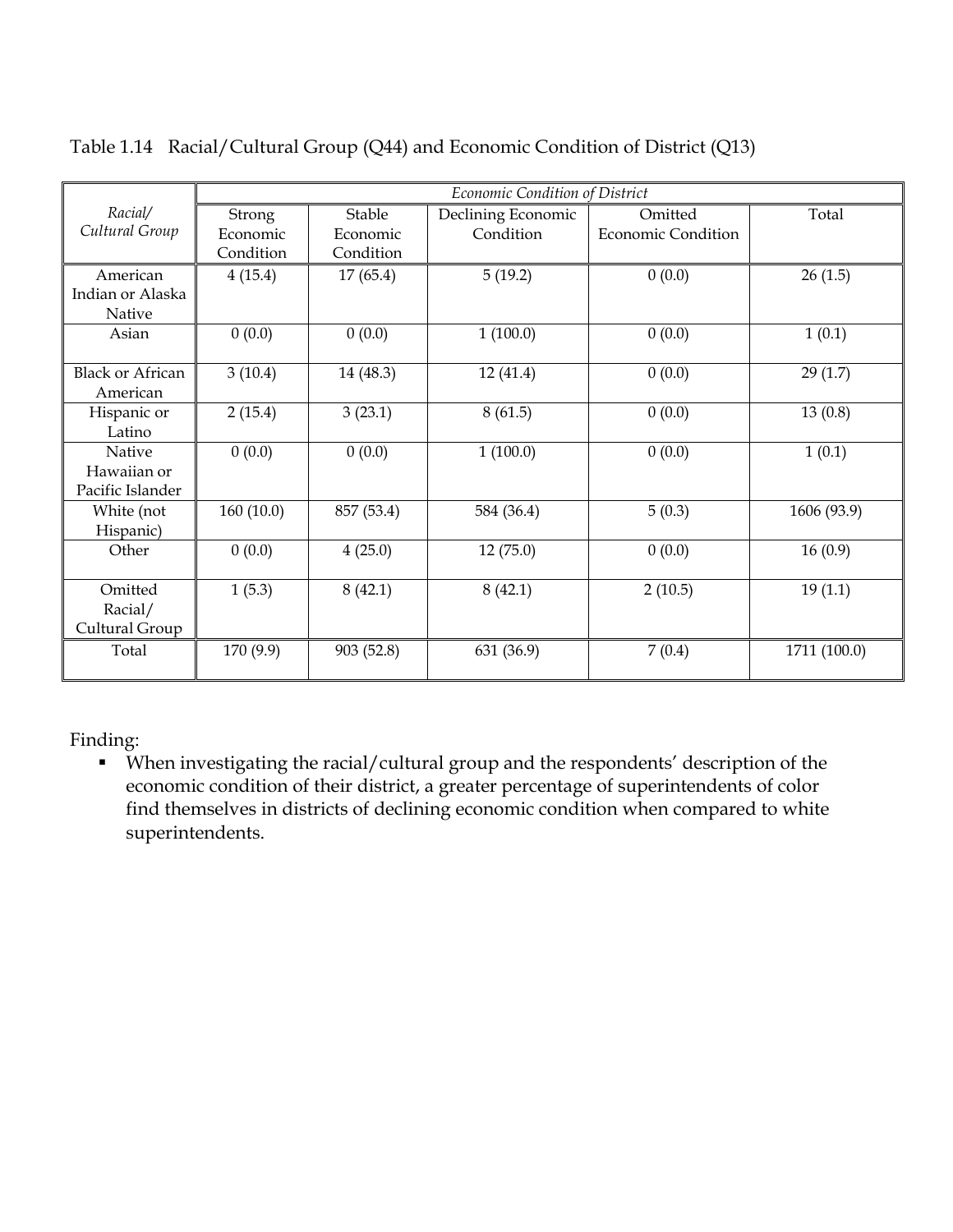# **SECTION #2: SALARY**

NOTE: A significant amount of information follows concerning salaries paid to the superintendents and their staff. For the purposes of comparisons, ratios have been calculated for median superintendent salaries and that of teachers (See Table 2.3). The logic employed is that in the private sector, a commonly used metric (ratio) is calculated based on the base salary of the CEO and that of the entry-level worker in the organization. Without great difficulty, other metrics can be calculated using these data presented herein.

|                                  |               |         |         |              |         | 2014-15District Enrollment |         |                  |                |         |
|----------------------------------|---------------|---------|---------|--------------|---------|----------------------------|---------|------------------|----------------|---------|
| 2014-15<br>Super. Base<br>Salary | Less than 300 |         |         | 300 to 2,499 |         | 2,500 to 9,999             |         | 10,000 to 24,999 | 25,000 or more |         |
| Gender                           | Male          | Female  | Male    | Female       | Male    | Female                     | Male    | Female           | Male           | Female  |
| Minimum                          | 39,881        | 36,000  | 54,000  | 74,000       | 92,500  | 63,000                     | 112,000 | 136,680          | 116,500        | 115,000 |
| 10%                              | 40,000        | 36,000  | 70,000  | 76,000       | 95,000  | 63,000                     | 112,000 | 136,680          | 116,500        | 115,000 |
| 25%                              | 70,000        | 68,000  | 96,456  | 97,000       | 125,451 | 133,048                    | 154,019 | 152,500          | 154,000        | 189,000 |
| 50%                              | 80,000        | 76,000  | 107,000 | 109,655      | 140,800 | 151,978                    | 174,731 | 169,450          | 196,140        | 234,000 |
| 75%                              | 94,500        | 90,450  | 120,250 | 126,020      | 165,000 | 181,500                    | 202,020 | 207,000          | 262,378        | 247,000 |
| 90%                              | 107,040       | 115,000 | 142,850 | 145,000      | 192,000 | 215,000                    | 238,000 | 230,000          | 287,153        | 250,000 |
| Maximum                          | 225,500       | 151,000 | 259,392 | 203,500      | 290,000 | 270,619                    | 257,000 | 259,708          | 315,360        | 276,000 |
| ${\bf N}$                        | 185           | 52      | 756     | 181          | 297     | 82                         | 70      | 20               | 26             | 8       |

Table 2.1 Superintendent Base Salary 2014-15(Q10) and District Enrollment 2014-15 (Q5) by Gender (Q43)

- Overall, salaries ranged from \$36,000 to \$315,000, with an average salary of \$122,000 and a median salary of \$113,000.
- As expected, throughout the entire term of the study, the median salary of superintendents increases with district enrollment. This growth almost triples when the median salary for the smallest district is compared to the largest enrollment district.
- In most, but not all cases, across district enrollments, median salaries paid to females is somewhat higher than that paid to male superintendents until examining largest districts, where the salaries equalize. In drawing conclusions from these data, one must take into consideration the relatively small number of respondents in the smallest and largest districts.
- When compared to previous studies, there appears to be some movement up in median salaries with the largest increases enjoyed by superintendents in the largest districts.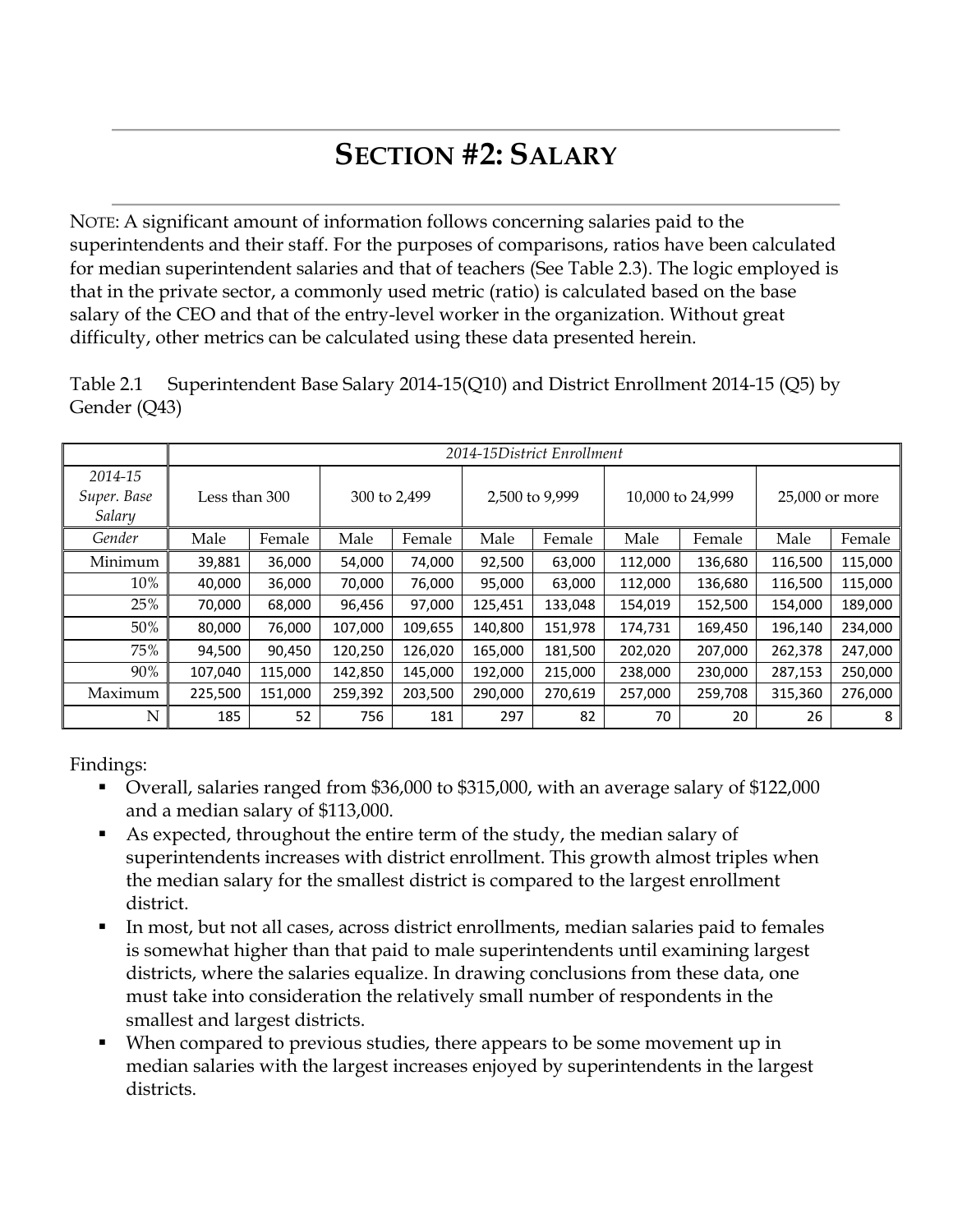Table 2.2A Assistant/Associate Superintendent Base Salary 2014-15 (Q11A) and District Enrollment 2014-15 (Q5)

|                                                                        |               | 2014-15 District Enrollment |                |                  |                |  |  |  |  |
|------------------------------------------------------------------------|---------------|-----------------------------|----------------|------------------|----------------|--|--|--|--|
| 2014-15<br>Assistant/Associate<br>Superintendent<br><b>Base Salary</b> | Less than 300 | 300 to 2,499                | 2,500 to 9,999 | 10,000 to 24,999 | 25,000 or more |  |  |  |  |
| Minimum                                                                | 70000         | 39650                       | 55000          | 85000            | 90000          |  |  |  |  |
| 10%                                                                    |               | 75000                       | 90000          | 101970           | 106000         |  |  |  |  |
| 25%                                                                    |               | 85000                       | 100000         | 114000           | 124000         |  |  |  |  |
| 50%                                                                    | 95000         | 95000                       | 113000         | 125000           | 130000         |  |  |  |  |
| 75%                                                                    |               | 109000                      | 127000         | 140000           | 150000         |  |  |  |  |
| 90%                                                                    |               | 124000                      | 132000         | 154000           | 154855         |  |  |  |  |
| Maximum                                                                | 115000        | 190000                      | 240000         | 190000           | 182137         |  |  |  |  |
| N                                                                      | 3             | 234                         | 323            | 83               | 30             |  |  |  |  |

 As with the superintendent base salaries, assistant/associate superintendents' median base salaries increase with district enrollment, while the smallest of districts have few individuals serving in this capacity, thereby making comparison difficult.

Table 2.2B High School Principal Base Salary 2014-15 (Q11B) and District Enrollment 2014-15 (Q5)

| 2014-15 High                           |                 | 2014-15 District Enrollment |                |                  |                |  |  |  |  |
|----------------------------------------|-----------------|-----------------------------|----------------|------------------|----------------|--|--|--|--|
| School Principal<br><b>Base Salary</b> | Less than 300 . | 300 to 2,499                | 2,500 to 9,999 | 10,000 to 24,999 | 25,000 or more |  |  |  |  |
| Minimum                                | 27600           | 33260                       | 52718          | 80000            | 85000          |  |  |  |  |
| 10%                                    | 48000           | 65000                       | 83000          | 89000            | 91000          |  |  |  |  |
| 25%                                    | 52500           | 74500                       | 93000          | 96591            | 105000         |  |  |  |  |
| 50%                                    | 63000           | 84560                       | 104000         | 110000           | 117300         |  |  |  |  |
| 75%                                    | 75000           | 92800                       | 115000         | 122000           | 127050         |  |  |  |  |
| 90%                                    | 83000           | 104000                      | 130000         | 135000           | 135380         |  |  |  |  |
| Maximum                                | 120000          | 185000                      | 205000         | 167375           | 163056         |  |  |  |  |
| N                                      | 117             | 863                         | 365            | 88               | 28             |  |  |  |  |

- As with the superintendent base salaries, high school principal median base salaries increase with district enrollment.
- The data reveal that median salaries are trending up particularly in the largest districts.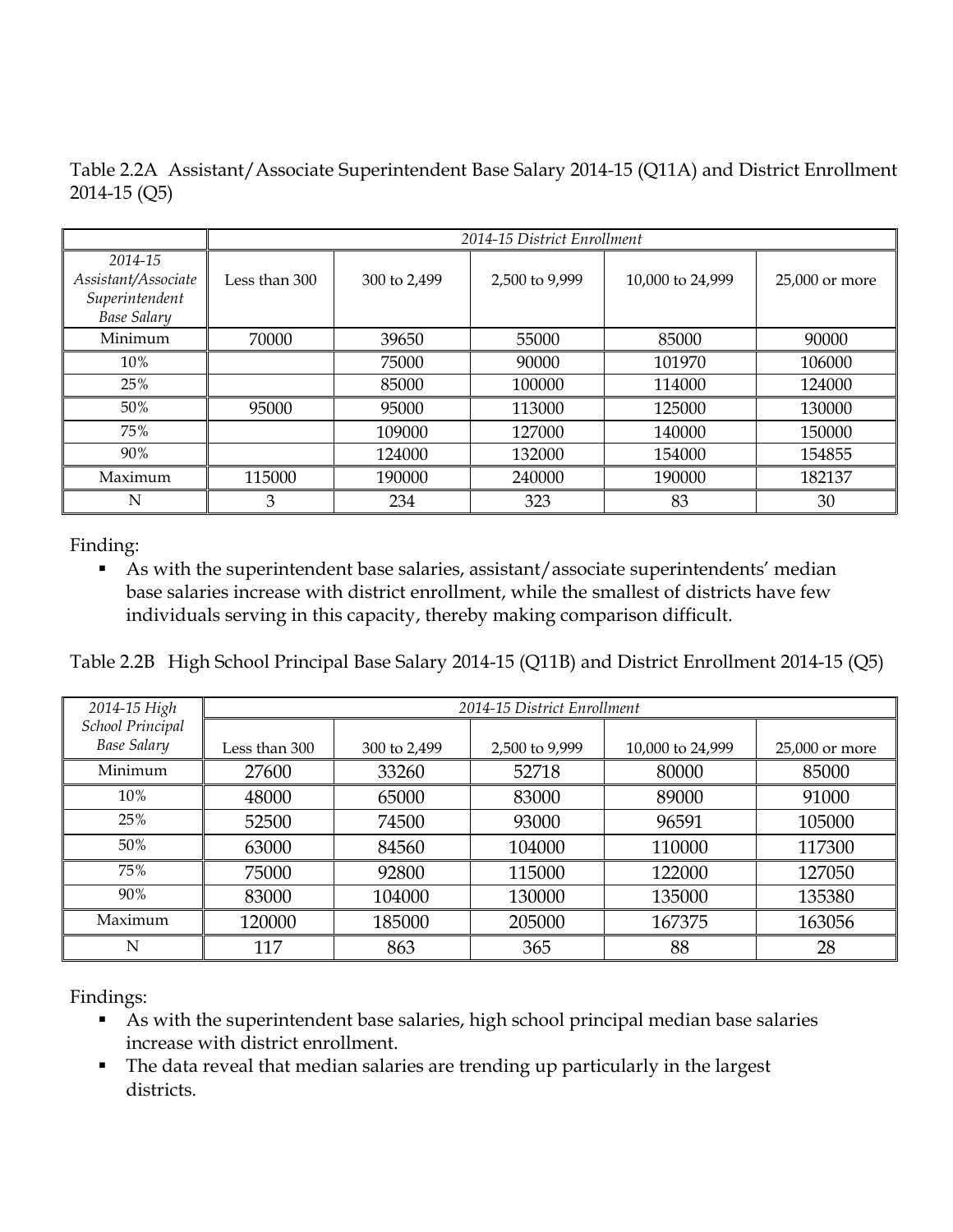| 2014-15 Middle                         | 2014-15 District Enrollment |              |                |                  |                |
|----------------------------------------|-----------------------------|--------------|----------------|------------------|----------------|
| School Principal<br><b>Base Salary</b> | Less than 300               | 300 to 2,499 | 2,500 to 9,999 | 10,000 to 24,999 | 25,000 or more |
| Minimum                                | 25885                       | 33260        | 29181          | 75000            | 72000          |
| 10%                                    | 25885                       | 65000        | 75000          | 80000            | 90000          |
| 25%                                    | 50000                       | 72000        | 85000          | 88000            | 100000         |
| 50%                                    | 60000                       | 79000        | 94700          | 100000           | 109000         |
| 75%                                    | 69000                       | 90000        | 105000         | 109000           | 115000         |
| 90%                                    | 83000                       | 100000       | 120000         | 120000           | 122000         |
| Maximum                                | 92000                       | 174000       | 195000         | 157010           | 140000         |
| N                                      | 11                          | 549          | 361            | 83               | 26             |

Table 2.2C Middle School Principal Base Salary 2014-15 (Q11C) and District Enrollment 2014-15 (Q5)

- As with the superintendent base salaries, middle school principal median base salaries increase with district enrollment, while the smallest of districts have few individual serving in this capacity thereby making comparison difficult.
- Data reveal that median salaries are trending up particularly in the largest districts.

Table 2.2D Elementary School Principal Base Salary 2014-15 (Q11D) and District Enrollment 2014-15 (Q5)

| 2014-15                                       |               | 2014-15 District Enrollment |                |                  |                |
|-----------------------------------------------|---------------|-----------------------------|----------------|------------------|----------------|
| Elementary School<br>Principal Base<br>Salary | Less than 300 | 300 to 2,499                | 2,500 to 9,999 | 10,000 to 24,999 | 25,000 or more |
| Minimum                                       | 25885         | 34000                       | 50000          | 65000            | 68000          |
| 10%                                           | 34500         | 61000                       | 70000          | 73000            | 80000          |
| 25%                                           | 50000         | 68000                       | 78000          | 81000            | 86000          |
| 50%                                           | 58000         | 76000                       | 86989          | 90000            | 98816          |
| 75%                                           | 67000         | 85571                       | 98874          | 100000           | 105000         |
| 90%                                           | 74000         | 95000                       | 112354         | 115000           | 115701         |
| Maximum                                       | 129900        | 178000                      | 185000         | 142222           | 125000         |
| N                                             | 79            | 864                         | 366            | 84               | 28             |

- As with the superintendent base salaries, elementary school principal median base salaries increase with district enrollment, while the smallest of districts have few individual serving in this capacity thereby making comparison difficult.
- Data reveal that median salaries are trending up particularly in the largest districts.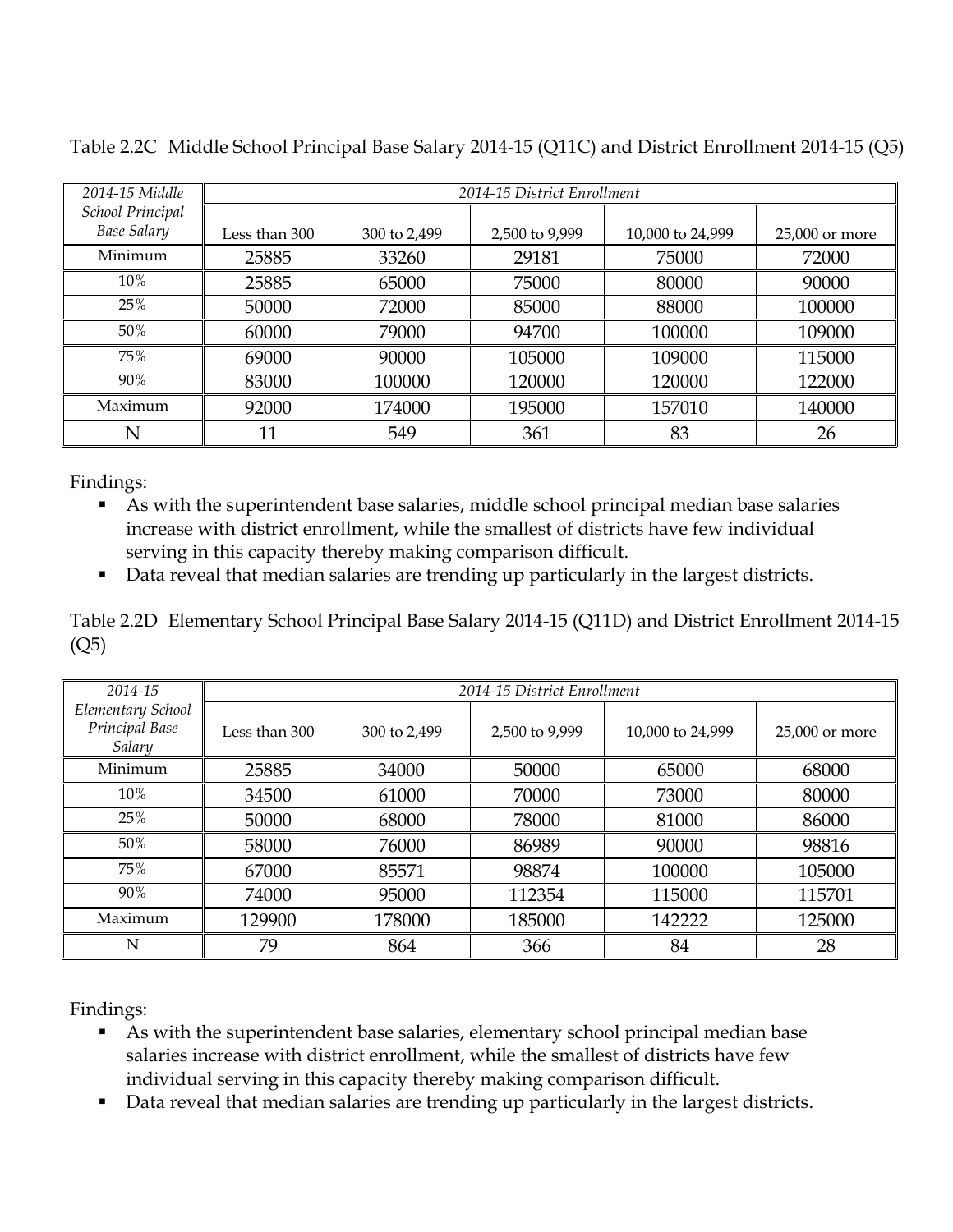| 2014-15 Beginning      | 2014-15 District Enrollment |              |                |                  |                |
|------------------------|-----------------------------|--------------|----------------|------------------|----------------|
| Teacher Base<br>Salary | Less than 300               | 300 to 2,499 | 2,500 to 9,999 | 10,000 to 24,999 | 25,000 or more |
| Minimum                | 16500                       | 24000        | 25000          | 31000            | 31500          |
| 10%                    | 26500                       | 30000        | 33000          | 33000            | 33000          |
| 25%                    | 29500                       | 31928        | 34500          | 35000            | 36823          |
| 50%                    | 31600                       | 34000        | 36900          | 38000            | 40000          |
| 75%                    | 33375                       | 37655        | 41066          | 41340            | 44000          |
| 90%                    | 37700                       | 42100        | 47000          | 46000            | 48500          |
| Maximum                | 53000                       | 71000        | 65000          | 50200            | 54000          |
| N                      | 223                         | 930          | 377            | 87               | 31             |

Table 2.2E Beginning Teacher Base Salary 2014-15 (Q11E) and District Enrollment 2014-15 (Q5)

- As with the superintendent base salaries, teacher median base salaries increase with district enrollment.
- Median salaries are trending up particularly in the largest districts although not at the rate of other principals.

Table 2.3 Ratio of 2014-15 Median Superintendent Salaries (Q10) with that of Beginning Teacher Median Base Salary (Q11E) by District Enrollment 2014-15 (Q5)

| 2014-15 Median Salaries (Number of Respondent Superintendents) |                |                |                  |                  |
|----------------------------------------------------------------|----------------|----------------|------------------|------------------|
| Less than 300                                                  | 300 to 2,499   | 2,500 to 9,999 | 10,000 to 24,999 | $25,000$ or more |
| 80000                                                          | 107000         | 143698         | 172500           | 200357           |
|                                                                |                |                |                  | 40000            |
|                                                                |                |                |                  | 1:5.0            |
|                                                                | 31600<br>1:2.5 | 34000<br>1:3.2 | 36900<br>1:3.9   | 38000<br>1:4.5   |

Finding:

 Constructing the metric ratios of median superintendent salary and median beginning teacher salary produced no appreciable change from previous year comparisons.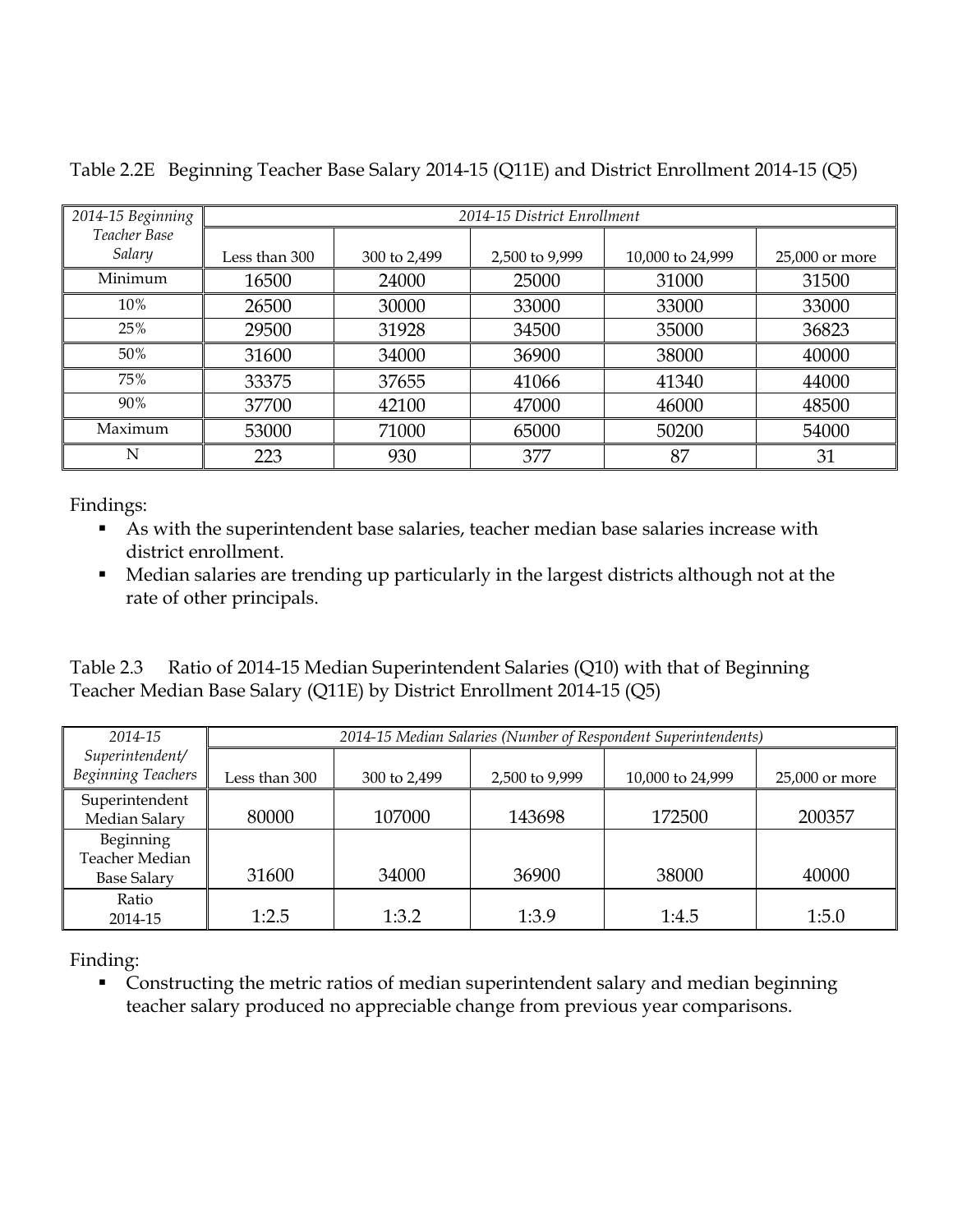## **SECTION #3: EVALUATION**

Table 3.1 How often does your employment contract require performance evaluation? (Q28)

|            | Data  |        |  |
|------------|-------|--------|--|
| Responses  | Count | %      |  |
| Annually   | 1595  | 93.2%  |  |
| Biennially | 23    | 1.3%   |  |
| Other      | 63    | 3.7%   |  |
| Never      | 26    | 1.5%   |  |
| Omitted    | 4     | 0.2%   |  |
| Total      | 1711  | 100.0% |  |

Finding:

 Annual performance evaluations occur in over 93 percent of all reporting school districts. This occurs more than other performance evaluation intervals by a ratio of 9:1.

Table 3.2 Does your employment contract specify the process, measures, and indicators to be used for your formal performance evaluation? (Q26A)

|                        | Data  |        |  |
|------------------------|-------|--------|--|
| Responses              | Count |        |  |
| Yes                    | 781   | 45.5%  |  |
| N <sub>o</sub>         | 927   | 54.1%  |  |
| Omitted                |       | 0.4%   |  |
| <b>Total Responses</b> | 1715* | 100.0% |  |

\*Note: 4 respondents selected both "yes" and "no"; resulting in no appreciable impact on data.

Finding:

 Only half of the respondent superintendents indicate that they have included in the evaluation process, measures and indicators to be used in the formal evaluation in their employment agreement. In fact, the percentage decreased slightly from 2013-14 to 2014-15.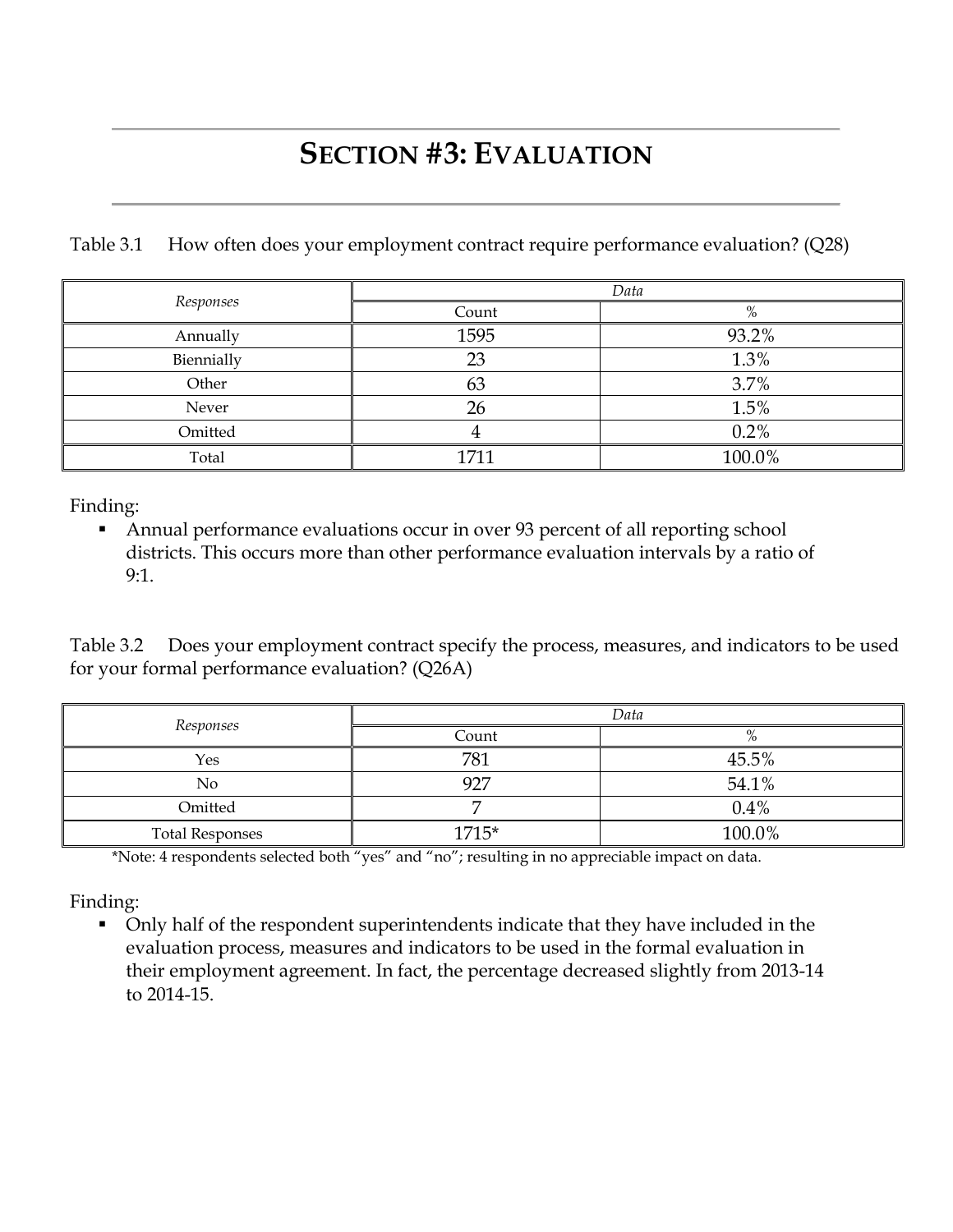Table 3.3 Is your formal performance evaluation linked to objectives or directions specified in the previous year's performance? (Q26B)

|                        | Data    |        |  |
|------------------------|---------|--------|--|
| Responses              | Count   | $\%$   |  |
| Yes                    | 863     | 50.1%  |  |
| No                     | 850     | 49.4%  |  |
| Omitted                |         | 0.5%   |  |
| <b>Total Responses</b> | $1721*$ | 100.0% |  |

\*Note: 10 respondents selected both "yes" and "no"; resulting in no appreciable impact on data.

Finding:

 Linking objectives and directions from previous evaluations with the present evaluation occurs only in slightly more than half the evaluations of superintendents.

Table 3.4 Is your formal performance evaluation linked to a 360 degree feedback? (Q26C)

|                        | Data    |        |  |
|------------------------|---------|--------|--|
| Responses              | Count   | $\%$   |  |
| Yes                    | 308     | 18.0%  |  |
| No                     | 1394    | 81.3%  |  |
| Omitted                | 1 O     | 0.7%   |  |
| <b>Total Responses</b> | $1714*$ | 100.0% |  |

\*Note: 3 respondents selected both "yes" and "no"; resulting in no appreciable impact on data.

Finding:

- Only one in six superintendent evaluations employs 360 degree feedback. No discernable change occurred in this item from the previous year.
- Table 3.5 Is your formal performance evaluation linked to student outcomes/performance? (Q26D)

|                        | Data    |         |  |
|------------------------|---------|---------|--|
| Responses              | Count   | $\%$    |  |
| Yes                    | 655     | 37.9%   |  |
| No                     | 1061    | 61.4%   |  |
| (No answer)            |         | $0.6\%$ |  |
| <b>Total Responses</b> | $1727*$ | 100.0%  |  |

\*Note: 16 respondents selected both "yes" and "no"; resulting in no appreciable impact on data.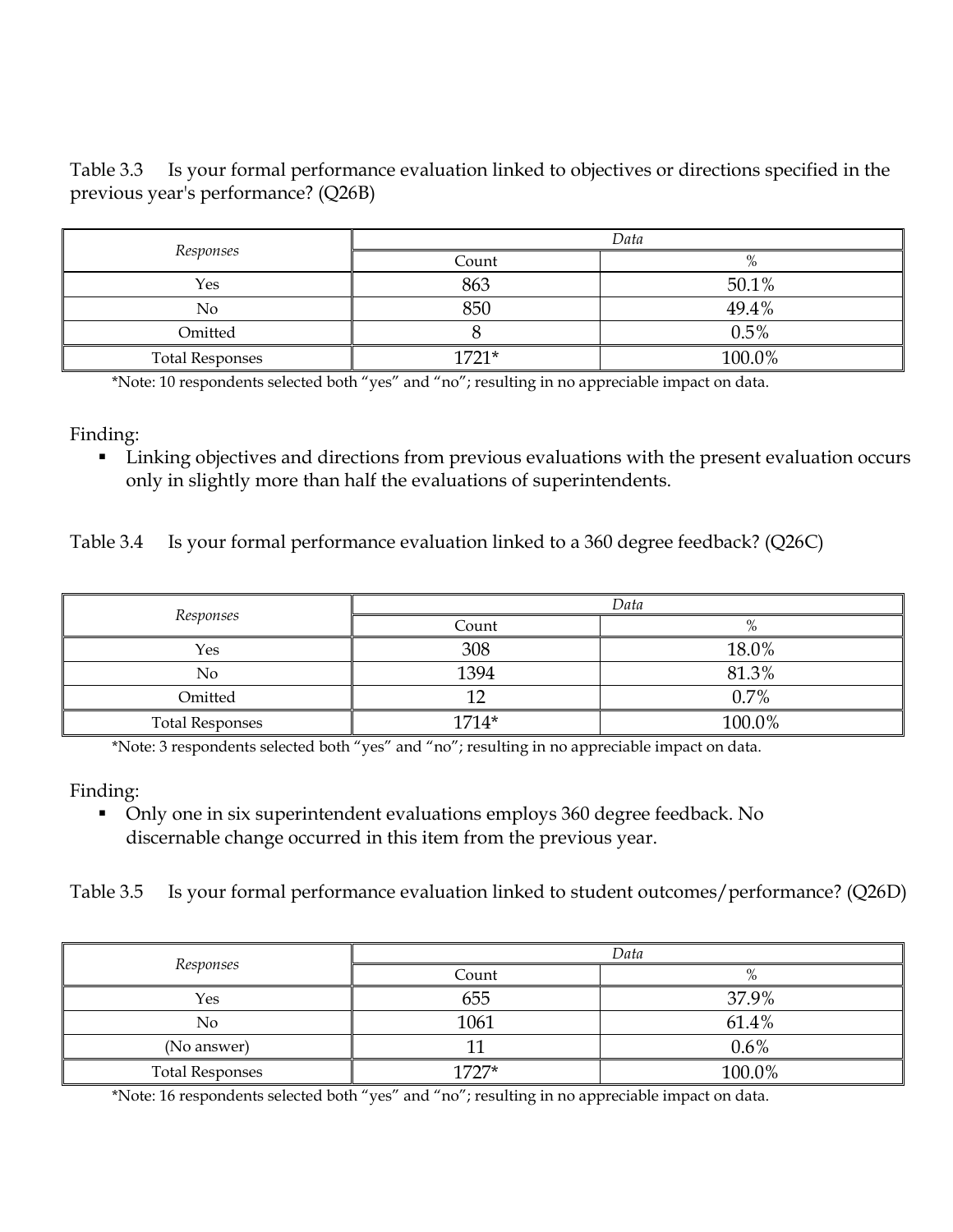Somewhat less than four in 10 superintendents indicated that student outcomes/performance data are included in their evaluations. This percentage decreased somewhat from 2013-14 to 2014-15.

Table 3.6 Is the outcome of your formal performance evaluation made public? (Q26E)

|                        | Data  |         |  |
|------------------------|-------|---------|--|
| Responses              | Count | $\%$    |  |
| Yes                    | 621   | 36.3%   |  |
| No                     | 1078  | 62.9%   |  |
| Omitted                | 14    | $0.8\%$ |  |
| <b>Total Responses</b> | 1713* | 100.0%  |  |

\*Note: 2 respondents selected both "yes" and "no"; resulting in no appreciable impact on data.

Finding:

 The public release of the formal evaluation of the superintendent has increased slightly from 34.6 percent in 2012-13 to 35.1 percent in 2013-14.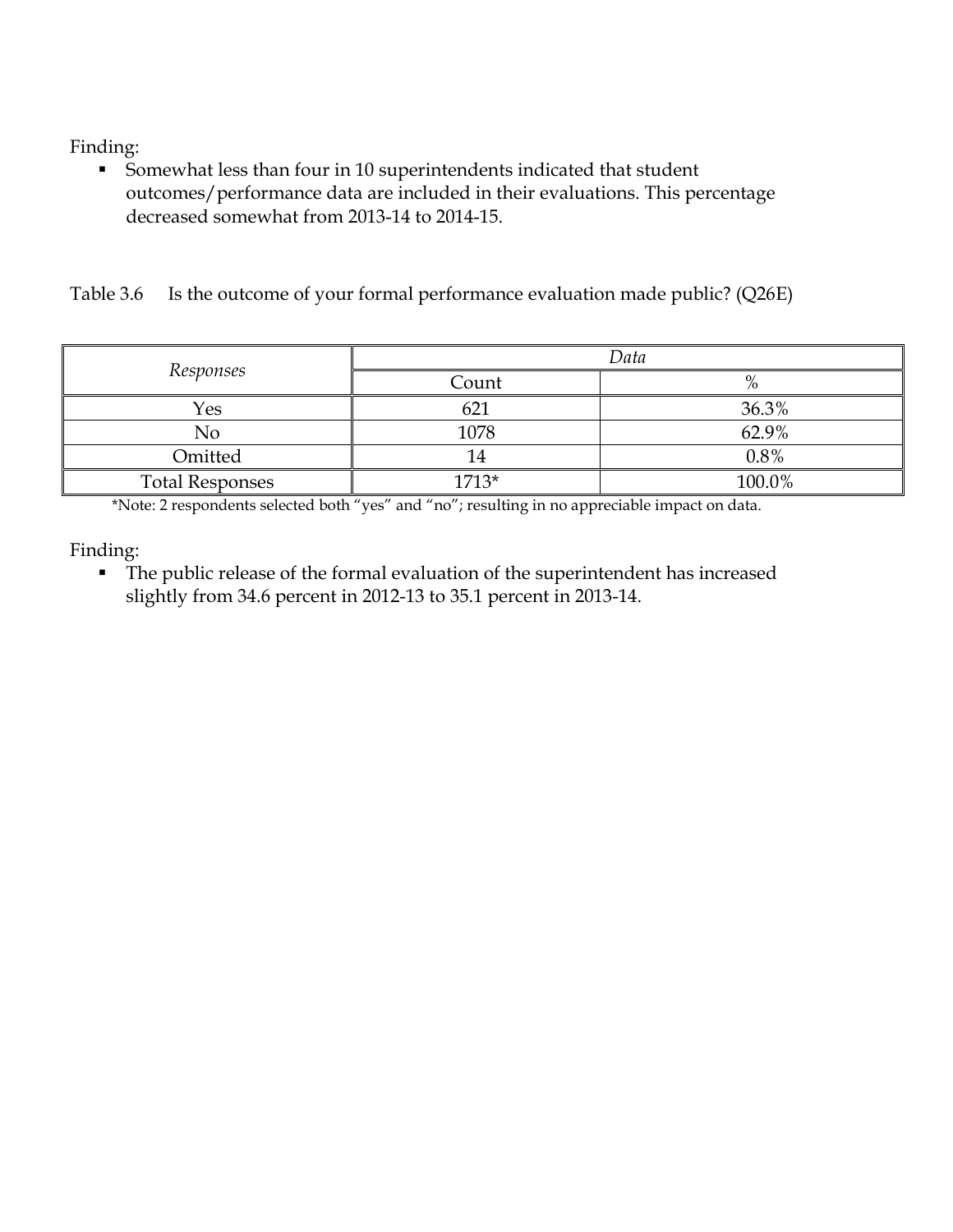### **SECTION #4: RETIREMENT BENEFITS**

Table 4.1 Does the school district make a contribution to an annuity or private retirement account that you have? (Q32)

|                           | Data  |        |  |
|---------------------------|-------|--------|--|
| Contribution              | Count | %      |  |
| Yes (Less than $$1,000$ ) | 23    | 1.3%   |  |
| Yes, $($1,000 - $5.000)$  | 231   | 13.5%  |  |
| Yes, (\$5,001-\$10,000)   | 143   | 8.3%   |  |
| Yes, More than \$10,000   | 125   | 7.3%   |  |
| N <sub>0</sub>            | 1171  | 68.4%  |  |
| Omitted                   | 18    | 1.1%   |  |
| <b>Total Responses</b>    | 1711  | 100.0% |  |

Finding:

 Slightly more than 30 percent of the superintendents responding to the survey indicated they receive a district contribution to an annuity or private retirement account.

Table 4.2 Superintendent Base Salary 2014-15(Q10) and does the school district make a contribution to an annuity or private retirement account that you have? (Q32)

|                            | Data        |                            |      |
|----------------------------|-------------|----------------------------|------|
| Contribution               | Mean Salary | Difference from Total Mean | N    |
|                            |             |                            | 23   |
|                            | \$114,882   |                            |      |
| Yes (Less than $$1,000$ )  |             | $-$ \$6,869                |      |
|                            | \$124,342   |                            | 231  |
| Yes, $(\$1,000 - \$5.000)$ |             | \$2,591                    |      |
|                            |             |                            | 143  |
|                            | \$139,601   |                            |      |
| Yes, (\$5,001-\$10,000)    |             | \$17,850                   |      |
|                            |             |                            | 125  |
|                            | \$156,554   |                            |      |
| Yes, More than \$10,000    |             | \$34,803                   |      |
| No                         | \$115,437   | $-$ \$6314                 | 1171 |
| Omitted                    | \$121,851   | \$100                      | 18   |
| <b>Total Responses</b>     | \$121,751   |                            | 1711 |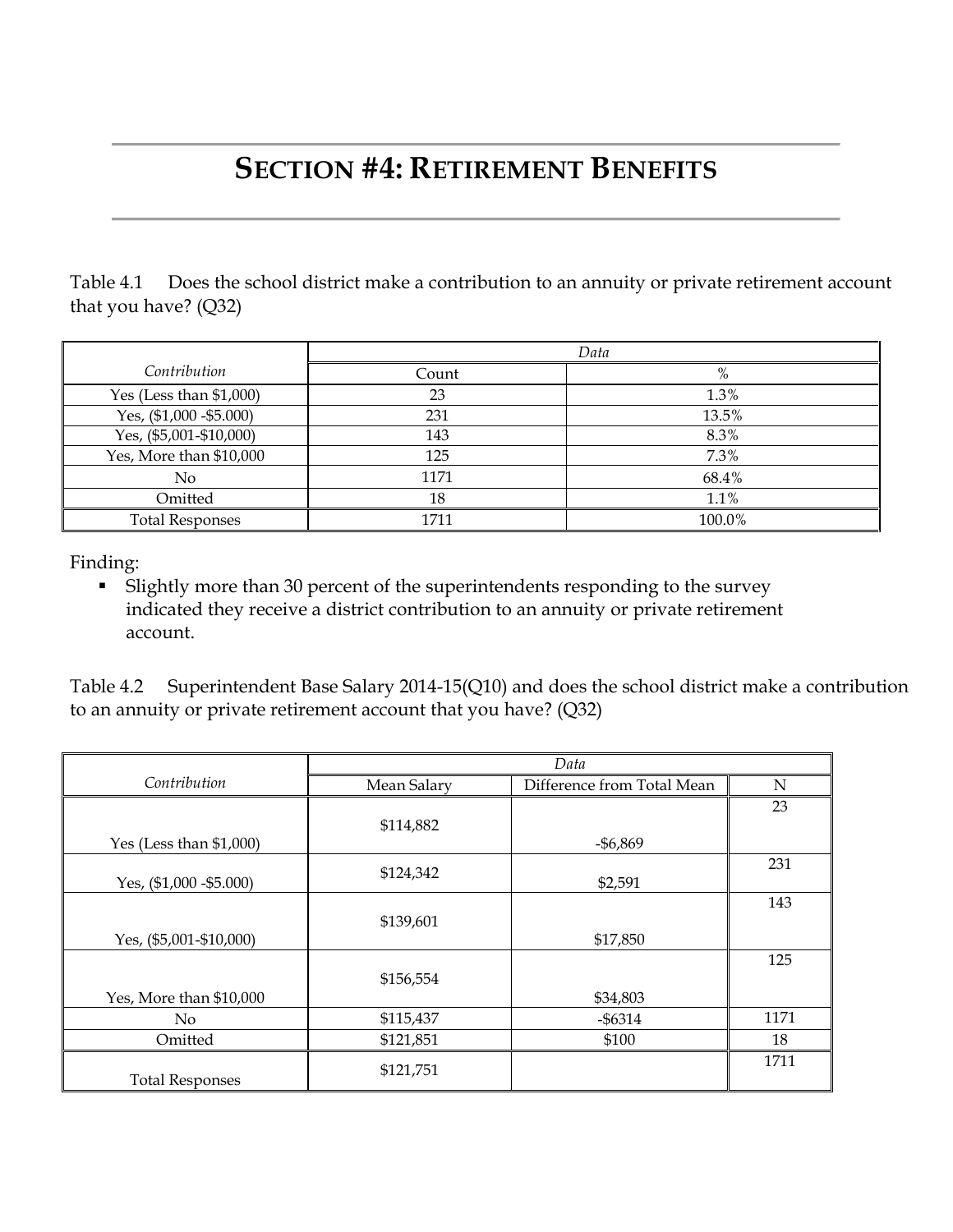Respondents in districts with higher contributions to annuities or private retirement accounts had higher salaries than those with no or small district contributions. In this case, a lower salary is not being offset by increased annuity benefits.

| Table 4.3 Is your retirement plan/system contribution based on your salary? (Q30) |  |  |
|-----------------------------------------------------------------------------------|--|--|
|                                                                                   |  |  |

|                                     | Data  |        |  |
|-------------------------------------|-------|--------|--|
| Responses                           | Count | $\%$   |  |
| Yes                                 | 1452  | 84.9%  |  |
| No                                  | 100   | 5.8%   |  |
| Omitted                             | 140   | 8.2%   |  |
| District Does Not Make Contribution |       | 1.1%   |  |
| <b>Total Responses</b>              | 1711  | 100.0% |  |

Finding:

 Nearly nine out of 10 of the respondents indicated that the district contribution to the retirement plan/system was based on salary.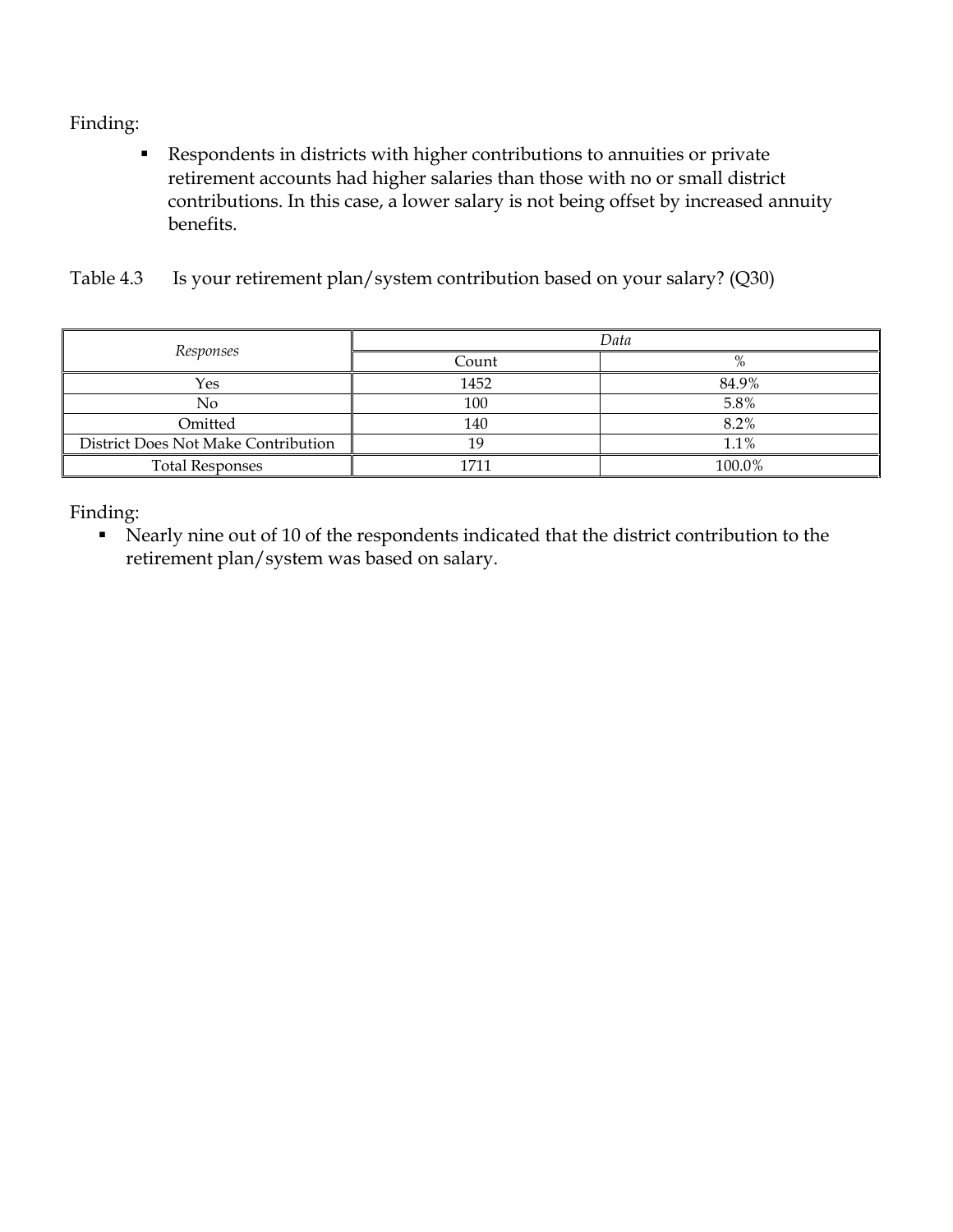### **SECTION #5: INSURANCE BENEFIT**

Table 5.1 What health insurance coverage do you receive in your contract? Coverage Paid for Superintendent: Medical/Hospital (Q34A)

|          | Data  |        |
|----------|-------|--------|
| Response | Count | %      |
| Yes      | 1294  | 75.6%  |
| No       | 219   | 12.8%  |
| Omitted  | 198   | 11.6%  |
| Total    | 1711  | 100.0% |

Finding:

 The medical/hospital coverage of superintendents has reduced slightly from 77.6 percent in 2013-14 to 75.6 percent in 2014-15.

Table 5.2 What health insurance coverage do you receive in your contract? Coverage Paid for Superintendent: Dental (Q34B)

|                | Data  |          |
|----------------|-------|----------|
| Response       | Count | 0/<br>70 |
| Yes            | 945   | 55.2%    |
| N <sub>o</sub> | 541   | 31.6%    |
| Omitted        | 225   | 13.2%    |
| Total          | 1711  | 100.0%   |

Finding:

Dental coverage decreased by 4 percent in the last year which matched the same decrease the previous year.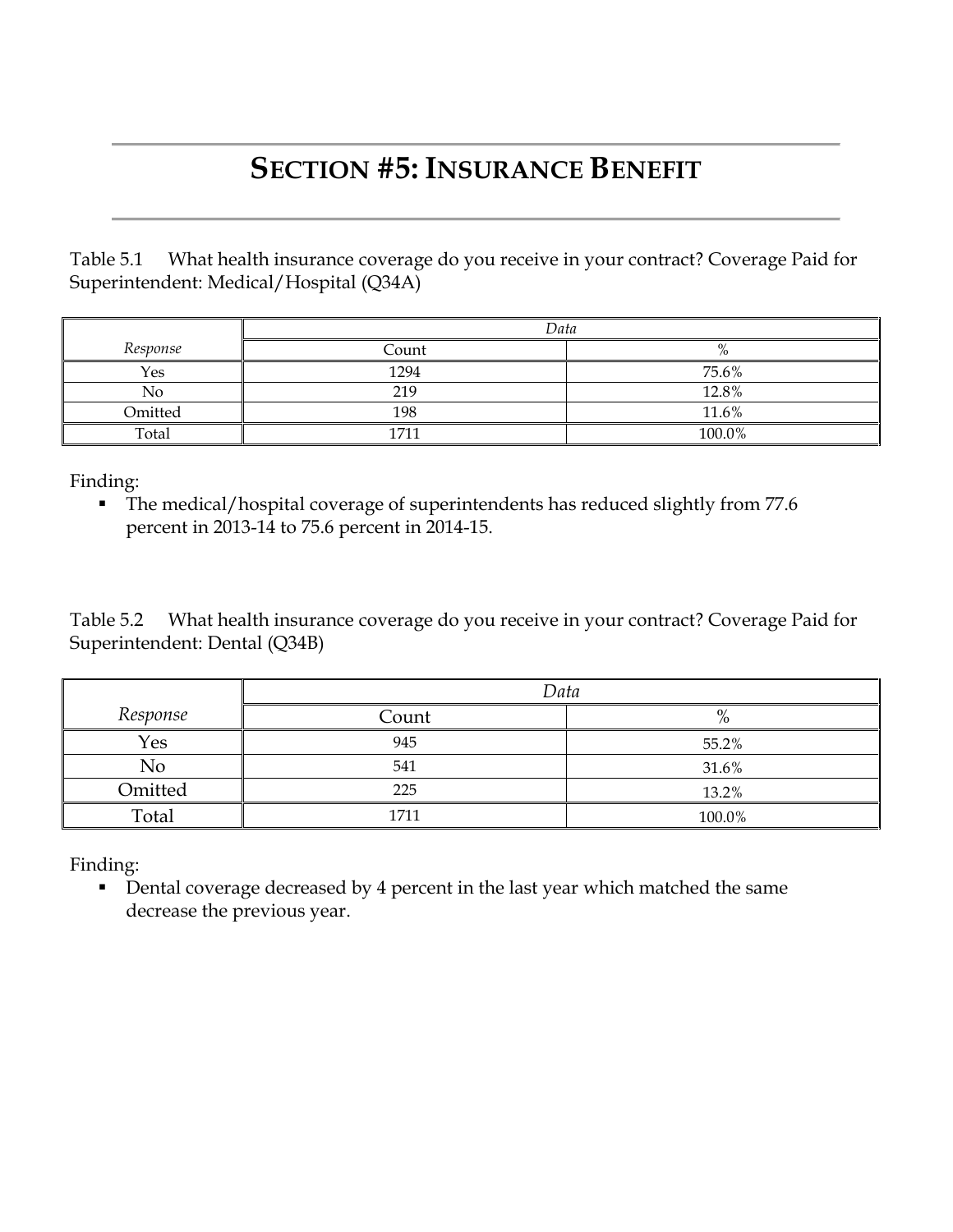Table 5.3 What health insurance coverage do you receive in your contract? Coverage Paid for Superintendent: Vision/Optical (Q34C)

|          | Data  |               |  |
|----------|-------|---------------|--|
| Response | Count | $\mathbf{O}/$ |  |
| Yes      | 757   | 44.2%         |  |
| No       | 719   | 42.0%         |  |
| Omitted  | 235   | 13.7%         |  |
| Total    | 1711  | 100.0%        |  |

Finding:

 As with dental coverage, vision/optical coverage decreased by 2 percent over the last year.

Table 5.4 What health insurance coverage do you receive in your contract? Coverage Paid for Superintendent: Disability Insurance (Q34D)

|          | Data  |        |
|----------|-------|--------|
| Response | Count | %      |
| Yes      | 686   | 40.1%  |
| No       | 790   | 46.2%  |
| Omitted  | 235   | 13.7%  |
| Total    | 171.  | 100.0% |

Finding:

Reversing the trend of decreases in some sectors of insurance coverage, the provision of disability coverage grew by several percent over the last year, nearing half of the responding superintendents receiving disability coverage.

Table 5.5 What health insurance coverage do you receive in your contract? Coverage Paid for Superintendent's Family: Medical/Hospital (Q35A)

|          | Data  |         |
|----------|-------|---------|
| Response | Count | %       |
| Yes      | 1054  | 61.6%   |
| No       | 513   | 30.0%   |
| Omitted  | 144   | $8.4\%$ |
| Total    | 1711  | 100.0%  |

Finding:

 Six out of 10 families of superintendents who responded to the survey are covered by medical/hospital insurance paid by the district. This represents a 5 percent increase over the previous year.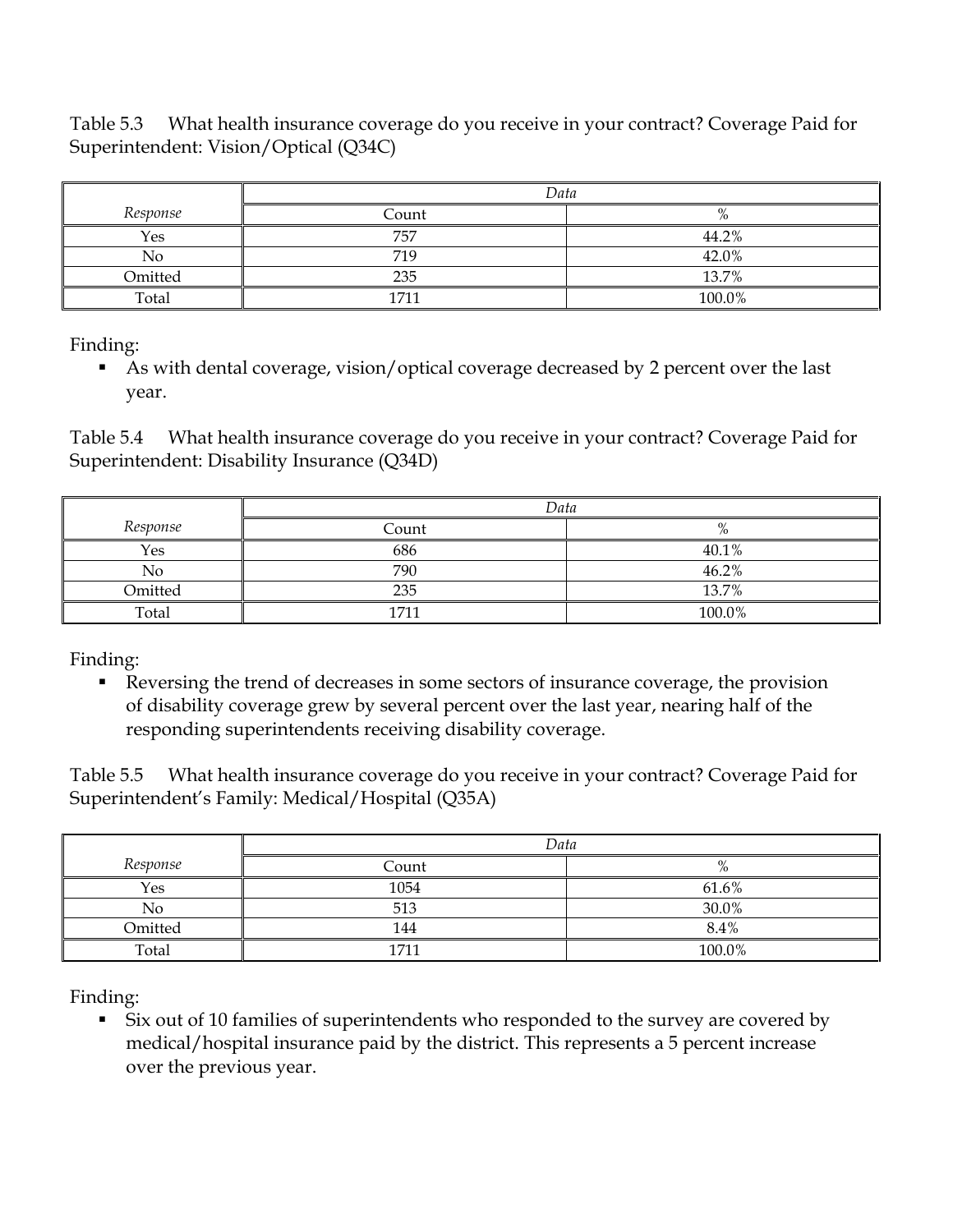Table 5.6 What health insurance coverage do you receive in your contract? Coverage Paid for Superintendent's Family: Dental (Q35B)

|          | Data  |        |
|----------|-------|--------|
| Response | Count | $\%$   |
| Yes      | 858   | 50.2%  |
| No       | 684   | 40.0%  |
| Omitted  | 169   | 9.9%   |
| Total    | 1711  | 100.0% |

Finding:

 District-paid dental coverage for the superintendent's family much less than coverage over medical/hospitalization.

Table 5.7 What health insurance coverage do you receive in your contract? Coverage Paid for Superintendent's Family: Vision/Optical (Q35C)

|          | Data  |        |
|----------|-------|--------|
| Response | Count | $\%$   |
| Yes      | 692   | 40.4%  |
| No       | 834   | 48.7%  |
| Omitted  | 185   | 10.8%  |
| Total    | 1711  | 100.0% |

Finding:

 Less than one in three families of superintendents who responded receive district-paid vision/optical coverage in 2013-14 while present percentages higher.

Table 5.8 What health insurance coverage do you receive in your contract? Coverage Paid for Superintendent's Family: Disability (Q35D)

|          | Data  |        |
|----------|-------|--------|
| Response | Count | %      |
| Yes      | 304   | 17.8%  |
| No       | 1111  | 64.9%  |
| Omitted  | 296   | 17.3%  |
| Total    | 1711  | 100.0% |

Finding:

 An increase in this benefit was experienced in 2014-15 but only about one in five superintendent families are covered by a district-paid disability policy.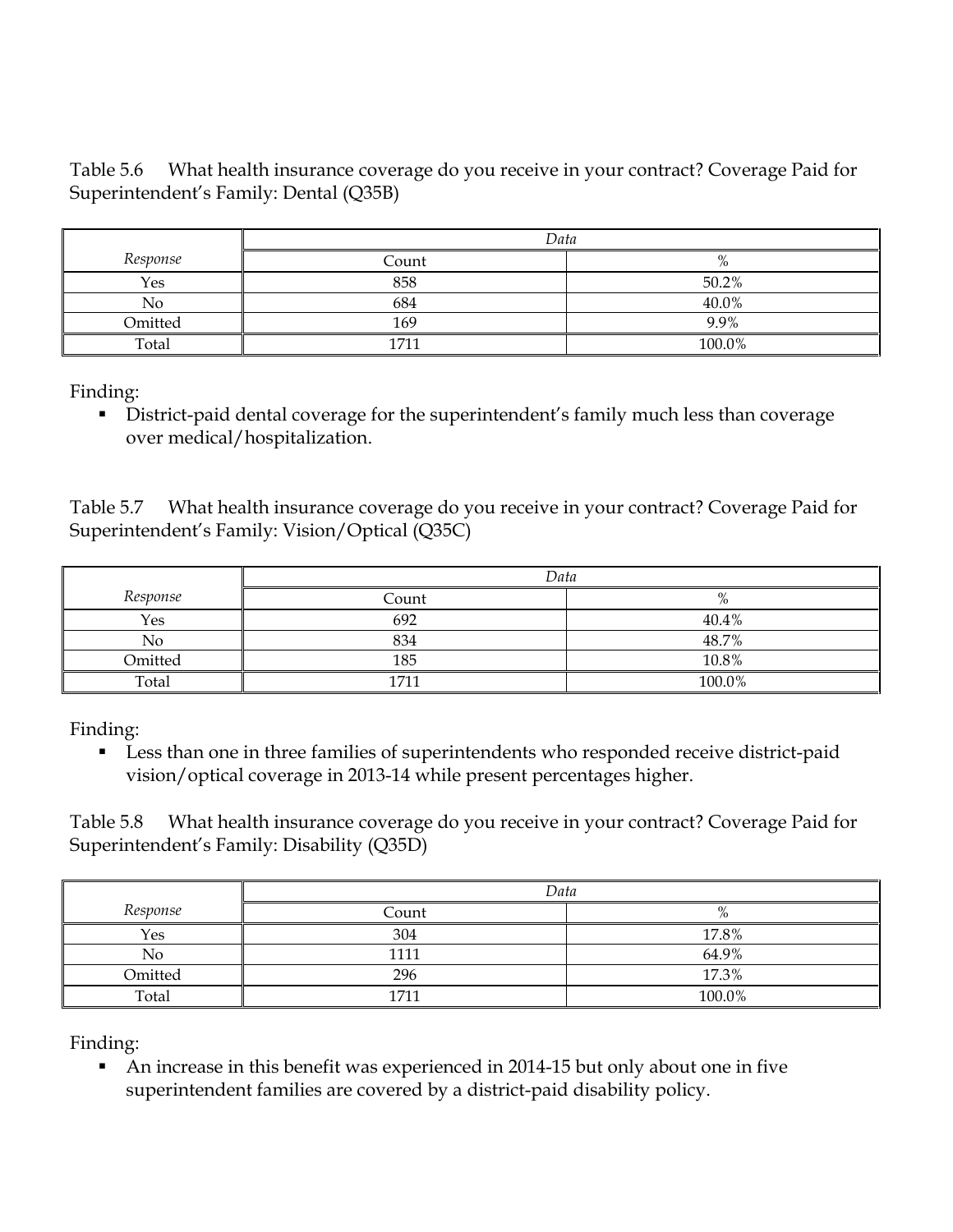Table 5.9 What health insurance coverage do you receive in your contract? Do you receive any post-retirement health insurance coverage? (Q36)

|                        | Data  |        |
|------------------------|-------|--------|
| Response               | Count | %      |
| Yes                    | 394   | 23.0%  |
| No                     | 1305  | 76.3%  |
| Omitted                | 10    | 0.7%   |
| <b>Total Responses</b> | 1711  | 100.0% |

Finding:

 The issue of post-retirement insurance coverage is an important matter for district leaders. In the 2012-13 study, 17.6 percent of the respondents reported having postretirement health coverage in their employment agreement. Last year, 28.1 percent reported having that benefit. Reversing this trend, only 23.0 percent enjoyed this benefit in 2014-15.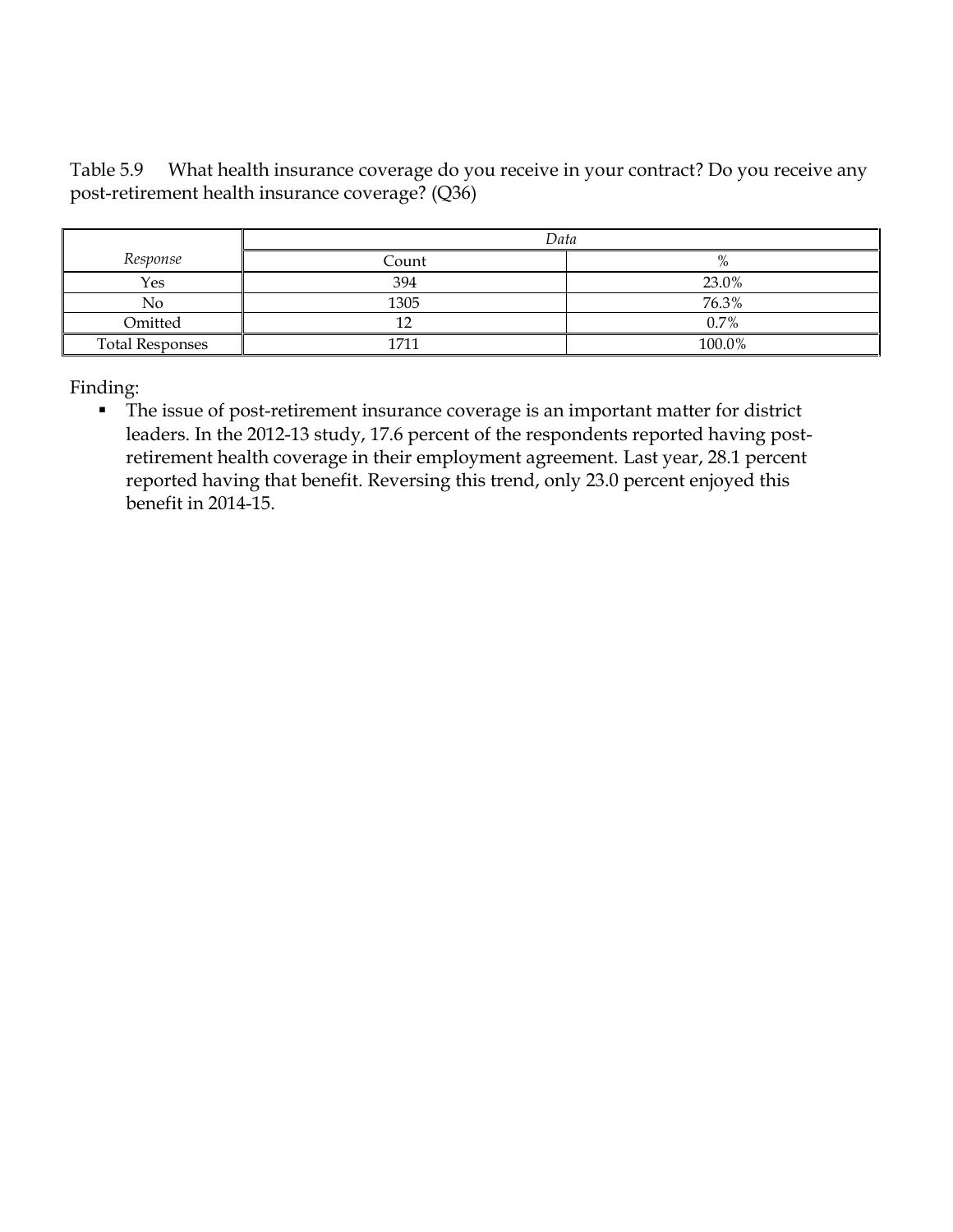# **SECTION #6: HIRE/REHIRE**

Table 6.1 Have you been rehired for your present position as superintendent after retiring in the state system? (Q40)

|                        | Data  |         |  |
|------------------------|-------|---------|--|
| Responses              | Count | Percent |  |
| Yes                    | 139   | 8.1%    |  |
| Nο                     | 1565  | 91.5%   |  |
| Omitted                |       | 0.4%    |  |
| <b>Total Responses</b> | 1711  | 100.0%  |  |

Finding:

 Less than one in 10 superintendents who responded indicated that they have been rehired as a superintendent after retiring from that state's or another state's retirement system.

Table 6.2 Are you drawing retirement from one state and working as a superintendent in another state? (Q41)

|                        |       | Data    |
|------------------------|-------|---------|
| Responses              | Count | Percent |
| Yes                    | 101   | 5.9%    |
| No                     | 1604  | 93.7%   |
| Omitted                |       | 0.4%    |
| <b>Total Responses</b> | 1711  | 100.0%  |

Finding:

**Very few superintendents are drawing retirement from one state while serving as a** superintendent in another state.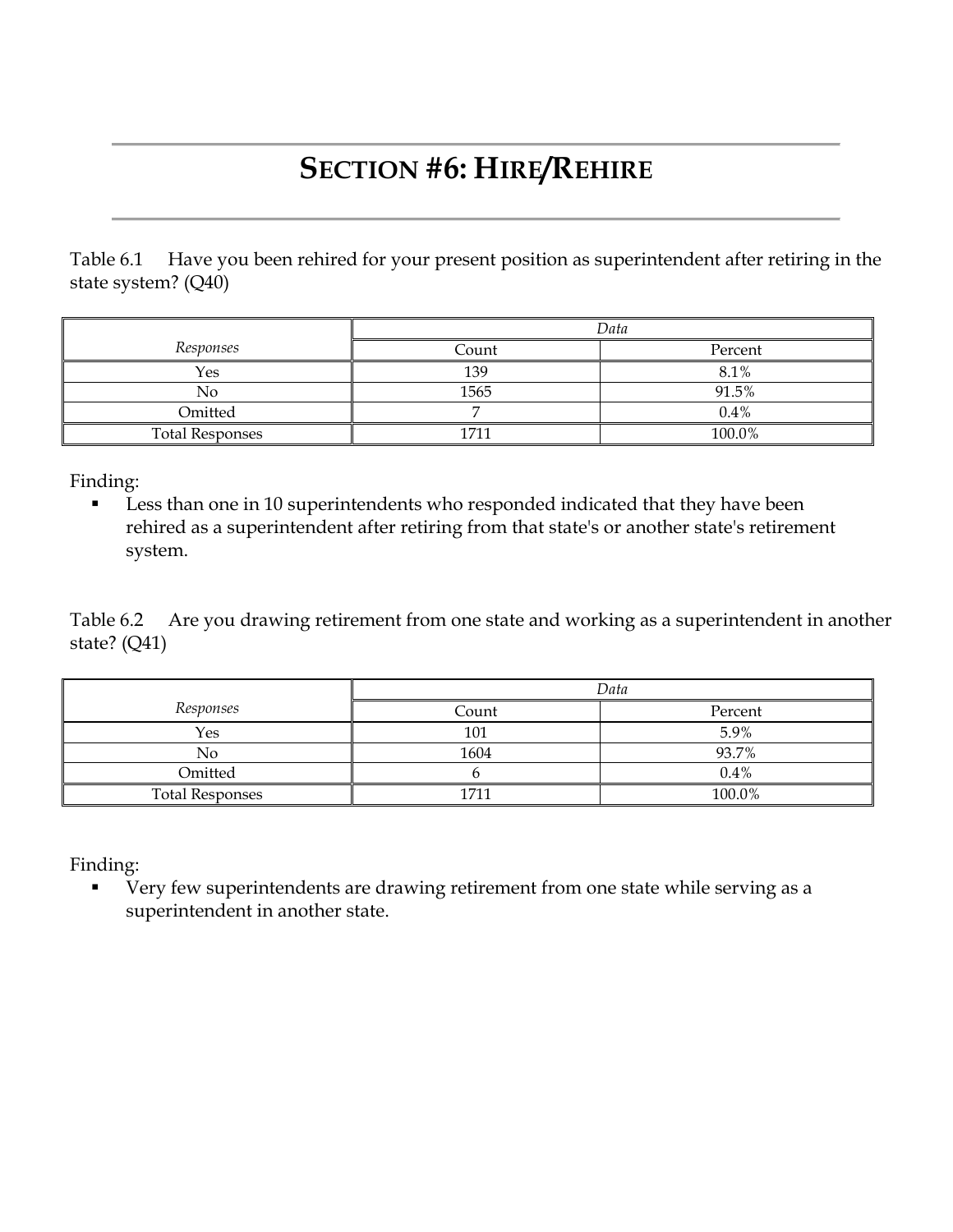### **SECTION #7: MISCELLANEOUS BENEFITS**

Table 7.1 Which of the following contract benefits are provided in your employment contract? Mark all that apply. (Q29)

|                                                | Data  |         |
|------------------------------------------------|-------|---------|
| Benefit                                        | Count | %       |
| Deferred Compensation                          | 128   | 7.5%    |
| Guaranteed Vesting in Retirement Plan          | 647   | 37.8%   |
| Whole Life Insurance (Accumulates to employee) | 336   | 19.6%   |
| Conference Attendance Fees Paid                | 1470  | 85.9%   |
| Support for Coach/Mentor for Superintendent    | 115   | $6.7\%$ |
| Paid Physical Exam                             | 559   | 32.7%   |
| Professional Liability Coverage                | 456   | 26.7%   |
| <b>Tuition Reimbursement</b>                   | 447   | 26.1%   |
| College Savings Plan                           | 9     | 0.5%    |
| Provision for Conduction Outside Consulting    | 439   | 25.7%   |
| Provision for Conduction Outside Teaching      | 377   | 22.0%   |

**Note:** Multiple answers per participant possible. Percentages added exceed 100 since a participant may select more than one answer for this question.

Finding:

 When compared to the responses from a year earlier, change in participation in benefits was not markedly different. Worth noting is a slight increase in the use of deferred compensation and payment of professional liability insurance over the past two years.

Table 7.2 Does the school district contribute to the premiums on a term insurance policy apart from the insurance benefits provided for all employees? (Q33)

|          | Data  |        |
|----------|-------|--------|
| Response | Count | %      |
| Yes      | 771   | 45.1%  |
| No       | 918   | 53.7%  |
| Omitted  | n n   | 1.3%   |
| Total    | 1711  | 100.0% |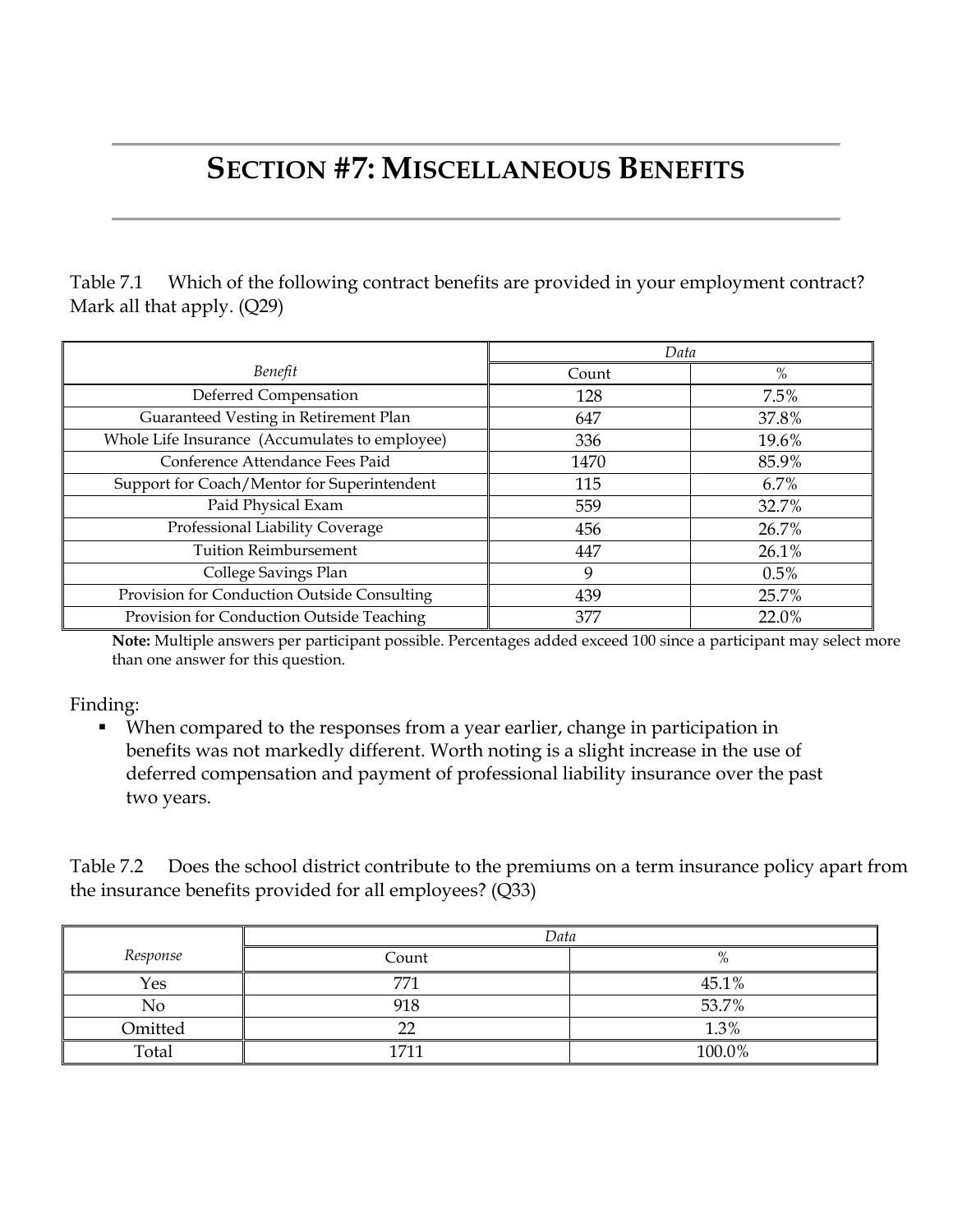Nearly half of the responding superintendents reported receiving a district-paid insurance policy above that received by other district employees. This is consistent with past responses to this item.

| Gender | <b>Annual Allowance - Sick Leave</b> |          |             |              |              |              |            |      |
|--------|--------------------------------------|----------|-------------|--------------|--------------|--------------|------------|------|
|        | $0-3$ Davs                           | 4-6 Days | $7-10$ Days | $11-15$ Davs | $16-20$ Days | $21-25$ Davs | $26+$ Days | Mean |
| Male   | 33                                   | 43       | 327         | 770          | 86           | 24           |            |      |
| Female |                                      |          | 81          | 193          | 38           |              |            | ⊥∠.∪ |

| Gender | Maximum Accrual Allowance - Sick Leave |       |       |             |         |         |        |       |  |
|--------|----------------------------------------|-------|-------|-------------|---------|---------|--------|-------|--|
|        | $0 - 25$                               | 26-50 | 51-75 | 76-100 Days | 101-150 | 151-200 | $201+$ | Mean  |  |
|        | Davs                                   | Davs  | Davs  |             | Davs    | Davs    | Davs   |       |  |
| Male   | 110                                    | 69    | 132   | 156         | 186     | 140     | 249    | 155.6 |  |
| Female | 43                                     | דר    | 21    | 25          | 37      | 39      | 51     | 137.7 |  |

Finding:

 Sick leave allowances including accrual arrayed by gender show little difference year after year.

Table 7.4 Gender (Q43) and Vacation Leave Provision (Q17A/B)

| Gender | <b>Annual Allowance - Vacation Leave</b> |          |              |            |              |            |            |      |  |
|--------|------------------------------------------|----------|--------------|------------|--------------|------------|------------|------|--|
|        | $0-3$ Days                               | 4-6 Days | 7-10 Days    | 11-15 Davs | $16-20$ Davs | 21-25 Days | $26+$ Days | Mean |  |
| Male   | 56                                       |          | 1 71<br>L∠ 1 | 224        | 494          | 285        | 119        | 19.0 |  |
| Female | 14                                       |          | 20<br>ےر     | 43         | 120          | 83         | 43         | 19.8 |  |

| Gender | <b>Maximum Accrual Allowance - Vacation Leave</b> |       |       |             |         |         |        |      |  |
|--------|---------------------------------------------------|-------|-------|-------------|---------|---------|--------|------|--|
|        | $0 - 25$                                          | 26-50 | 51-75 | 76-100 Days | 101-150 | 151-200 | $201+$ | Mean |  |
|        | Davs                                              | Davs  | Davs  |             | Davs    | Davs    | Davs   |      |  |
| Male   | 700                                               | 320   | 62    | 26          |         |         |        | 25.1 |  |
| Female | 167                                               | 83    | 13    |             |         |         |        | 26.5 |  |

Finding:

As for sick leave, vacation leave demonstrates little or no difference when arrayed by gender year over year.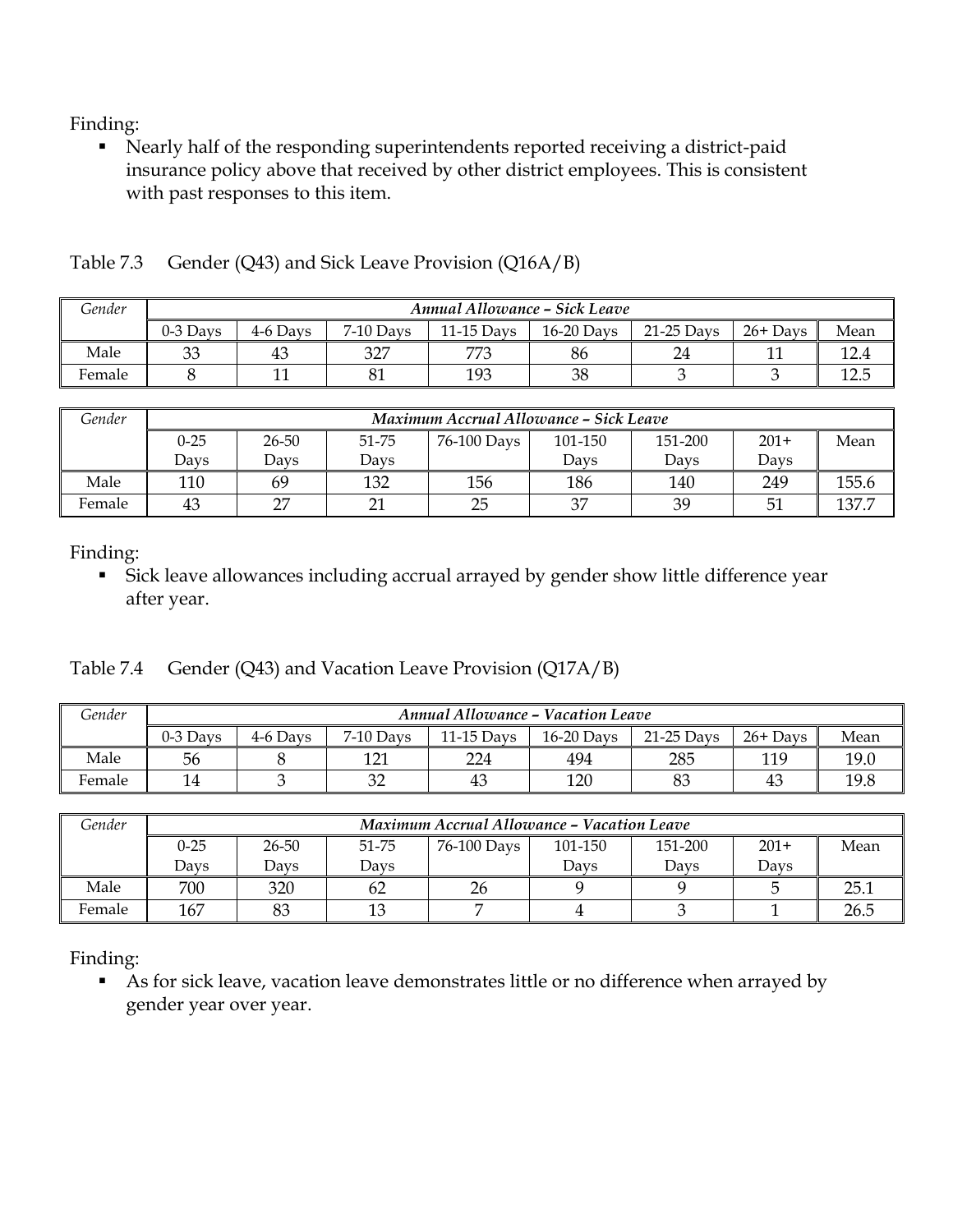| Gender | Annual Allowance - Personal Leave |          |             |              |              |            |            |      |  |
|--------|-----------------------------------|----------|-------------|--------------|--------------|------------|------------|------|--|
|        | $0-3$ Davs                        | 4-6 Davs | $7-10$ Days | $11-15$ Davs | $16-20$ Days | 21-25 Days | $26+$ Days | Mean |  |
| Male   | 908                               | חחר      | 38          | $\cap$       |              |            |            |      |  |
| Female | nn1                               | 70       | 1 m         | 10           |              |            |            |      |  |

#### Table 7.5 Gender (Q43) and Personal Leave Provision (Q18A/B)

*Gender Maximum Accrual Allowance – Personal Leave* 0-25 Days 26-50 Days 51-75 Days 76-100 Days 101-150 Days 151-200 Days  $201+$ Days Mean Male 1027 | 16 | 10 | 13 | 6 | 5 | 5 | 7.3 Female 246 | 5 | 3 | 3 | 3 | 1 | 1 | 7.5

Finding:

 Similar to sick and vacation leave, no distinguishing differences are in evidence for personal leave by gender.

Table 7.6 Gender (Q43) and Upon Departure from the District, How is Sick Leave Accrual Handled? (Q19A-C)

| Handling of | Gender/Response |           |           |             |           |           |          |            |
|-------------|-----------------|-----------|-----------|-------------|-----------|-----------|----------|------------|
| Sick Leave  | Male            |           |           |             | Female    |           |          |            |
| Accrual     | Yes             | No        | $N/A$ or  | Total       | Yes       | No        | $N/A$ or | Total      |
|             |                 |           | Omit      |             |           |           | Omit     |            |
| Credited to |                 |           |           |             |           |           |          |            |
| Retirement  | 494(36.7)       | 707(52.5) | 146(10.8) | 1347(100.0) | 130(37.0) | 177(50.4) | 44(12.5) | 351(100.0) |
| Payment     |                 |           |           |             |           |           |          |            |
| Made to     |                 |           |           |             |           |           |          |            |
| Super.      | 650(48.3)       | 578(42.9) | 119(8.8)  | 1347(100.0) | 162(46.2) | 155(44.2) | 34(9.7)  | 351(100.0) |
| Credit/     |                 |           |           |             |           |           |          |            |
| Payment     |                 |           |           |             |           |           |          |            |
| Made at     |                 |           |           |             |           |           |          |            |
| Daily Rate  | 399(29.6)       | 709(52.6) | 239(17.7) | 1347(100.0) | 112(31.9) | 178(50.7) | 61(17.4) | 351(100.0) |

Finding:

 Regardless of gender, less than half of superintendents who responded reported leveraging their sick leave into payments and one in three into retirement credits upon their departure from the district. This represents little or no change from the previous year.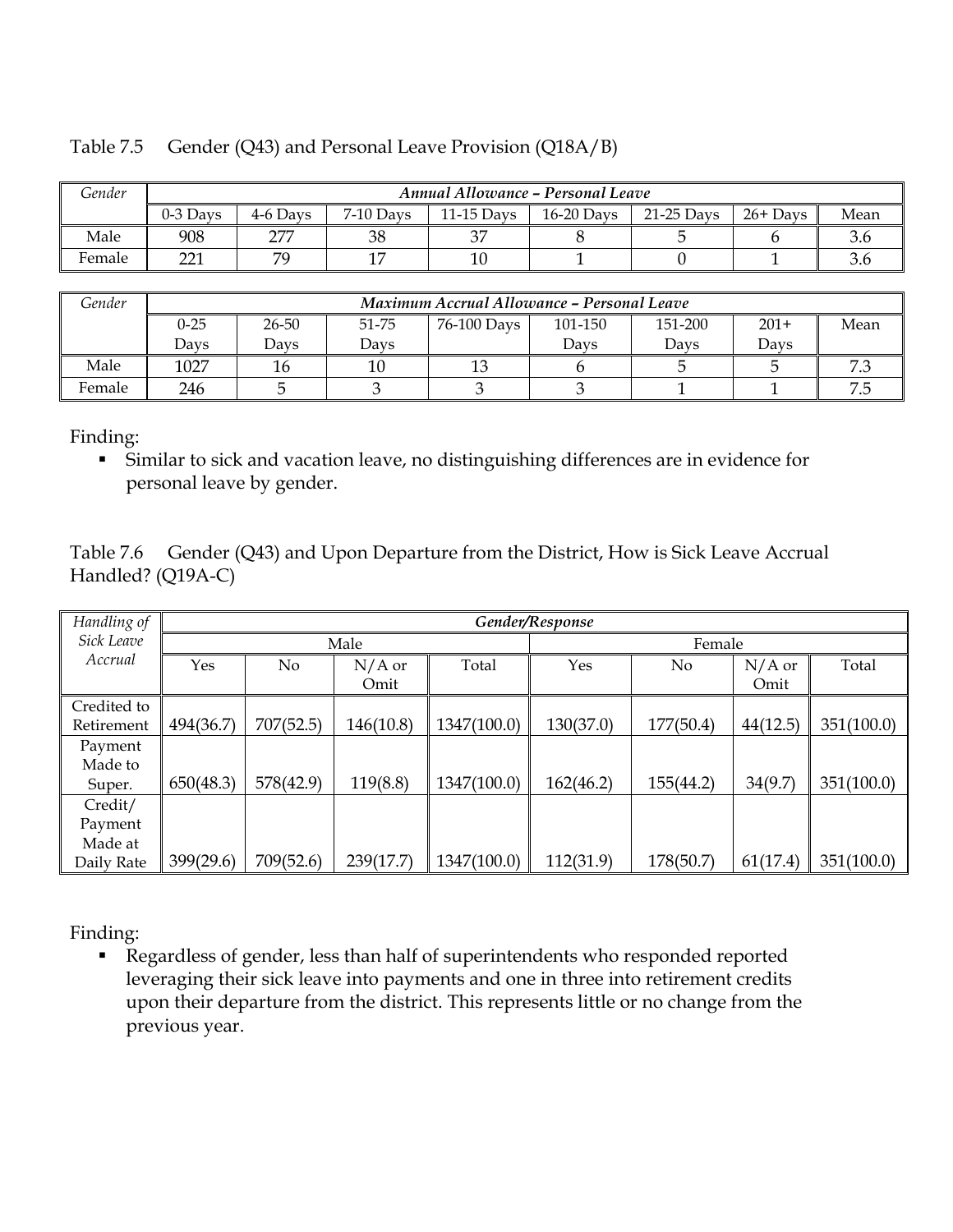Table 7.7 Gender (Q43) and Upon Departure from the District, How is Vacation Leave Accrual Handled? (Q20A-C)

| Handling of |           |           |           |             | Gender/Response |           |          |            |
|-------------|-----------|-----------|-----------|-------------|-----------------|-----------|----------|------------|
| Vacation    |           |           | Male      |             | Female          |           |          |            |
| Leave       | Yes       | No        | $N/A$ or  | Total       | Yes             | No.       | $N/A$ or | Total      |
| Accrual     |           |           | Omit      |             |                 |           | Omit     |            |
| Credited to |           |           |           |             |                 |           |          |            |
| Retirement  | 219(16.3) | 950(70.5) | 178(13.2) | 1347(100.0) | 55(15.7)        | 244(69.5) | 52(14.8) | 351(100.0) |
| Payment     |           |           |           |             |                 |           |          |            |
| Made to     |           |           |           |             |                 |           |          |            |
| Super.      | 739(54.9) | 487(36.2) | 121(9.0)  | 1347(100.0) | 202(57.6)       | 112(31.9) | 37(10.5) | 351(100.0) |
| Credit/     |           |           |           |             |                 |           |          |            |
| Payment     |           |           |           |             |                 |           |          |            |
| Made at     |           |           |           |             |                 |           |          |            |
| Daily Rate  | 636(47.2) | 495(36.8) | 216(16.0) | 1347(100.0) | 179(51.0)       | 113(32.2) | 59(16.8) | 351(100.0) |

Not unlike sick leave, leveraging vacation leave into a payment is occurring only in about half of reporting districts, while credit toward retirement accounts is limited.

Table 7.8 Gender (Q43) and Upon departure from the district, how is personal leave accrual handled? (Q21A-C)

| Handling of        |           | Gender/Response |           |             |          |           |           |            |  |
|--------------------|-----------|-----------------|-----------|-------------|----------|-----------|-----------|------------|--|
| Personal           |           |                 | Male      |             | Female   |           |           |            |  |
| Leave<br>Accrual   | Yes       | No              | Omit      | Total       | Yes      | No        | Omit      | Total      |  |
| Credited to        |           |                 |           |             |          |           |           |            |  |
| Retirement         | 159(11.8) | 950(70.5)       | 239(17.7) | 1347(100.0) | 54(15.4) | 226(64.4) | 71(20.2)  | 351(100.0) |  |
| Payment<br>Made to |           |                 |           |             |          |           |           |            |  |
| Super.             | 362(26.9) | 759(56.3)       | 226(16.8) | 1347(100.0) | 79(22.5) | 208(59.3) | 64(18.2)  | 351(100.0) |  |
| Credit/            |           |                 |           |             |          |           |           |            |  |
| Payment            |           |                 |           |             |          |           |           |            |  |
| Made at            |           |                 |           |             |          |           |           |            |  |
| Daily Rate         | 247(18.3) | 749(55.6)       | 351(26.1) | 1347(100.0) | 65(18.5) | 181(51.6) | 105(29.9) | 351(100.0) |  |

Finding:

 Credit or payment for personal leave upon departure is very limited and has change very little since the last survey.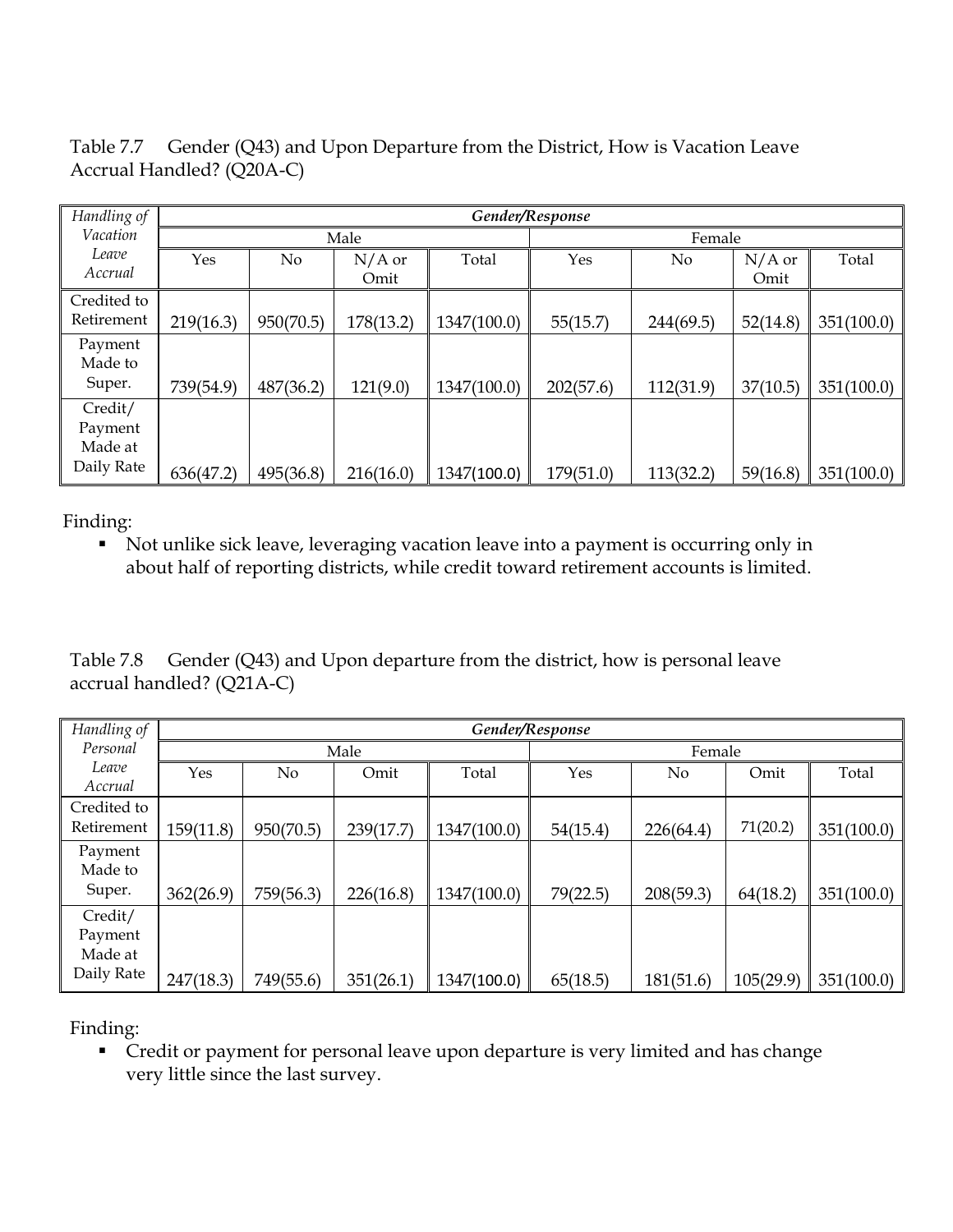|       | Table 7.9 Gender (Q43) and what is the term of your 2014-2015 employment contract? |
|-------|------------------------------------------------------------------------------------|
| (Q14) |                                                                                    |

|                          | Gender      |            |           |             |  |  |  |  |  |
|--------------------------|-------------|------------|-----------|-------------|--|--|--|--|--|
| Term of 2013-14 Contract | Male        | Female     | Omit      | Total       |  |  |  |  |  |
| Less than 1-Year         | 63(4.6)     | 15(4.2)    | 0(0.0)    | 78(4.6)     |  |  |  |  |  |
| 1 Year                   | 247(18.3)   | 64(18.2)   | 1(7.6)    | 312(18.2)   |  |  |  |  |  |
| 2 Years                  | 257(19.1)   | 82(23.4)   | 4(30.8)   | 343(20.0)   |  |  |  |  |  |
| 3 Years                  | 543(40.3)   | 119(33.9)  | 4(30.8)   | 666(38.9)   |  |  |  |  |  |
| 4 Years                  | 134(9.9)    | 36(10.3)   | 2(15.4)   | 172(10.1)   |  |  |  |  |  |
| 5+ Years                 | 98(0.5)     | 31(8.8)    | 1(7.6)    | 130(7.6)    |  |  |  |  |  |
| Omit                     | 5(0.4)      | 4(1.1)     | 1(7.6)    | 10(0.6)     |  |  |  |  |  |
| Total                    | 1347(100.0) | 351(100.0) | 13(100.0) | 1711(100.0) |  |  |  |  |  |

 Regardless of gender, three year contracts represent the largest percentage contracts offered to superintendents.

Table 7.10 Gender (Q43) and Does your present employment contract have an incentive/performance clause (i.e., a defined provision providing for a reward for accomplishing a predetermined task or objective)? (Q22)

|                | Incentive/Performance Clause |            |         |             |  |  |  |  |
|----------------|------------------------------|------------|---------|-------------|--|--|--|--|
| Gender         | Yes                          | No         | Omitted | Total       |  |  |  |  |
|                |                              |            | Clause  |             |  |  |  |  |
| Male           | 176(13.1)                    | 1166(86.6) | 5(0.0)  | 1347(78.7)  |  |  |  |  |
| Female         | 63(17.9)                     | 288(82.1)  | 0(0.0)  | 351(20.5)   |  |  |  |  |
| Omitted Gender | 2(15.3)                      | 11(84.6)   | 0(0.0)  | 13(0.8)     |  |  |  |  |
| Total          | 241(14.1)                    | 1465(85.6) | 5(0.0)  | 1711(100.0) |  |  |  |  |

Finding:

**Incentive provisions in contracts when compared by gender show only about one in** six superintendents with such a provision in their contract. The year after year comparison shows small increases in this provision in the contracts of female superintendents.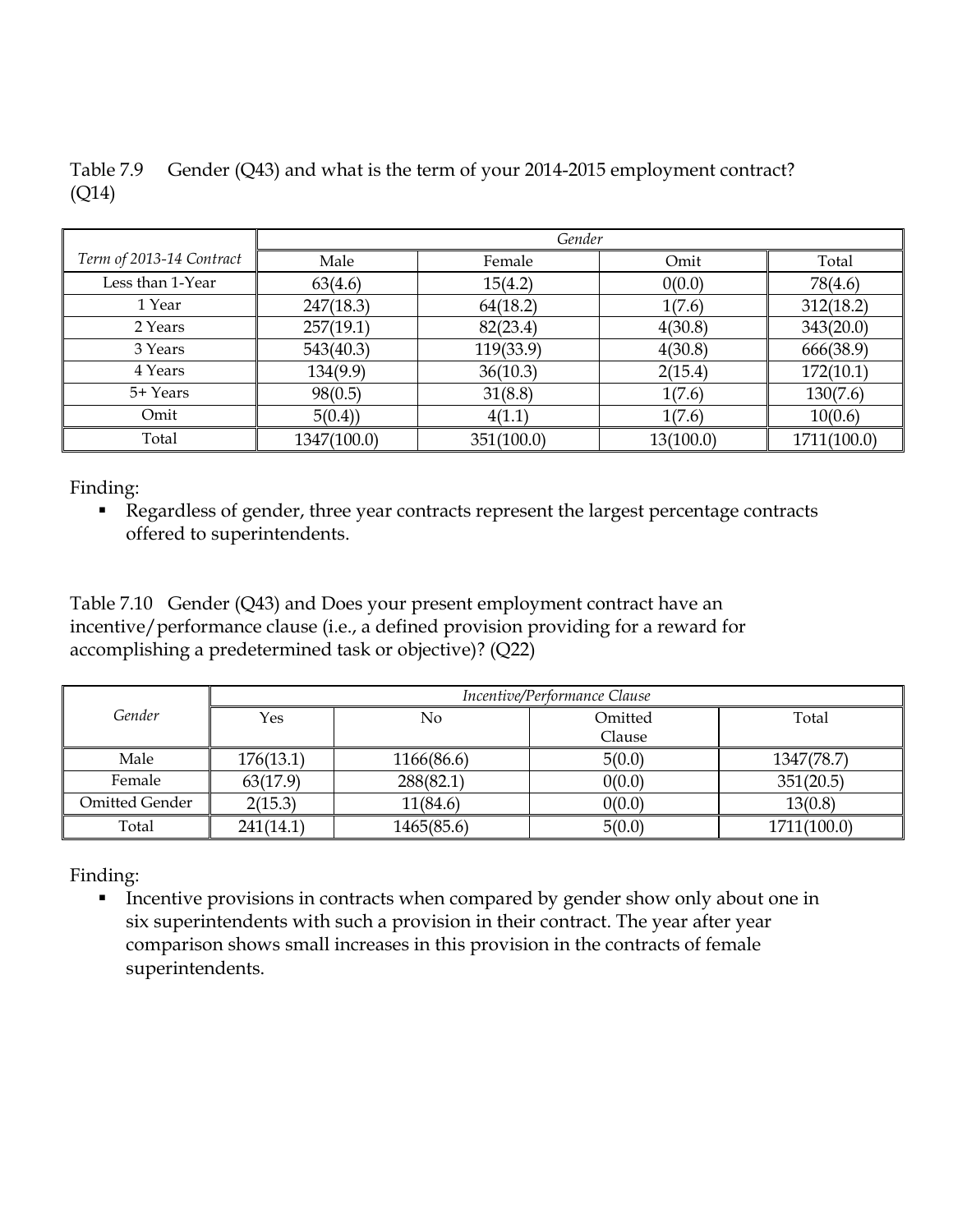|                | Severance Clause |            |         |             |  |  |  |  |
|----------------|------------------|------------|---------|-------------|--|--|--|--|
| Gender         | Yes              | No         | Omitted | Total       |  |  |  |  |
|                |                  |            | Clause  |             |  |  |  |  |
| Male           | 310(23.0)        | 1028(76.3) | 9(0.5)  | 1347(78.7)  |  |  |  |  |
| Female         | 93(26.5)         | 256(72.9)  | 2(0.1)  | 351(20.5)   |  |  |  |  |
| Omitted Gender | 3(23.1)          | 9(69.2)    | 1(0.1)  | 13()        |  |  |  |  |
| Total          | 406(23.7)        | 1293(75.6) | 12(0.7) | 1711(100.0) |  |  |  |  |

Table 7.11 Gender (Q43) and Does your contract have a severance (buy out) clause? (Q23)

 As in the previous year, a little more than 20 percent of males and 25 percent of females have a severance clause in their employment agreement. While slight, the increase over the previous year.

Table 7.12 Gender (Q43) and Does your contract have a longevity clause (i.e., a lump sum payment you will receive for the number of years you remain in the position)? (Q24)

|                | Longevity Clause |            |         |             |  |  |  |  |  |
|----------------|------------------|------------|---------|-------------|--|--|--|--|--|
| Gender         | Yes              | No         | Omitted | Total       |  |  |  |  |  |
|                |                  |            | Clause  |             |  |  |  |  |  |
| Male           | 113(8.4)         | 1227(91.1) | 7(0.1)  | 1347(78.7)  |  |  |  |  |  |
| Female         | 29(8.2)          | 320(91.2)  | 2(0.1)  | 351(20.5)   |  |  |  |  |  |
| Omitted Gender | 1(7.6)           | 12(92.3)   | 0(0.0)  | 13(0.8)     |  |  |  |  |  |
| Total          | 143(8.4)         | 1559(91.1) | 9(0.5)  | 1711(100.0) |  |  |  |  |  |

Finding:

 Compared to limited inclusion of a severance clause, longevity clauses are even less common, with somewhat less than one in 10 including such a provision regardless of gender.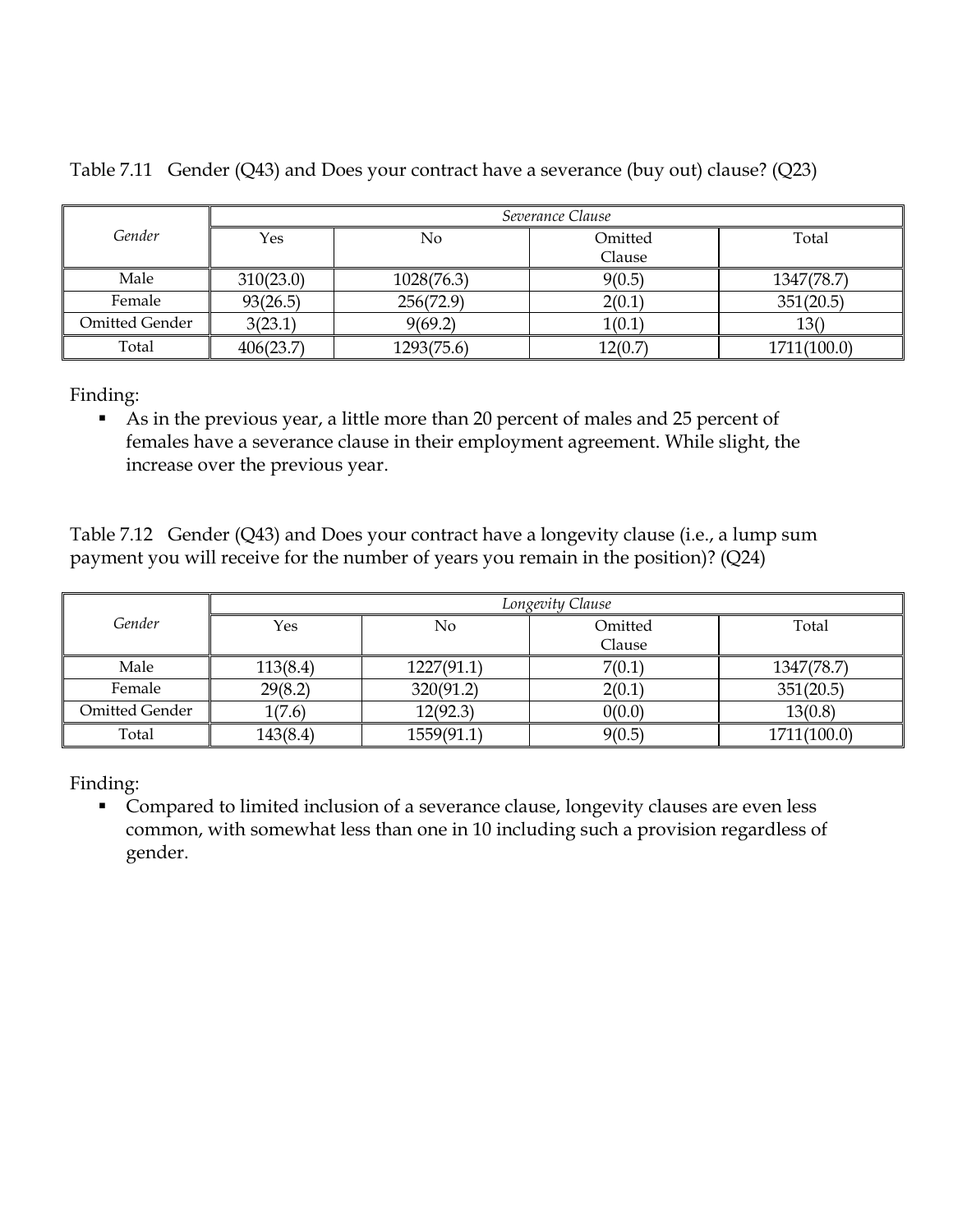Table 7.13 Gender (Q43) and Is your contract base salary subject to a "cap" imposed by any of the following? (Q25)

|                |                | Subject to "Cap" |            |         |         |             |  |  |  |  |
|----------------|----------------|------------------|------------|---------|---------|-------------|--|--|--|--|
| Gender         |                | $Yes -$          |            |         |         |             |  |  |  |  |
|                | Yes – Based on | Based on         | No         | Other   | Omitted | Total       |  |  |  |  |
|                | State Law      | District         |            |         | Cap     |             |  |  |  |  |
|                |                | Policy,          |            |         |         |             |  |  |  |  |
|                |                | Reg. or          |            |         |         |             |  |  |  |  |
|                |                | Practice         |            |         |         |             |  |  |  |  |
| Male           | 45(3.3)        | 29(2.2)          | 1257(93.3) | 8(0.1)  | 8(0.1)  | 1347(78.7)  |  |  |  |  |
| Female         | 21(5.9)        | 18(5.1)          | 304(86.6)  | 6(1.7)  | 2(0.1)  | 351(20.5)   |  |  |  |  |
| Omitted Gender | 2(15.4)        | 0(0.0)           | 10(76.9)   | 0(0.0)  | 1(7.7)  | 13(0.8)     |  |  |  |  |
| Total          | 68(4.0)        | 47(2.7)          | 1571(91.8) | 14(.01) | 11(0.1) | 1711(100.0) |  |  |  |  |

 While relatively few salary caps are reported as impacting superintendents, it is notable that nearly twice as many female superintendents than male superintendents report a cap imposed by state law.

Table 7.14 Gender (Q43) and Evergreen (Rollover) Provision (Q15)

|         |           | Evergreen Provision |           |             |  |  |  |  |  |  |
|---------|-----------|---------------------|-----------|-------------|--|--|--|--|--|--|
| Gender  | Yes       | No                  | Omitted   | Total       |  |  |  |  |  |  |
|         |           |                     | Provision |             |  |  |  |  |  |  |
| Male    | 393(29.2) | 931(69.1)           | 23(1.7)   | 1347(78.7)  |  |  |  |  |  |  |
| Female  | 100(28.5) | 244(69.5)           | 7(2.0)    | 351(20.5)   |  |  |  |  |  |  |
| Omitted |           |                     |           |             |  |  |  |  |  |  |
| Gender  | 2(15.4)   | 9(1.2)              | 2(15.4)   | 13(0.1)     |  |  |  |  |  |  |
| Total   | 495(28.9) | 1184(69.2)          | 32(1.9)   | 1711(100.0) |  |  |  |  |  |  |

Finding:

**Less than one in three superintendents have a rollover provision. This represents a** small change from previous years.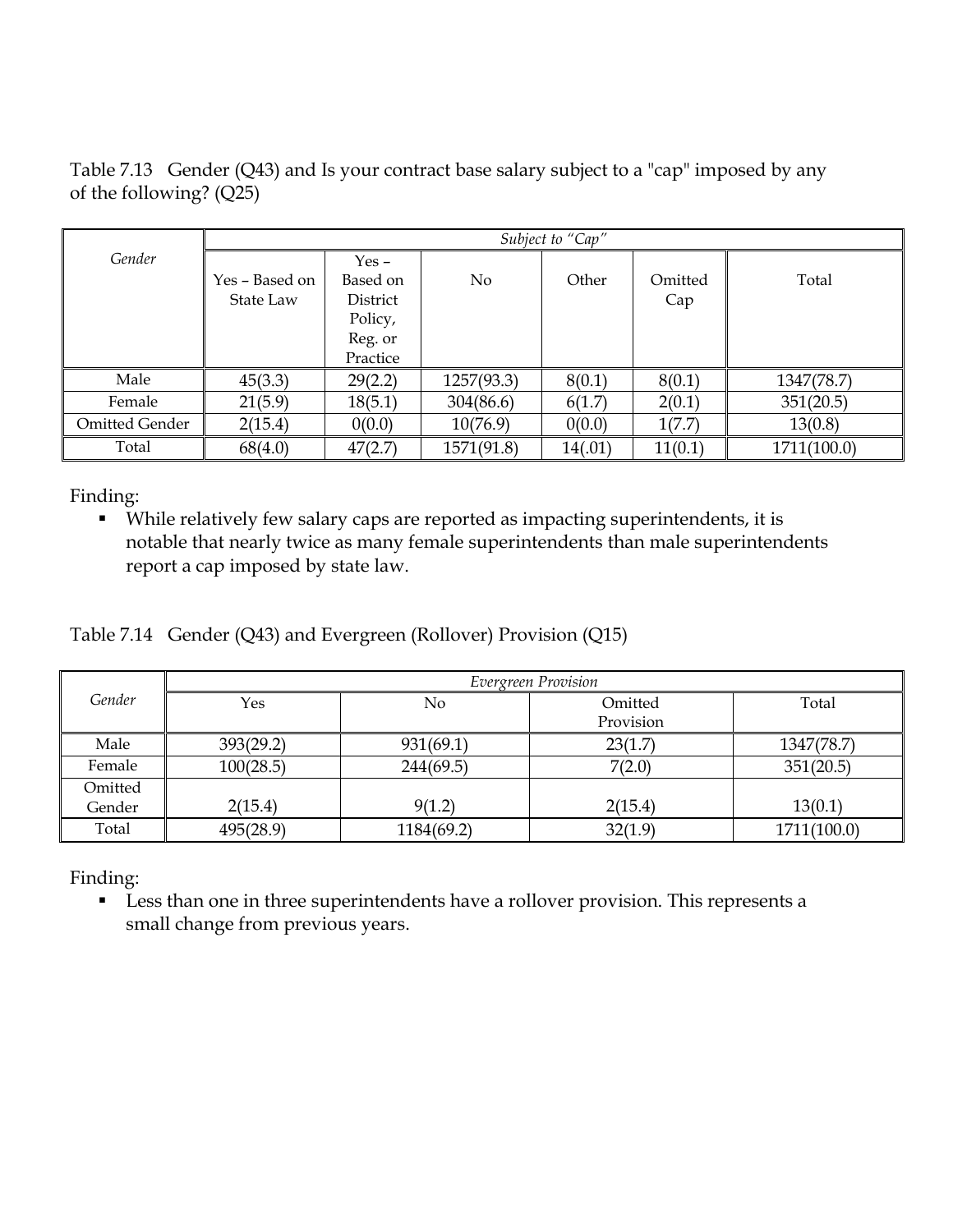|           |           |          |                 |           | Racial/Cultural Group |            |         |         |             |
|-----------|-----------|----------|-----------------|-----------|-----------------------|------------|---------|---------|-------------|
| Term of   | American  | Asian    | <b>Black or</b> | Hispanic  | Native                | White (not | Other   | Omitted | Total       |
| 2014-15   | Indian or |          | African         | or Latino | Hawaiia               | Hispanic   |         | Term    |             |
| Contract  | Alaska    |          | American        |           | n or                  | or Latino) |         |         |             |
|           | native    |          |                 |           | other                 |            |         |         |             |
|           |           |          |                 |           | Pacific               |            |         |         |             |
|           |           |          |                 |           | Islander              |            |         |         |             |
| Less than |           |          |                 |           |                       |            |         |         |             |
| 1-Year    | 2(7.6)    | 0(0.0)   | 0(0.0)          | 1(7.7)    | 0(0.0)                | 75(4.7)    | 0(0.0)  | 0(0.0)  | 78(4.6)     |
| 1 Year    | 11(42.3)  | 0(0.0)   | 0(0.0)          | 2(15.4)   | 0(0.0)                | 291(18.1)  | 4(25.0) | 4(21.1) | 312(18.2)   |
| 2 Years   | 4(15.4)   | 0(0.0)   | 12(41.4)        | 3(23.1)   | 0(0.0)                | 317(19.7)  | 5(31.3) | 2(10.5) | 343(20.0)   |
| 3 Years   | 8(30.8)   | 1(100.0) | 7(24.1)         | 6(46.2)   | 1(100.0)              | 632(39.4)  | 3(18.8) | 8(42.1) | 666(38.9)   |
| 4 Years   | 0(0.0)    | 0(0.0)   | 6(20.7)         | 0(0.0)    | 0(0.0)                | 159(9.9)   | 2(12.5) | 5(26.3) | 172(10.1)   |
| 5+ Years  | 0(0.0)    | 0(0.0)   | 4(13.8)         | 1(7.7)    | 0(0.0)                | 123(7.6)   | 2(12.5) | 0(0.0)  | 130(7.6)    |
| Omitted   |           |          |                 |           |                       |            |         |         |             |
| Term      | 1(3.8)    | 0(0.0)   | 0(0.0)          | 0(0.0)    | 0(0.0)                | 9(0.5)     | 1(6.3)  | 0(0.0)  | 10(0.6)     |
| Total     | 26(1.5)   | 1(0.1)   | 29(1.7)         | 13(0.8)   | 1(0.1)                | 1606(93.9) | 16(0.9) | 19(1.1) | 1711(100.0) |

Table 7.15 Racial/Cultural Group (Q44) and What is the term of your 2014-15 employment contract? (Q14)

Discounting some of the small number of respondents by racial/cultural group, there is little variance in the term of employment agreement.

Table 7.16 Racial/Cultural Group (Q44) and Does your present employment contract have an incentive/performance clause (i.e., a defined provision providing for a reward for accomplishing a predetermined task or objective)? (Q22)

|                                        |                                            | Racial/Cultural Group |                                        |                       |                                                       |                                      |          |                                         |             |  |  |
|----------------------------------------|--------------------------------------------|-----------------------|----------------------------------------|-----------------------|-------------------------------------------------------|--------------------------------------|----------|-----------------------------------------|-------------|--|--|
| Incentive/<br>Performance<br>Provision | America<br>n Indian<br>or Alaska<br>native | Asian                 | <b>Black or</b><br>African<br>American | Hispanic<br>or Latino | Native<br>Hawaiian<br>or other<br>Pacific<br>Islander | White (not<br>Hispanic<br>or Latino) | Other    | Omitted<br>Racial/<br>Cultural<br>Group | Total       |  |  |
| Yes                                    | 0(0.0)                                     | 0(0.0)                | 13(44.8)                               | 0(0.0)                | 0(0.0)                                                | 224(13.9)                            | 2(12.5)  | 2(10.5)                                 | 241(14.1)   |  |  |
| No                                     | 26(100.0)                                  | 1(100.0)              | 15(51.7)                               | 13(100.0)             | 1(100.0)                                              | 1378(85.8)                           | 14(87.5) | 17(89.5)                                | 1465(85.6)  |  |  |
| Omit                                   | 0(0.0)                                     | 0(0.0)                | 1(0.1)                                 | 0(0.0)                | 0(0.0)                                                | 4(0.0)                               | 0(0.0)   | 0(0.0)                                  | 5(0.3)      |  |  |
| Total                                  | 26(1.5)                                    | 1(0.1)                | 29(1.7)                                | 13(0.8)               | 1(0.1)                                                | 1606(93.9)                           | 16(0.9)  | 19(1.1)                                 | 1711(100.0) |  |  |

Finding:

 Consistent with similar disaggregation of the data, the presence of incentive/performance clauses appear in slightly more than one in 10 contracts.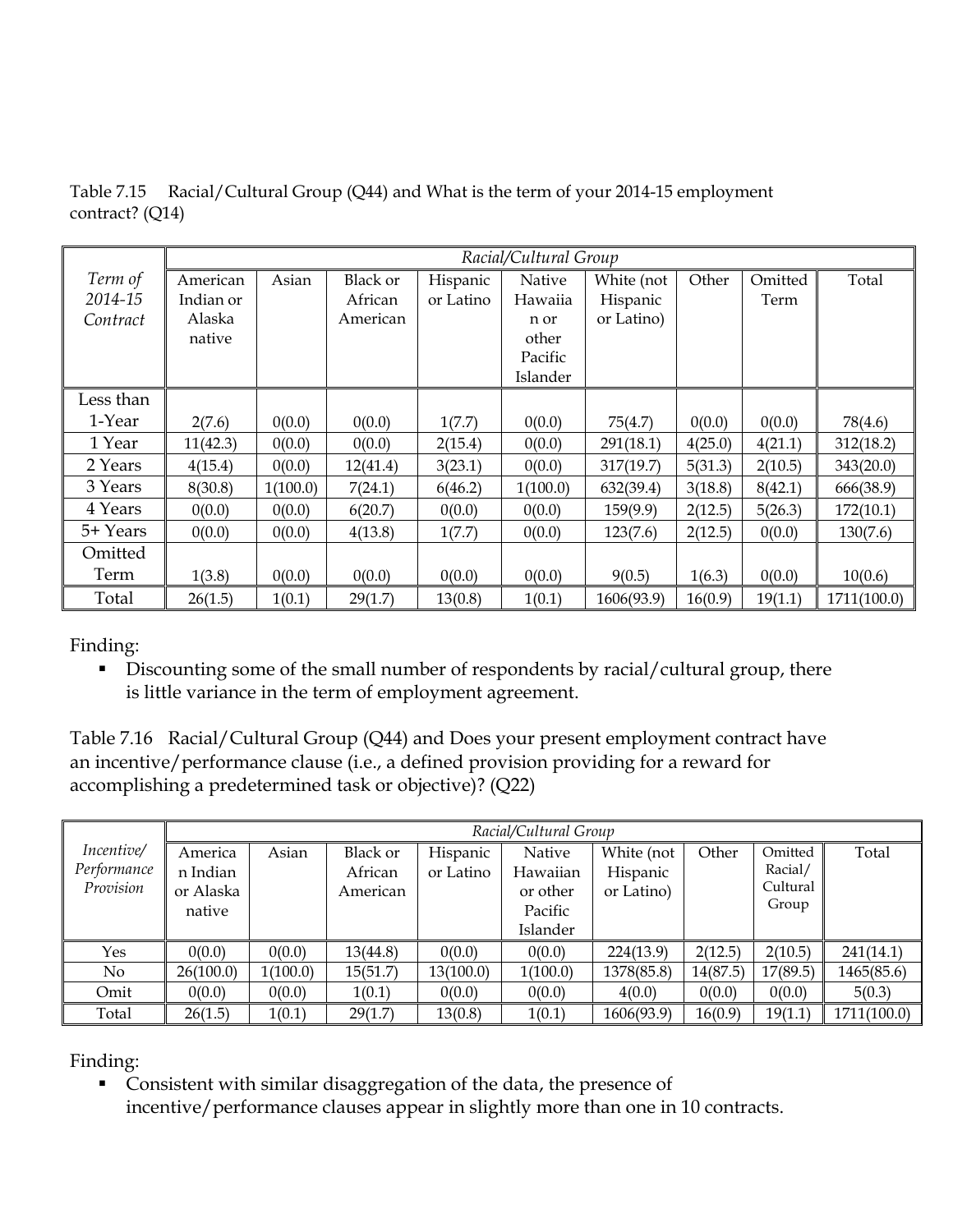Table 7.17 Racial/Cultural Group (Q44) and Does your contract have a severance (buy out) clause? (Q23)

|                        |                                           | Racial/Cultural Group |                                 |                       |                                                       |                                      |         |                                         |             |  |  |
|------------------------|-------------------------------------------|-----------------------|---------------------------------|-----------------------|-------------------------------------------------------|--------------------------------------|---------|-----------------------------------------|-------------|--|--|
| Severance<br>Provision | American<br>Indian<br>or Alaska<br>native | Asian                 | Black or<br>African<br>American | Hispanic<br>or Latino | Native<br>Hawaiian<br>or other<br>Pacific<br>Islander | White (not<br>Hispanic or<br>Latino) | Other   | Omitted<br>Racial/<br>Cultural<br>Group | Total       |  |  |
| Yes                    | 7(26.9)                                   | 1(100.0)              | 13(44.8)                        | 4(30.7)               | 0(0.0)                                                | 374(23.3)                            | 3(18.7) | 4(21.1)                                 | 406(23.7)   |  |  |
| No                     | 19(74.1)                                  | 0(0.0)                | 16(55.2)                        | 9(69.2)               | 1(100.0)                                              | 1224(76.2)                           | 12(0.8) | 12(63.2)                                | 1293(75.6)  |  |  |
| Omitted                |                                           |                       |                                 |                       |                                                       |                                      |         |                                         |             |  |  |
| Provision              | 0(0.0)                                    | 0(0.0)                | 0(0.0)                          | 0(0.0)                | 0(0.0)                                                | 8(0.4)                               | 1(6.3)  | 3(15.8)                                 | 12(0.7)     |  |  |
| Total                  | 26(1.5)                                   | 1(0.1)                | 29(1.7)                         | 13(0.8)               | 1(0.1)                                                | 1606(93.9)                           | 16(0.9) | 19(1.1)                                 | 1711(100.0) |  |  |

 Where sufficient number of respondents exists, about a quarter of superintendent respondents in each racial/cultural group had a severance provision which represents little change from the previous year survey.

Table 7.18 Racial/Cultural Group (Q44) and Does your contract have a longevity clause (i.e., a lump sum payment you will receive for the number of years you remain in the position)? (Q24)

|           |           | Racial/Cultural Group |          |           |          |            |           |          |             |  |  |
|-----------|-----------|-----------------------|----------|-----------|----------|------------|-----------|----------|-------------|--|--|
| Longevity | American  | Asian                 | Black or | Hispanic  | Native   | White (not | Other     | Omitted  | Total       |  |  |
| Provision | Indian    |                       | African  | or Latino | Hawaiian | Hispanic   |           | Racial/  |             |  |  |
|           | or Alaska |                       | American |           | or other | or Latino) |           | Cultural |             |  |  |
|           | native    |                       |          |           | Pacific  |            |           | Group    |             |  |  |
|           |           |                       |          |           | Islander |            |           |          |             |  |  |
| Yes       | 2(7.6)    | 0(0.0)                | 5(17.2)  | 1(7.6)    | 0(0.0)   | 133(8.3)   | 0(0.0)    | 2(10.5)  | 143(8.4)    |  |  |
| No.       | 24(92.3)  | 1(100.0)              | 24(82.8) | 12(92.3)  | 1(100.0) | 1466(91.3) | 16(100.0) | 15(78.9) | 1559(91.1)  |  |  |
| Omitted   |           |                       |          |           |          |            |           |          |             |  |  |
| Provision | 0(0.0)    | 0(0.0)                | 0(0.0)   | 0(0.0)    | 0(0.0)   | 7(0.4)     | 0(0.0)    | 2(10.5)  | 9(0.5)      |  |  |
| Total     | 26(1.5)   | 1(0.1)                | 29(1.7)  | 13(0.8)   | 1(0.1)   | 1606(93.9) | 16(0.9)   | 19(1.1)  | 1711(100.0) |  |  |

Finding:

 As with the severance provision, less than 10 percent of the superintendent respondents have a longevity clause regardless of race/ethnicity.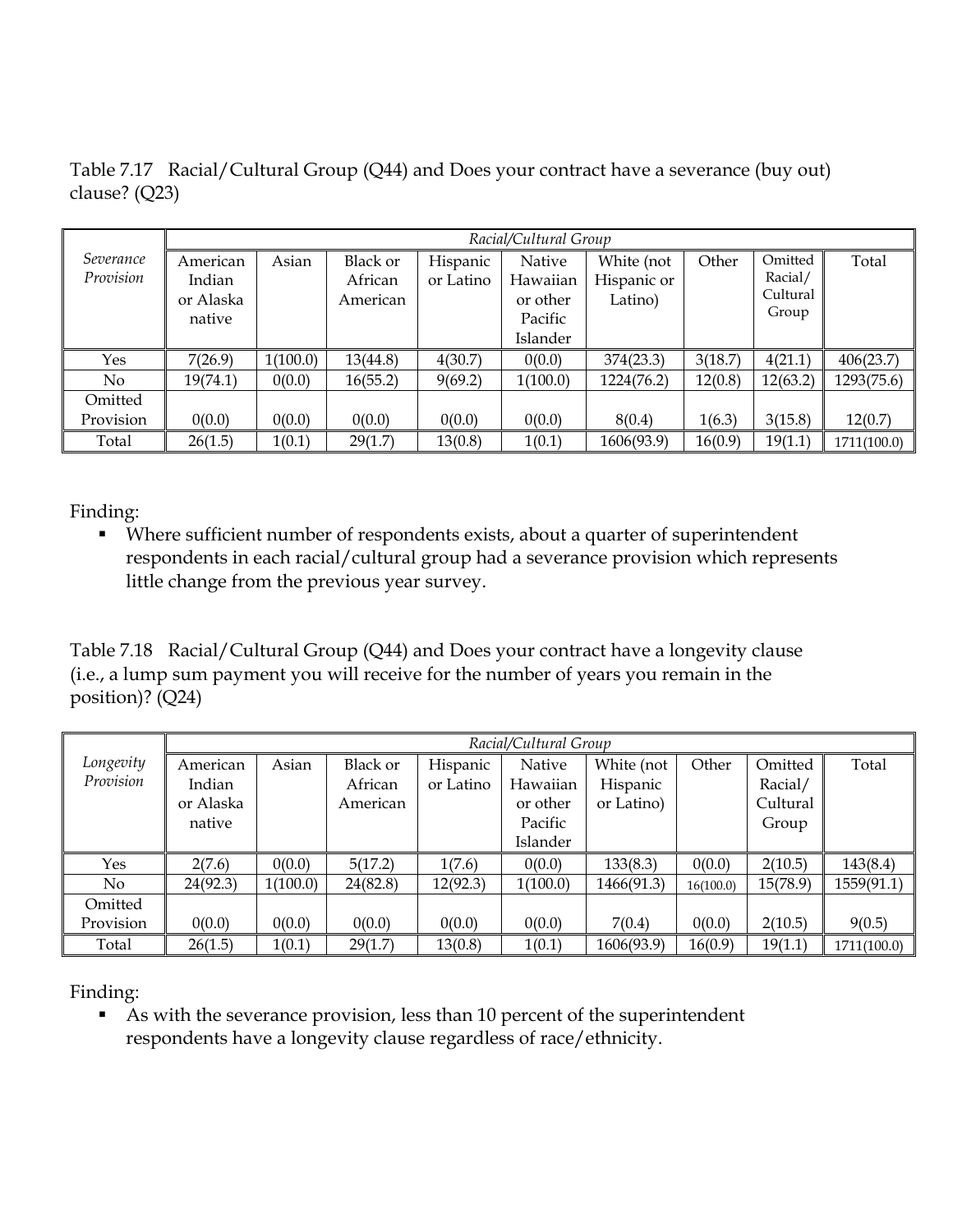Table 7.19 Racial/Cultural Group (Q44) and Is your contract base salary subject to a "cap" imposed by any of the following? (Q25)

|              |           |          |          |           | Racial/Cultural Group |            |          |          |             |
|--------------|-----------|----------|----------|-----------|-----------------------|------------|----------|----------|-------------|
| Salary Cap   | American  | Asian    | Black or | Hispanic  | Native                | White (not | Other    | Omitted  | Total       |
| Provision    | Indian    |          | African  | or Latino | Hawaiian              | Hispanic   |          | Racial/  |             |
|              | or Alaska |          | American |           | or other              | or Latino) |          | Cultural |             |
|              | native    |          |          |           | Pacific               |            |          | Group    |             |
|              |           |          |          |           | Islander              |            |          |          |             |
| Yes – Based  |           |          |          |           |                       |            |          |          |             |
| on State     |           |          |          |           |                       |            |          |          |             |
| Law          | 1(3.9)    | 1(100.0) | 3(10.3)  | 0(0.0)    | 0(0.0)                | 59(3.7)    | 1(6.3)   | 3(15.8)  | 68(4.0)     |
| Yes - Based  |           |          |          |           |                       |            |          |          |             |
| on District  |           |          |          |           |                       |            |          |          |             |
| Policy, Reg. |           |          |          |           |                       |            |          |          |             |
| or Practice  | 0(0.0)    | 0(0.0)   | 0(0.0)   | 0(0.0)    | 0(0.0)                | 44(2.7)    | 1(6.3)   | 2(10.5)  | 47(2.7)     |
| No           | 25(96.2)  | 0(0.0)   | 26(89.9) | 12(92.3)  | 1(100.0)              | 1483(92.3) | 14(87.5) | 10(52.6) | 1571(91.8)  |
| Other        | 0(0.0)    | 0(0.0)   | 0(0.0)   | 1(7.7)    | 0(0.0)                | 13(0.8)    | 0(0.0)   | 0(0.0)   | 14(08)      |
| Omitted      |           |          |          |           |                       |            |          |          |             |
| Provision    | 0(0.0)    | 0(0.0)   | 0(0.0)   | 0(0.0)    | 0(0.0)                | 7(0.4)     | 0(0.0)   | 4(21.0)  | 11(0.6)     |
| Total        | 26(1.5)   | 1(0.1)   | 29(1.7)  | 13(0.8)   | 1(0.1)                | 1606(93.9) | 16(0.9)  | 19(1.1)  | 1711(100.0) |

Regardless of race/ethnicity, salary caps occur about 10 percent of the time.

Table 7.20 (Q43) and Evergreen (Rollover) Provision (Q15)

|                                      | Racial/Cultural Group                     |          |                                 |                       |                                                       |                                      |          |                                         |             |
|--------------------------------------|-------------------------------------------|----------|---------------------------------|-----------------------|-------------------------------------------------------|--------------------------------------|----------|-----------------------------------------|-------------|
| Evergreen<br>(Rollover)<br>Provision | American<br>Indian<br>or Alaska<br>native | Asian    | Black or<br>African<br>American | Hispanic<br>or Latino | Native<br>Hawaiian<br>or other<br>Pacific<br>Islander | White (not<br>Hispanic<br>or Latino) | Other    | Omitted<br>Racial/<br>Cultural<br>Group | Total       |
| Yes                                  | 6(23.1)                                   | 0(0.0)   | 11(37.9)                        | 4(30.8)               | 0(0.0)                                                | 464(28.9)                            | 4(25.0)  | 6(31.6)                                 | 495(28.9)   |
| No                                   | 19(73.1)                                  | 1(100.0) | 17(58.6)                        | 9(69.2)               | 1(100.0)                                              | 1114(69.4)                           | 12(75.0) | 11(57.9)                                | 1184(69.2)  |
| Omit                                 | 1(3.8)                                    | 0(0.0)   | 1(3.4)                          | 0(0.0)                | 0(0.0)                                                | 28(1.7)                              | 0(0.0)   | 2(10.5)                                 | 32(1.9)     |
| Total                                | 26(1.5)                                   | 1(0.1)   | 29(1.7)                         | 13(0.8)               | 1(0.1)                                                | 1606(93.9)                           | 16(0.9)  | 19(1.1)                                 | 1711(100.0) |

Finding:

 Where sufficient numbers of respondent superintendents exist and viewed by racial/ethnic group, the presence of an evergreen provision occurred in less than one in three contracts.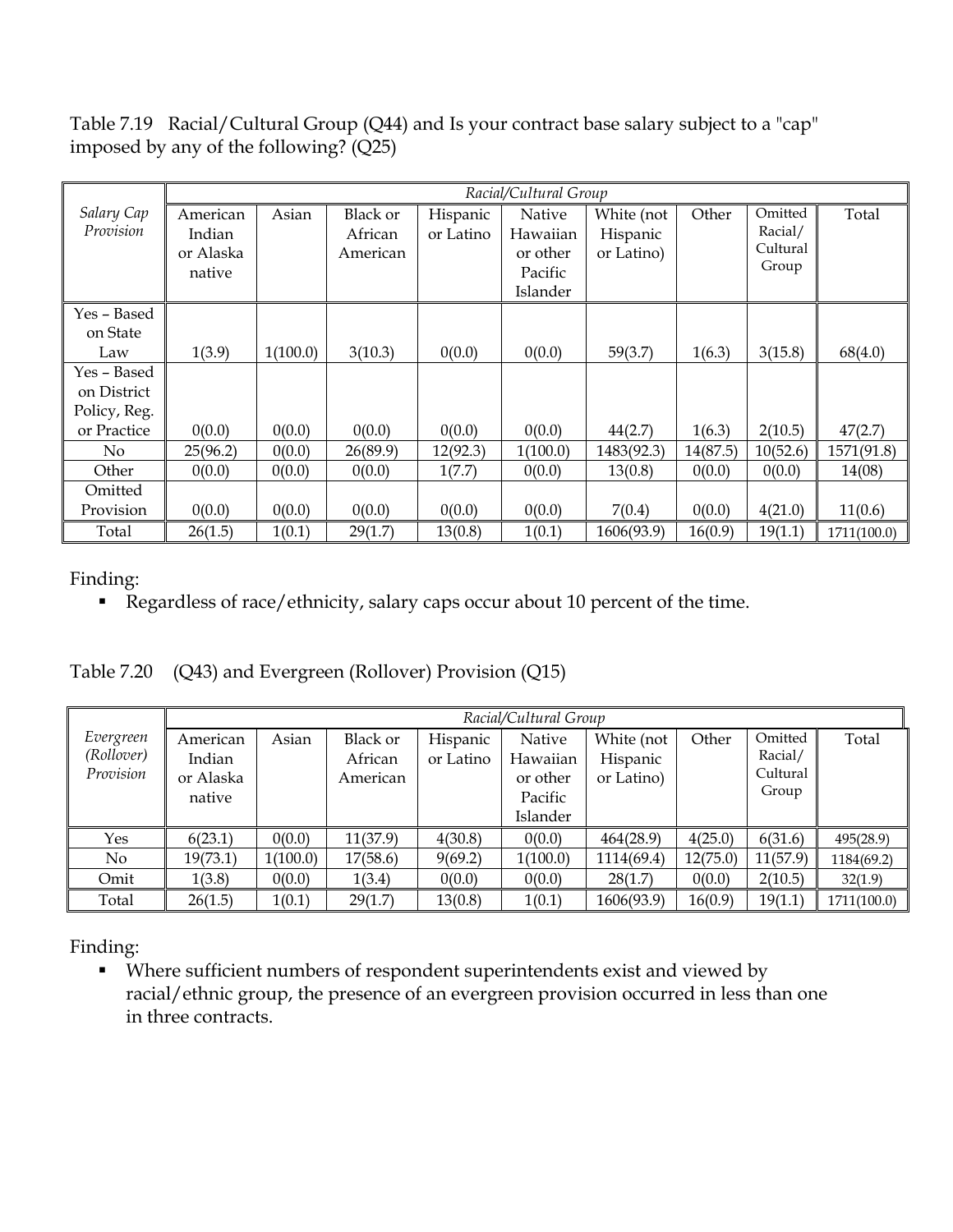### **SECTION #8: USE OF LEGAL COUNSEL**

Table 8.1 Did the school district use legal counsel to assist it the development and/or negotiations of your contract? (Q39)

|                         | Data  |         |  |  |
|-------------------------|-------|---------|--|--|
| Responses               | Count | Percent |  |  |
| Yes                     | 841   | 49.2%   |  |  |
| No                      | 866   | 50.6%   |  |  |
| <b>Omitted Response</b> |       | 0.2%    |  |  |
| Total                   | 1711  | 100.0%  |  |  |

Finding:

 Slightly less than half of the respondent superintendents indicated that the district used a legal counsel to negotiate the superintendent's employment agreement.

Table 8.2 Did you employ legal counsel to assist in the development and/or negotiations of your contract? (Q38)

|                         | Data             |         |  |  |
|-------------------------|------------------|---------|--|--|
| Responses               | Count            | Percent |  |  |
| Yes                     | 352              | 20.6%   |  |  |
| No                      | 1355             | 79.2%   |  |  |
| <b>Omitted Response</b> |                  | 0.2%    |  |  |
| Total                   | 171 <sup>2</sup> | 100.0%  |  |  |

Finding:

In contrast to the use of legal counsel by the district, only about a quarter of respondent superintendents use the services of legal counsel to negotiate their own employment agreement. There is no change in this figure from previous years.